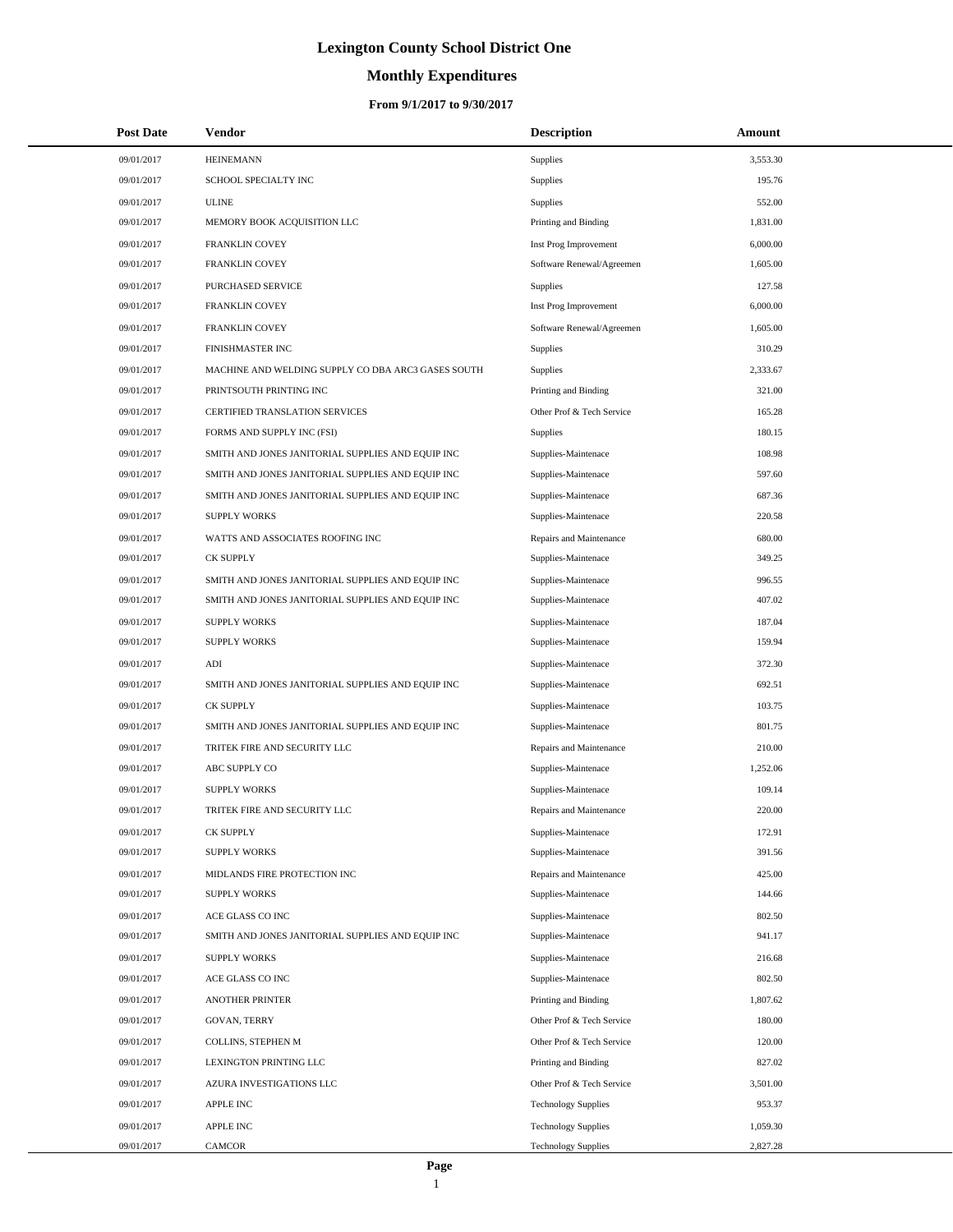# **Monthly Expenditures**

### **From 9/1/2017 to 9/30/2017**

| <b>Post Date</b> | Vendor                                            | <b>Description</b>         | Amount     |  |
|------------------|---------------------------------------------------|----------------------------|------------|--|
| 09/01/2017       | PURCHASED SERVICE                                 | Travel                     | 375.00     |  |
| 09/01/2017       | PARENTS AS TEACHERS NATIONAL CENTER INC           | Inst Prog Improvement      | 650.00     |  |
| 09/01/2017       | AAR OF NORTH CAROLINA INC                         | Building                   | 368,587.30 |  |
| 09/01/2017       | NUIDEA SCHOOL SUPPLY CO                           | Supplies                   | 3,538.66   |  |
| 09/01/2017       | <b>SC DHEC</b>                                    | Improv Other Than Bldg     | 125.00     |  |
| 09/01/2017       | SCHOOL SPECIALTY INC                              | Pupil Activity             | 233.63     |  |
| 09/01/2017       | PURCHASED SERVICE                                 | Pupil Activity             | 237.74     |  |
| 09/01/2017       | PINE PRESS OF LEXINGTON INC                       | Pupil Activity             | 131.34     |  |
| 09/01/2017       | SCHOOL SPECIALTY INC                              | Pupil Activity             | 174.73     |  |
| 09/01/2017       | STUDIES WEEKLY DBA AMERICAN LEGACY PUBLISHING INC | Pupil Activity             | 573.75     |  |
| 09/01/2017       | SC HIGH SCHOOL LEAGUE                             | Pupil Activity             | 145.00     |  |
| 09/01/2017       | HENRY SCHEIN INC MEDICAL SPECIAL MARKETS          | Pupil Activity             | 340.26     |  |
| 09/01/2017       | <b>BARRETT, S LEE</b>                             | Pupil Activity             | 120.00     |  |
| 09/01/2017       | BLACKMON, KEVIN E                                 | Pupil Activity             | 120.00     |  |
| 09/01/2017       | FINLEY, STEPHEN CRAIG                             | Pupil Activity             | 120.00     |  |
| 09/01/2017       | HINZ, BRIAN E                                     | Pupil Activity             | 120.00     |  |
| 09/01/2017       | KIRKHAM, PERRY BRYAN                              | Pupil Activity             | 120.00     |  |
| 09/01/2017       | REED, JOHN MARCUS                                 | Pupil Activity             | 150.00     |  |
| 09/01/2017       | SPIVEY, STEPHEN J                                 | Pupil Activity             | 120.00     |  |
| 09/01/2017       | WISEMAN, DARREN MARK                              | Pupil Activity             | 120.00     |  |
| 09/01/2017       | CAULDER, CHARLES DANNY                            | Pupil Activity             | 119.90     |  |
| 09/01/2017       | FISHER, EDWIN W                                   | Pupil Activity             | 112.70     |  |
| 09/01/2017       | HUGHES, DAVID K                                   | Pupil Activity             | 118.10     |  |
| 09/01/2017       | RANDOLPH, BILL S                                  | Pupil Activity             | 101.00     |  |
| 09/01/2017       | BOY SCOUT OF AMERICA TROOP 60                     | Pupil Activity             | 500.00     |  |
| 09/01/2017       | HAYCRAFT, HARLAN K                                | Pupil Activity             | 105.20     |  |
| 09/01/2017       | HENRY SCHEIN INC MEDICAL SPECIAL MARKETS          | Pupil Activity             | 984.70     |  |
| 09/01/2017       | <b>CHAPIN HIGH SCHOOL</b>                         | Pupil Activity             | 125.00     |  |
| 09/01/2017       | JAMES ISLAND CHARTER HIGH SCHOOL                  | Pupil Activity             | 125.00     |  |
| 09/01/2017       | REED, JOHN MARCUS                                 | Pupil Activity             | 105.00     |  |
| 09/01/2017       | MARTINEZ, LUIS                                    | Pupil Activity             | 100.70     |  |
| 09/01/2017       | <b>TAND T SPORTS</b>                              | Pupil Activity             | 288.58     |  |
| 09/01/2017       | BISHOP ENGLAND HIGH SCHOOL                        | Pupil Activity             | 195.00     |  |
| 09/01/2017       | PURCHASED SERVICE                                 | Pupil Activity             | 374.50     |  |
| 09/01/2017       | CAROLINA SPORTS INC                               | Pupil Activity             | 198.00     |  |
| 09/01/2017       | TRESONA MULTIMEDIA LLC                            | Pupil Activity             | 165.12     |  |
| 09/05/2017       | US INK AND TONER INC                              | Supplies                   | 700.36     |  |
| 09/05/2017       | PURCHASED SERVICE                                 | Supplies                   | 380.44     |  |
| 09/05/2017       | SCHOOL SPECIALTY INC                              | Supplies                   | 102.46     |  |
| 09/05/2017       | STUDIES WEEKLY DBA AMERICAN LEGACY PUBLISHING INC | Supplies                   | 803.25     |  |
| 09/05/2017       | SCHOOL SPECIALTY INC                              | Supplies                   | 156.46     |  |
| 09/05/2017       | FORMS AND SUPPLY INC (FSI)                        | Supplies                   | 205.13     |  |
| 09/05/2017       | SCHOLASTIC INC                                    | Supplies                   | 142.40     |  |
| 09/05/2017       | SCHOOL SPECIALTY INC                              | Supplies                   | 586.40     |  |
| 09/05/2017       | FORMS AND SUPPLY INC (FSI)                        | Supplies                   | 527.60     |  |
| 09/05/2017       | MOTOROLA SOLUTIONS                                | <b>Technology Supplies</b> | 638.47     |  |
| 09/05/2017       | FIRST PRIORITY INC                                | Other Prof & Tech Service  | 600.00     |  |
| 09/05/2017       | MOVIE LICENSING USA SWANK MOTION PICTURES INC     | Supplies                   | 477.00     |  |

÷.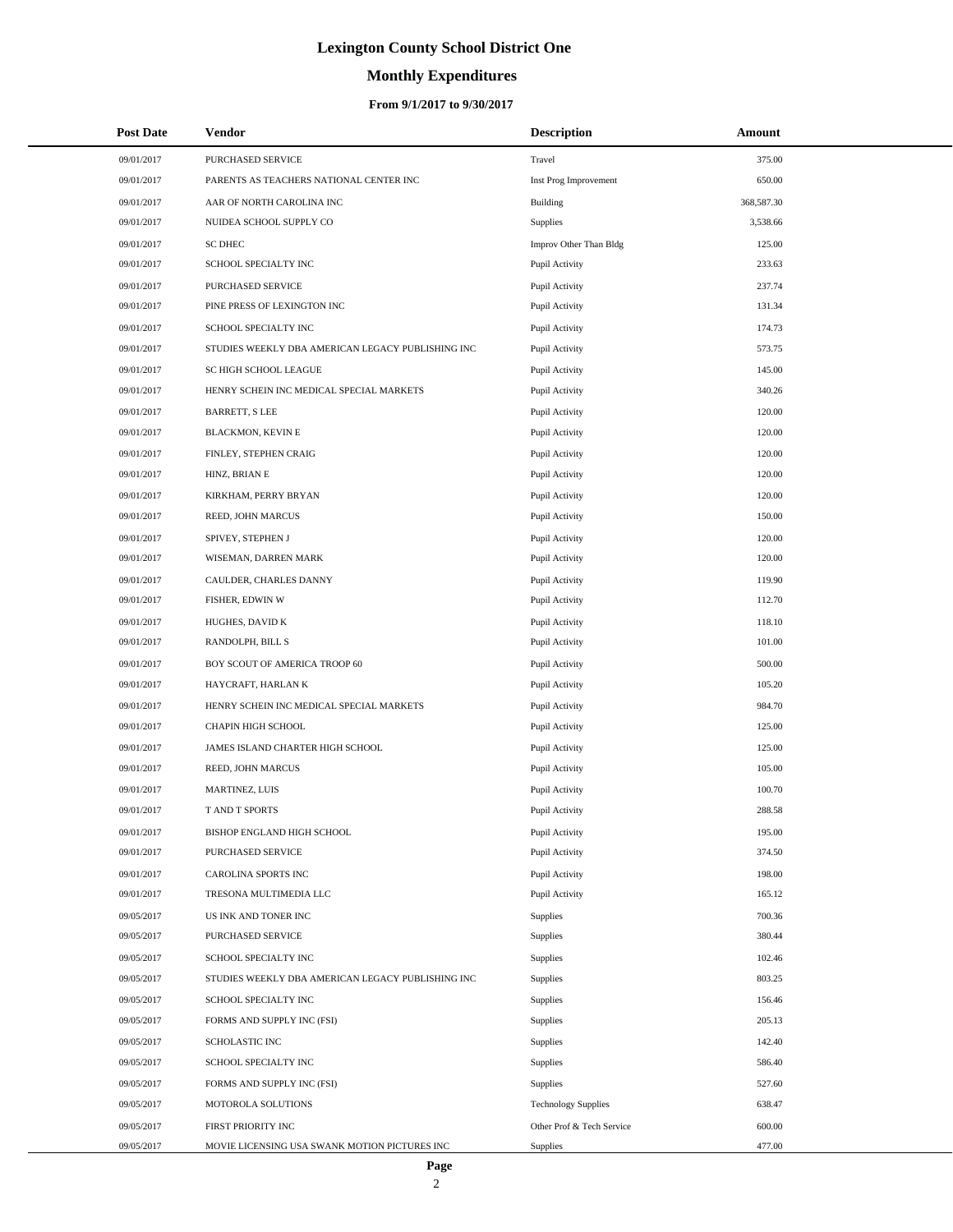# **Monthly Expenditures**

### **From 9/1/2017 to 9/30/2017**

| <b>Post Date</b> | Vendor                                          | <b>Description</b>         | Amount     |
|------------------|-------------------------------------------------|----------------------------|------------|
| 09/05/2017       | FORMS AND SUPPLY INC (FSI)                      | Supplies                   | 1,283.68   |
| 09/05/2017       | FORMS AND SUPPLY INC (FSI)                      | Supplies                   | 203.32     |
| 09/05/2017       | SC ASSOCIATION SCHOOL ADMINISTRATORS            | Dues and Fees              | 27,376.50  |
| 09/05/2017       | <b>SUBURBAN PROPANE</b>                         | Energy                     | 706.14     |
| 09/05/2017       | SOUTHEASTERN PAPER                              | Supplies-Maintenace        | 354.38     |
| 09/05/2017       | CAROLINA WATER SERVICE INC                      | <b>Public Utilities</b>    | 1,983.01   |
| 09/05/2017       | <b>WW GRAINGER</b>                              | Supplies-Maintenace        | 338.55     |
| 09/05/2017       | <b>GRAYBAR ELECTRIC CO INC</b>                  | Supplies-Maintenace        | 664.03     |
| 09/05/2017       | <b>WW GRAINGER</b>                              | Supplies-Maintenace        | 677.10     |
| 09/05/2017       | CITY OF WEST COLUMBIA WATER COLLECTION DIVISION | <b>Public Utilities</b>    | 2,220.50   |
| 09/05/2017       | <b>WW GRAINGER</b>                              | Supplies-Maintenace        | 338.55     |
| 09/05/2017       | <b>WW GRAINGER</b>                              | Supplies-Maintenace        | 207.37     |
| 09/05/2017       | LEXINGTON COUNTY SHERIFF'S DEPT                 | Other Prof & Tech Service  | 158.49     |
| 09/05/2017       | LEXINGTON COUNTY SHERIFF'S DEPT                 | Other Prof & Tech Service  | 158.49     |
| 09/05/2017       | LEXINGTON COUNTY SHERIFF'S DEPT                 | Other Prof & Tech Service  | 158.49     |
| 09/05/2017       | LEXINGTON COUNTY SHERIFF'S DEPT                 | Other Prof & Tech Service  | 158.49     |
| 09/05/2017       | FRANKLIN, TIMOTHY WILLIAM                       | Other Prof & Tech Service  | 120.00     |
| 09/05/2017       | LEXINGTON COUNTY SHERIFF'S DEPT                 | Other Prof & Tech Service  | 158.49     |
| 09/05/2017       | LEXINGTON COUNTY SHERIFF'S DEPT                 | Other Prof & Tech Service  | 316.98     |
| 09/05/2017       | LEXINGTON COUNTY SHERIFF'S DEPT                 | Other Prof & Tech Service  | 158.49     |
| 09/05/2017       | LEXINGTON COUNTY SHERIFF'S DEPT                 | Other Prof & Tech Service  | 158.49     |
| 09/05/2017       | LEXINGTON COUNTY SHERIFF'S DEPT                 | Other Prof & Tech Service  | 158.49     |
| 09/05/2017       | LEXINGTON COUNTY SHERIFF'S DEPT                 | Other Prof & Tech Service  | 158.49     |
| 09/05/2017       | LINT, CHARLES ROBERT                            | Other Prof & Tech Service  | 120.00     |
| 09/05/2017       | LEXINGTON COUNTY SHERIFF'S DEPT                 | Other Prof & Tech Service  | 316.95     |
| 09/05/2017       | SPLASH OMNIMEDIA LLC                            | Other Prof & Tech Service  | 1,800.00   |
| 09/05/2017       | LEXINGTON PRINTING LLC                          | Printing and Binding       | 312.44     |
| 09/05/2017       | SPIRIT COMMUNICATIONS                           | Communication              | 231.07     |
| 09/05/2017       | <b>APPLE INC</b>                                | <b>Technology Supplies</b> | 8,464.77   |
| 09/05/2017       | <b>APPLE INC</b>                                | <b>Technology Supplies</b> | 9,405.30   |
| 09/05/2017       | <b>GROVE MEDICAL</b>                            | <b>Supplies</b>            | 140.98     |
| 09/05/2017       | <b>NCS PEARSON</b>                              | Software Renewal/Agreemen  | 9,811.91   |
| 09/05/2017       | DODGE LEARNING RESOURCES                        | Supplies                   | 199.87     |
| 09/05/2017       | VOYAGER SOPRIS LEARNING                         | Supplies                   | 4,076.28   |
| 09/05/2017       | NUIDEA SCHOOL SUPPLY CO                         | Supplies                   | 404.27     |
| 09/05/2017       | <b>APPLE INC</b>                                | <b>Technology Supplies</b> | 126,153.00 |
| 09/05/2017       | <b>ANOTHER PRINTER</b>                          | Printing and Binding       | 541.12     |
| 09/05/2017       | DELL COMPUTERS                                  | Supplies                   | 1,654.40   |
| 09/05/2017       | FORMS AND SUPPLY INC (FSI)                      | Supplies                   | 213.95     |
| 09/05/2017       | THE HOODMAN                                     | Repairs and Maintenance    | 130.00     |
| 09/05/2017       | DIETARY EQUIPMENT                               | Supplies                   | 7,340.20   |
| 09/05/2017       | THE HOODMAN                                     | Repairs and Maintenance    | 130.00     |
| 09/05/2017       | THE HOODMAN                                     | Repairs and Maintenance    | 130.00     |
| 09/05/2017       | THE HOODMAN                                     | Repairs and Maintenance    | 130.00     |
| 09/05/2017       | THE HOODMAN                                     | Repairs and Maintenance    | 130.00     |
| 09/05/2017       | THE HOODMAN                                     | Repairs and Maintenance    | 130.00     |
| 09/05/2017       | THE HOODMAN                                     | Repairs and Maintenance    | 130.00     |
| 09/05/2017       | THE HOODMAN                                     | Repairs and Maintenance    | 130.00     |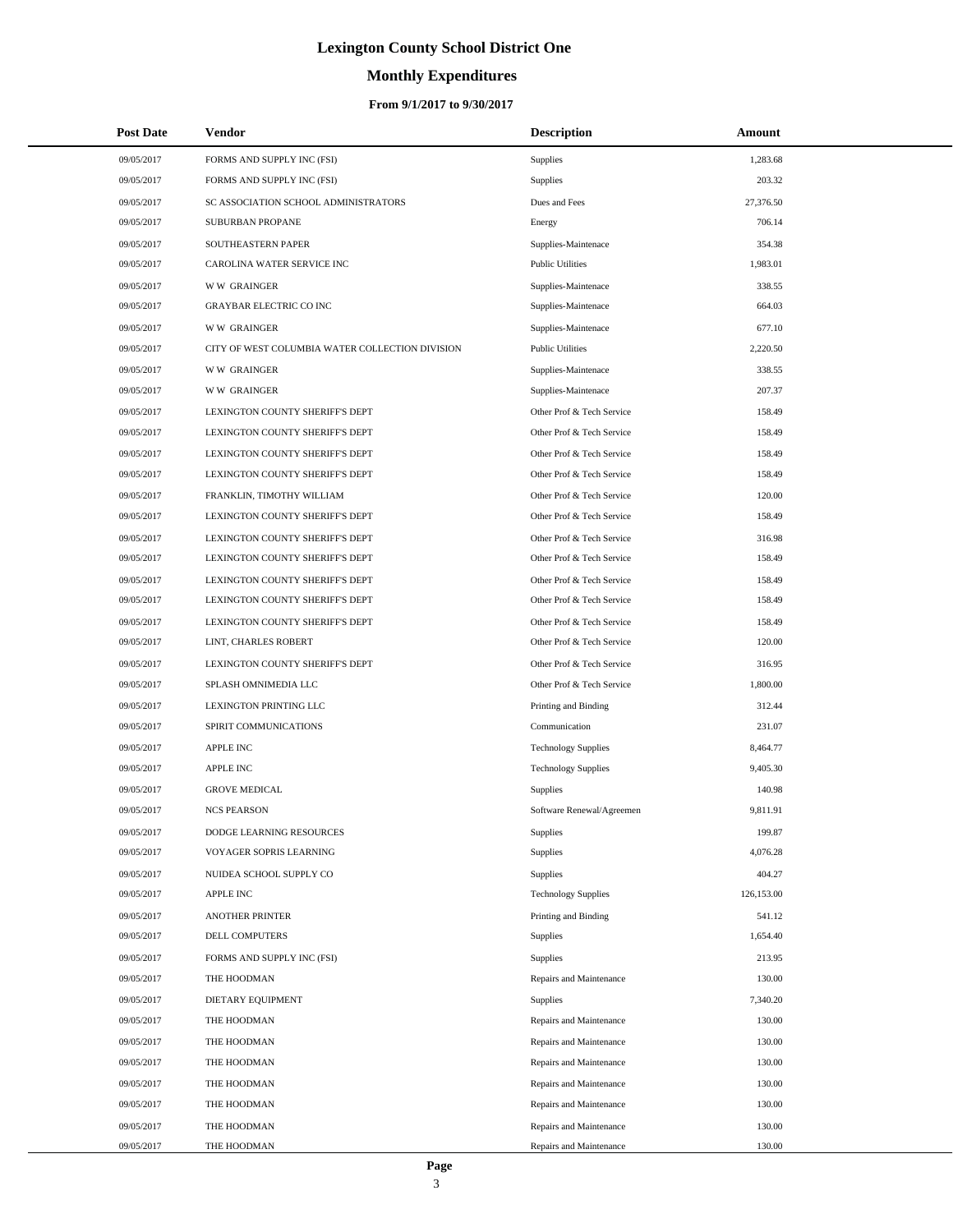# **Monthly Expenditures**

### **From 9/1/2017 to 9/30/2017**

| <b>Post Date</b> | Vendor                                      | <b>Description</b>         | Amount   |  |
|------------------|---------------------------------------------|----------------------------|----------|--|
| 09/05/2017       | THE HOODMAN                                 | Repairs and Maintenance    | 130.00   |  |
| 09/05/2017       | THE HOODMAN                                 | Repairs and Maintenance    | 130.00   |  |
| 09/05/2017       | CK PARTS LLC                                | Supplies                   | 1,698.46 |  |
| 09/05/2017       | THE HOODMAN                                 | Repairs and Maintenance    | 130.00   |  |
| 09/05/2017       | THE HOODMAN                                 | Repairs and Maintenance    | 130.00   |  |
| 09/05/2017       | FORMS AND SUPPLY INC (FSI)                  | <b>Supplies</b>            | 563.62   |  |
| 09/05/2017       | THE HOODMAN                                 | Repairs and Maintenance    | 130.00   |  |
| 09/05/2017       | DELL COMPUTERS                              | <b>Technology Supplies</b> | 319.70   |  |
| 09/05/2017       | THE HOODMAN                                 | Repairs and Maintenance    | 130.00   |  |
| 09/05/2017       | THE HOODMAN                                 | Repairs and Maintenance    | 130.00   |  |
| 09/05/2017       | CK PARTS LLC                                | Supplies                   | 2,104.96 |  |
| 09/05/2017       | THE HOODMAN                                 | Repairs and Maintenance    | 130.00   |  |
| 09/05/2017       | THE HOODMAN                                 | Repairs and Maintenance    | 130.00   |  |
| 09/05/2017       | FORMS AND SUPPLY INC (FSI)                  | <b>Supplies</b>            | 499.21   |  |
| 09/05/2017       | THE HOODMAN                                 | Repairs and Maintenance    | 130.00   |  |
| 09/05/2017       | THE HOODMAN                                 | Repairs and Maintenance    | 130.00   |  |
| 09/05/2017       | FORMS AND SUPPLY INC (FSI)                  | <b>Supplies</b>            | 531.42   |  |
| 09/05/2017       | THE HOODMAN                                 | Repairs and Maintenance    | 130.00   |  |
| 09/05/2017       | THE HOODMAN                                 | Repairs and Maintenance    | 130.00   |  |
| 09/05/2017       | THE HOODMAN                                 | Repairs and Maintenance    | 130.00   |  |
| 09/05/2017       | THE HOODMAN                                 | Repairs and Maintenance    | 130.00   |  |
| 09/05/2017       | THE HOODMAN                                 | Repairs and Maintenance    | 130.00   |  |
| 09/05/2017       | DELL COMPUTERS                              | <b>Technology Supplies</b> | 319.71   |  |
| 09/05/2017       | REFRIGERATION SERVICE COMPANY               | Repairs and Maintenance    | 635.77   |  |
| 09/05/2017       | THE HOODMAN                                 | Repairs and Maintenance    | 130.00   |  |
| 09/05/2017       | THE HOODMAN                                 | Repairs and Maintenance    | 130.00   |  |
| 09/05/2017       | THE HOODMAN                                 | Repairs and Maintenance    | 130.00   |  |
| 09/05/2017       | THE HOODMAN                                 | Repairs and Maintenance    | 130.00   |  |
| 09/05/2017       | THE HOODMAN                                 | Repairs and Maintenance    | 130.00   |  |
| 09/05/2017       | THE HOODMAN                                 | Repairs and Maintenance    | 130.00   |  |
| 09/05/2017       | SCHOLASTIC INC                              | Pupil Activity             | 550.00   |  |
| 09/05/2017       | <b>SCHOLASTIC INC</b>                       | Pupil Activity             | 157.80   |  |
| 09/05/2017       | SCHOOL SPECIALTY INC                        | Pupil Activity             | 168.75   |  |
| 09/05/2017       | R L BRYAN CO TEXTBOOK DEPOSITORY            | Pupil Activity             | 5,948.00 |  |
| 09/05/2017       | SCHOLASTIC INC                              | Pupil Activity             | 2,955.70 |  |
| 09/05/2017       | PELION HIGH SCHOOL                          | Pupil Activity             | 102.72   |  |
| 09/05/2017       | MARIANNA                                    | Pupil Activity             | 8,061.20 |  |
| 09/05/2017       | SC DEPARTMENT OF REVENUE (SALES TAX RETURN) | Pupil Activity             | 564.28   |  |
| 09/05/2017       | FREY SCIENTIFIC                             | Pupil Activity             | 107.81   |  |
| 09/05/2017       | DELL COMPUTERS                              | Pupil Activity             | 120.75   |  |
| 09/05/2017       | <b>HUDL</b>                                 | Pupil Activity             | 1,070.00 |  |
| 09/05/2017       | <b>BSN SPORTS</b>                           | Pupil Activity             | 612.04   |  |
| 09/05/2017       | DAVIS, MATTHEW A                            | Pupil Activity             | 105.00   |  |
| 09/05/2017       | T AND T SPORTS                              | Pupil Activity             | 385.20   |  |
| 09/05/2017       | <b>HUDL</b>                                 | Pupil Activity             | 1,605.00 |  |
| 09/05/2017       | PELION HIGH SCHOOL                          | Pupil Activity             | 250.00   |  |
| 09/05/2017       | DODGE LEARNING RESOURCES                    | Supplies                   | 562.55   |  |
| 09/06/2017       | ANOTHER PRINTER                             | Printing and Binding       | 450.00   |  |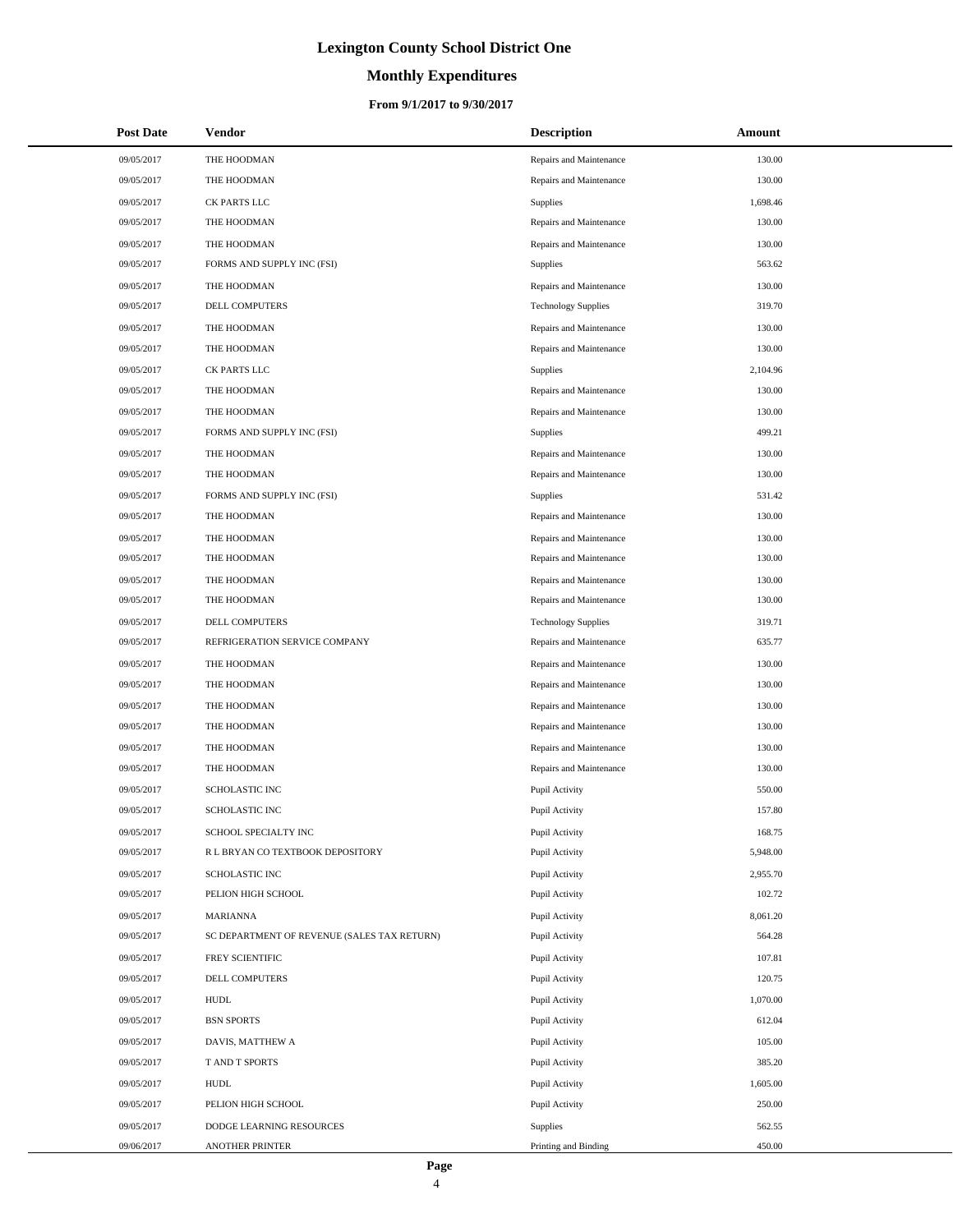# **Monthly Expenditures**

| <b>Post Date</b>         | Vendor                                                                                             | <b>Description</b>                                 | Amount               |
|--------------------------|----------------------------------------------------------------------------------------------------|----------------------------------------------------|----------------------|
| 09/06/2017               | HP INC                                                                                             | <b>Technology Supplies</b>                         | 234.33               |
| 09/06/2017               | SCHOOL SPECIALTY INC                                                                               | Supplies                                           | 132.36               |
| 09/06/2017               | EXPEDITIONARY LEARNING OUTWARD BOUND INC                                                           | Inst Prog Improvement                              | 20,300.00            |
| 09/06/2017               | SCHOOL SPECIALTY INC                                                                               | Supplies                                           | 271.43               |
| 09/06/2017               | <b>SIGN A RAMA</b>                                                                                 | Supplies                                           | 245.74               |
| 09/06/2017               | <b>ACT CUSTOMER SERVICES (68)</b>                                                                  | Other Prof & Tech Service                          | 326.35               |
| 09/06/2017               | FORMS AND SUPPLY INC (FSI)                                                                         | Supplies                                           | 585.61               |
| 09/06/2017               | MONOPRICE.COM                                                                                      | Supplies                                           | 159.90               |
| 09/06/2017               | PURCHASED SERVICE                                                                                  | Travel                                             | 123.05               |
| 09/06/2017               | PURCHASED SERVICE                                                                                  | Travel                                             | 101.92               |
| 09/06/2017               | PURCHASED SERVICE                                                                                  | Travel                                             | 171.20               |
| 09/06/2017               | <b>CERTIFIED TRANSLATION SERVICES</b>                                                              | Other Prof & Tech Service                          | 960.40               |
| 09/06/2017               | DODGE LEARNING RESOURCES                                                                           | Supplies                                           | 2,396.54             |
| 09/06/2017               | PHONAK INC USA                                                                                     | Supplies                                           | 2,507.00             |
| 09/06/2017               | SC DEPARTMENT OF REVENUE (SALES TAX RETURN)                                                        | Supplies                                           | 112.84               |
| 09/06/2017               | MCNAIR LAW FIRM PA                                                                                 | <b>Legal Services</b>                              | 5,177.89             |
| 09/06/2017               | SC SCHOOL BOARDS ASSOCIATION INSURANCE TRUST                                                       | <b>Insurance and Judgments</b>                     | 325,662.00           |
| 09/06/2017               | PURCHASED SERVICE                                                                                  | Travel                                             | 130.01               |
| 09/06/2017               | EDUCATORSHANDBOOK.COM                                                                              | Software Renewal/Agreemen                          | 499.00               |
| 09/06/2017               | PURCHASED SERVICE                                                                                  | Travel                                             | 101.44               |
| 09/06/2017               | GREENE FINNEY AND HORTON LLP                                                                       | Other Prof & Tech Service                          | 4,780.00             |
| 09/06/2017               | THE HALL COMPANY INC                                                                               | Supplies                                           | 727.03               |
| 09/06/2017               | LCJMWANDSC (LEX CTY JOINT WATER AND SEWER COMMI                                                    | <b>Public Utilities</b>                            | 102.00               |
| 09/06/2017               | LCJMWANDSC (LEX CTY JOINT WATER AND SEWER COMMI                                                    | <b>Public Utilities</b>                            | 989.92               |
| 09/06/2017               | A Z LAWN MOWER PARTS                                                                               | Supplies-Maintenace                                | 295.59               |
| 09/06/2017               | SPARROW AND KENNEDY TRACTOR CO INC                                                                 | Supplies-Maintenace                                | 2,359.08             |
| 09/06/2017               | <b>SLOAN CONSTRUCTION</b>                                                                          | Supplies-Maintenace                                | 168.72               |
| 09/06/2017               | LCJMWANDSC (LEX CTY JOINT WATER AND SEWER COMMI                                                    | <b>Public Utilities</b>                            | 592.09               |
| 09/06/2017               | LCJMWANDSC (LEX CTY JOINT WATER AND SEWER COMMI                                                    | <b>Public Utilities</b>                            | 856.55               |
| 09/06/2017               | A Z LAWN MOWER PARTS                                                                               | Supplies-Maintenace                                | 295.59               |
| 09/06/2017               | CRESCENT CONSTRUCTION LLC                                                                          | Repairs and Maintenance                            | 1,692.00             |
| 09/06/2017               | LCJMWANDSC (LEX CTY JOINT WATER AND SEWER COMMI                                                    | <b>Public Utilities</b>                            | 599.13               |
| 09/06/2017               | <b>GE APPLIANCES</b>                                                                               | Supplies-Maintenace                                | 621.00               |
| 09/06/2017               | LCJMWANDSC (LEX CTY JOINT WATER AND SEWER COMMI                                                    | <b>Public Utilities</b>                            | 2,009.09             |
| 09/06/2017<br>09/06/2017 | LCJMWANDSC (LEX CTY JOINT WATER AND SEWER COMMI<br>CRESCENT CONSTRUCTION LLC                       | <b>Public Utilities</b><br>Repairs and Maintenance | 3,781.07<br>8,292.00 |
|                          |                                                                                                    | <b>Public Utilities</b>                            | 256.10               |
| 09/06/2017<br>09/06/2017 | LCJMWANDSC (LEX CTY JOINT WATER AND SEWER COMMI<br>LCJMWANDSC (LEX CTY JOINT WATER AND SEWER COMMI | <b>Public Utilities</b>                            | 196.42               |
| 09/06/2017               | LCJMWANDSC (LEX CTY JOINT WATER AND SEWER COMMI                                                    | <b>Public Utilities</b>                            | 217.58               |
| 09/06/2017               | LCJMWANDSC (LEX CTY JOINT WATER AND SEWER COMMI                                                    | <b>Public Utilities</b>                            | 270.48               |
| 09/06/2017               | LCJMWANDSC (LEX CTY JOINT WATER AND SEWER COMMI                                                    | <b>Public Utilities</b>                            | 1,127.84             |
| 09/06/2017               | LCJMWANDSC (LEX CTY JOINT WATER AND SEWER COMMI                                                    | <b>Public Utilities</b>                            | 2,224.19             |
| 09/06/2017               | LCJMWANDSC (LEX CTY JOINT WATER AND SEWER COMMI                                                    | <b>Public Utilities</b>                            | 416.00               |
| 09/06/2017               | LCJMWANDSC (LEX CTY JOINT WATER AND SEWER COMMI                                                    | <b>Public Utilities</b>                            | 360.58               |
| 09/06/2017               | LCJMWANDSC (LEX CTY JOINT WATER AND SEWER COMMI                                                    | <b>Public Utilities</b>                            | 215.00               |
| 09/06/2017               | <b>CARTS PLUS</b>                                                                                  | Supplies-Maintenace                                | 607.27               |
| 09/06/2017               | LCJMWANDSC (LEX CTY JOINT WATER AND SEWER COMMI                                                    | <b>Public Utilities</b>                            | 1,357.36             |
| 09/06/2017               | SC SCHOOL BOARDS ASSOCIATION INSURANCE TRUST                                                       | Insurance and Judgments                            | 81,416.00            |
|                          |                                                                                                    |                                                    |                      |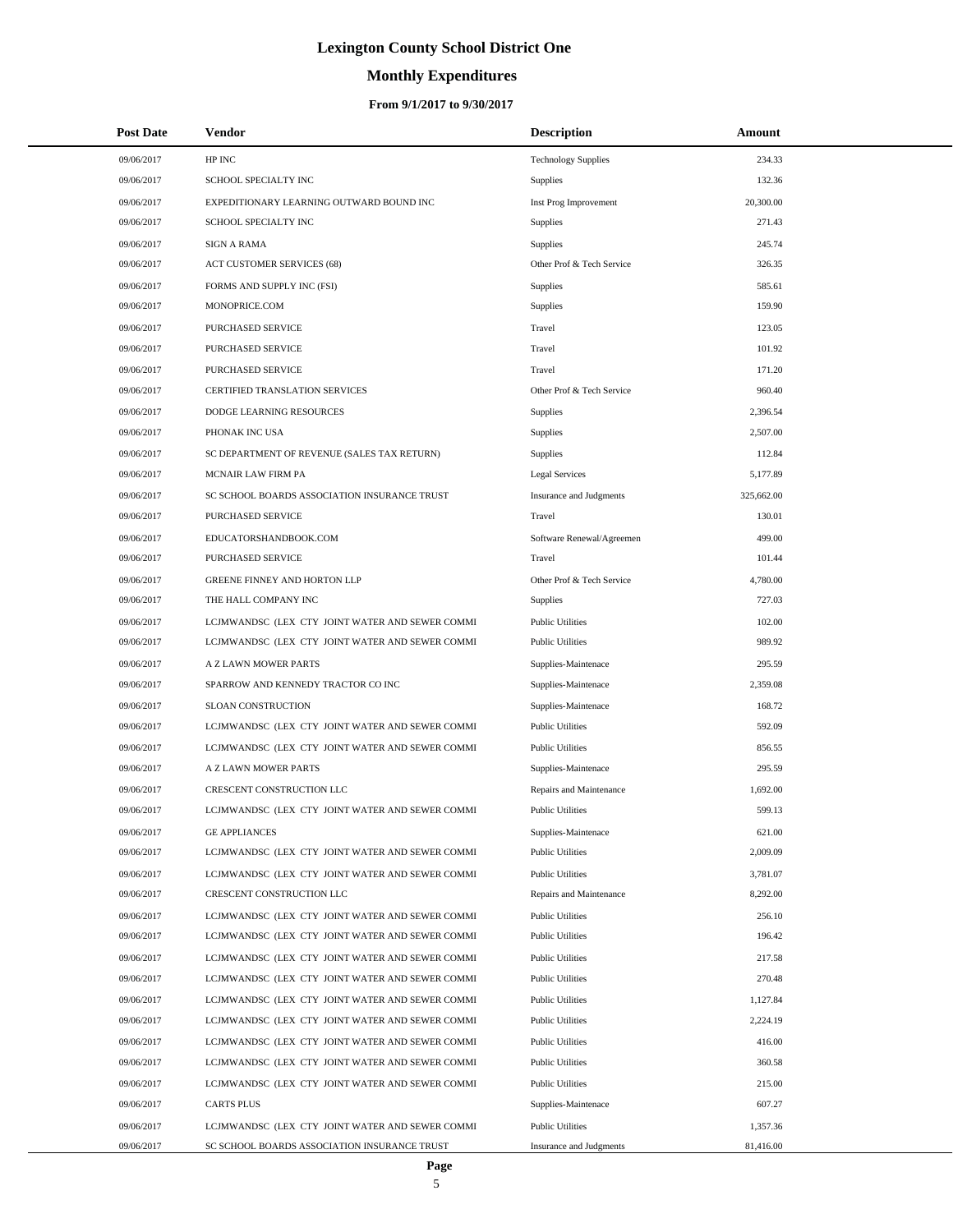# **Monthly Expenditures**

### **From 9/1/2017 to 9/30/2017**

| <b>Post Date</b> | Vendor                                      | <b>Description</b>         | Amount    |  |
|------------------|---------------------------------------------|----------------------------|-----------|--|
| 09/06/2017       | HAIGLER III, THOMAS I                       | Other Prof & Tech Service  | 120.00    |  |
| 09/06/2017       | HINZ, BRIAN E                               | Other Prof & Tech Service  | 120.00    |  |
| 09/06/2017       | HENDRIX, JACOB ERNEST                       | Other Prof & Tech Service  | 120.00    |  |
| 09/06/2017       | SC SCHOOL BOARD ASSOCIATION                 | Travel                     | 175.00    |  |
| 09/06/2017       | PURCHASED SERVICE                           | Travel                     | 153.55    |  |
| 09/06/2017       | DTC WORLDWIDE                               | Supplies                   | 1,380.00  |  |
| 09/06/2017       | CDWG ACCT 305089                            | <b>Technology Supplies</b> | 2,675.00  |  |
| 09/06/2017       | DELL COMPUTERS                              | <b>Technology Supplies</b> | 2,428.04  |  |
| 09/06/2017       | MONOPRICE.COM                               | <b>Technology Supplies</b> | 139.96    |  |
| 09/06/2017       | SCHOOL SPECIALTY INC                        | <b>Supplies</b>            | 3,452.02  |  |
| 09/06/2017       | <b>EMPOWERING WRITERS LLC</b>               | Supplies                   | 211.86    |  |
| 09/06/2017       | MCGRAW HILL EDUCATION INC                   | Supplies                   | 318.00    |  |
| 09/06/2017       | DODGE LEARNING RESOURCES                    | Supplies                   | 2,437.50  |  |
| 09/06/2017       | SC DEPARTMENT OF REVENUE (SALES TAX RETURN) | Supplies                   | 170.62    |  |
| 09/06/2017       | <b>NCS PEARSON</b>                          | Software Renewal/Agreemen  | 5,237.65  |  |
| 09/06/2017       | FORMS AND SUPPLY INC (FSI)                  | <b>Supplies</b>            | 290.51    |  |
| 09/06/2017       | SUPERIOR RECREATION OF THE CAROLINA         | Equipment - Nonexpendable  | 12,955.90 |  |
| 09/06/2017       | ROCHESTER 100 INC                           | Pupil Activity             | 125.00    |  |
| 09/06/2017       | FORMS AND SUPPLY INC (FSI)                  | Pupil Activity             | 502.97    |  |
| 09/06/2017       | REED, JOHN MARCUS                           | Pupil Activity             | 120.00    |  |
| 09/06/2017       | COWAN, JAMES BRIAN                          | Pupil Activity             | 102.20    |  |
| 09/06/2017       | CURRY, YEWSTON JERRYD                       | Pupil Activity             | 106.70    |  |
| 09/06/2017       | SMITH, EDGAR                                | Pupil Activity             | 103.10    |  |
| 09/06/2017       | CHURCH, ELIZABETH J                         | Pupil Activity             | 120.00    |  |
| 09/06/2017       | COOPER, JOEL L                              | Pupil Activity             | 120.00    |  |
| 09/06/2017       | HART, MICHAEL JOSEPH                        | Pupil Activity             | 120.00    |  |
| 09/06/2017       | SHEALY, CANDI YVETTE                        | Pupil Activity             | 120.00    |  |
| 09/06/2017       | BRUNSON, RAYMOND                            | Pupil Activity             | 103.40    |  |
| 09/06/2017       | LONG, JOE H                                 | Pupil Activity             | 114.20    |  |
| 09/06/2017       | MITCHELL, GEORGE                            | Pupil Activity             | 114.20    |  |
| 09/06/2017       | RILEY, MARVIN                               | Pupil Activity             | 125.90    |  |
| 09/06/2017       | SHEALY, MATTHEW PRESTON                     | Pupil Activity             | 102.50    |  |
| 09/06/2017       | WILLIAMS, LARRY G                           | Pupil Activity             | 140.30    |  |
| 09/06/2017       | <b>BSN SPORTS</b>                           | Pupil Activity             | 1,377.35  |  |
| 09/06/2017       | <b>BSN SPORTS</b>                           | Pupil Activity             | 231.12    |  |
| 09/06/2017       | DORMAN HIGH SCHOOL                          | Pupil Activity             | 120.00    |  |
| 09/06/2017       | <b>BSN SPORTS</b>                           | Pupil Activity             | 267.45    |  |
| 09/06/2017       | <b>BSN SPORTS</b>                           | Pupil Activity             | 748.23    |  |
| 09/06/2017       | <b>BSN SPORTS</b>                           | Pupil Activity             | 729.74    |  |
| 09/06/2017       | PRINTSOUTH PRINTING INC                     | Pupil Activity             | 470.80    |  |
| 09/06/2017       | <b>BSN SPORTS</b>                           | Pupil Activity             | 112.35    |  |
| 09/06/2017       | <b>BSN SPORTS</b>                           | Pupil Activity             | 385.20    |  |
| 09/06/2017       | MCGRAW HILL EDUCATION INC                   | Software Renewal/Agreemen  | 59,680.26 |  |
| 09/06/2017       | SC DEPARTMENT OF REVENUE (SALES TAX RETURN) | Software Renewal/Agreemen  | 4,177.62  |  |
| 09/07/2017       | NUIDEA SCHOOL SUPPLY CO                     | Supplies                   | 588.50    |  |
| 09/07/2017       | PINE PRESS OF LEXINGTON INC                 | Printing and Binding       | 278.27    |  |
| 09/07/2017       | <b>ANOTHER PRINTER</b>                      | Printing and Binding       | 289.23    |  |
| 09/07/2017       | DISCOUNT MAGAZINE SUBSCRIPTION SERVICE INC  | Periodicals                | 289.50    |  |

L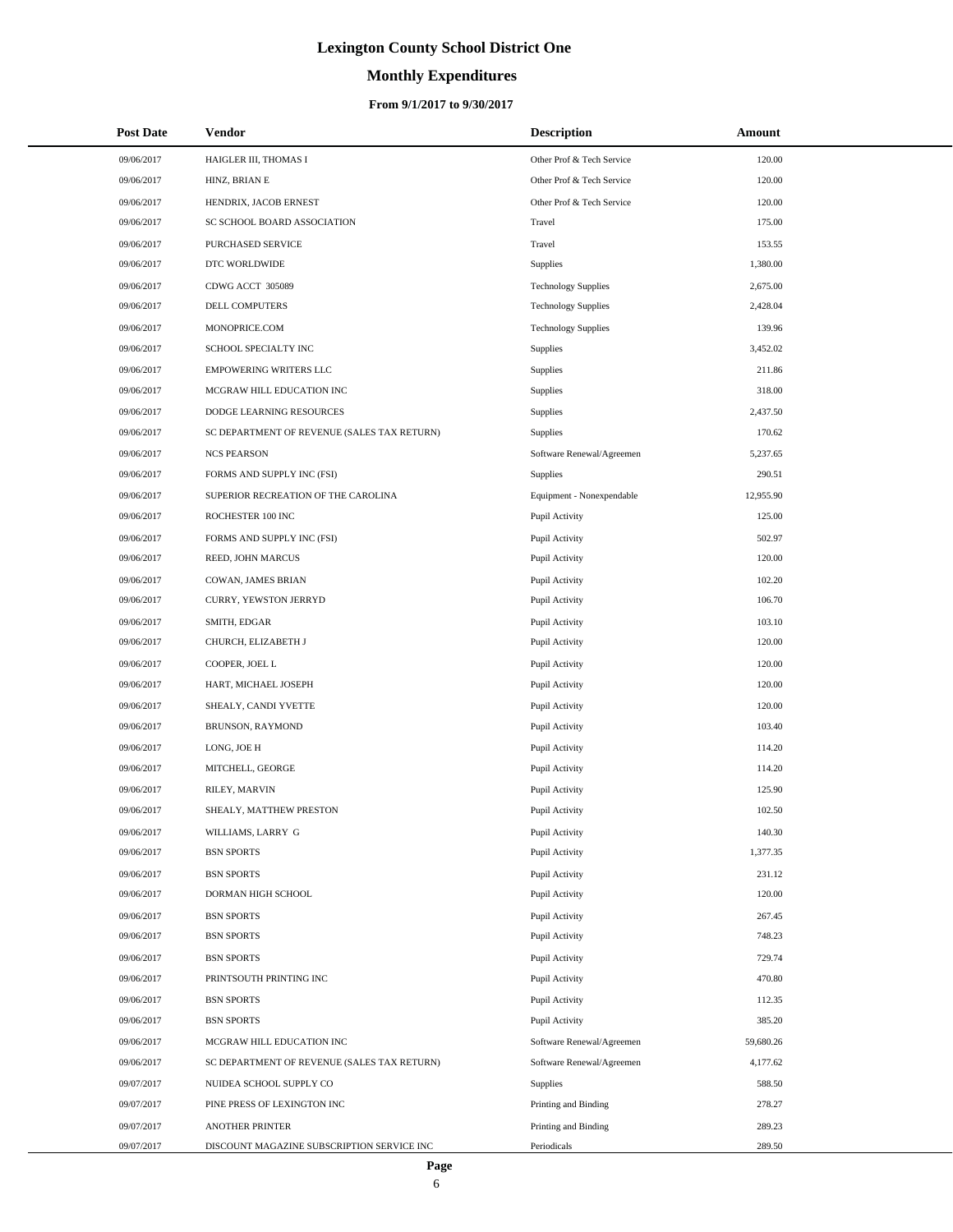### **Monthly Expenditures**

### **From 9/1/2017 to 9/30/2017**

| <b>Post Date</b> | Vendor                                             | <b>Description</b>         | Amount    |
|------------------|----------------------------------------------------|----------------------------|-----------|
| 09/07/2017       | TOWN OF LEXINGTON                                  | <b>Public Utilities</b>    | 194.95    |
| 09/07/2017       | TOWN OF LEXINGTON                                  | <b>Public Utilities</b>    | 1,458.40  |
| 09/07/2017       | TOWN OF LEXINGTON                                  | <b>Public Utilities</b>    | 263.77    |
| 09/07/2017       | TOWN OF LEXINGTON                                  | <b>Public Utilities</b>    | 153.38    |
| 09/07/2017       | TOWN OF LEXINGTON                                  | <b>Public Utilities</b>    | 243.97    |
| 09/07/2017       | TOWN OF LEXINGTON                                  | <b>Public Utilities</b>    | 169.06    |
| 09/07/2017       | TOWN OF LEXINGTON                                  | <b>Public Utilities</b>    | 133.88    |
| 09/07/2017       | TOWN OF LEXINGTON                                  | <b>Public Utilities</b>    | 155.53    |
| 09/07/2017       | TOWN OF LEXINGTON                                  | <b>Public Utilities</b>    | 349.27    |
| 09/07/2017       | TOWN OF LEXINGTON                                  | <b>Public Utilities</b>    | 1,117.52  |
| 09/07/2017       | TOWN OF LEXINGTON                                  | <b>Public Utilities</b>    | 1,341.31  |
| 09/07/2017       | CASCADE WATER SERVICES                             | Repairs and Maintenance    | 107.00    |
| 09/07/2017       | LEXINGTON PRINTING LLC                             | Printing and Binding       | 1,657.43  |
| 09/07/2017       | PALMETTO MICROFILM SYSTEMS INC                     | Software Renewal/Agreemen  | 16,636.90 |
| 09/07/2017       | PATHWAY TECHNOLOGIES INC                           | Software Renewal/Agreemen  | 1,042.45  |
| 09/07/2017       | <b>VMWARE INC</b>                                  | Software Renewal/Agreemen  | 646.00    |
| 09/07/2017       | <b>CAMCOR</b>                                      | <b>Technology Supplies</b> | 556.93    |
| 09/07/2017       | <b>CAMCOR</b>                                      | <b>Technology Supplies</b> | 1,670.77  |
| 09/07/2017       | <b>CAMCOR</b>                                      | <b>Technology Supplies</b> | 1,113.85  |
| 09/07/2017       | <b>CAMCOR</b>                                      | <b>Technology Supplies</b> | 1,113.85  |
| 09/07/2017       | <b>CAMCOR</b>                                      | <b>Technology Supplies</b> | 1,113.85  |
| 09/07/2017       | <b>CAMCOR</b>                                      | <b>Technology Supplies</b> | 1,670.77  |
| 09/07/2017       | <b>CAMCOR</b>                                      | <b>Technology Supplies</b> | 556.92    |
| 09/07/2017       | SCHOOL SPECIALTY INC                               | <b>Supplies</b>            | 625.90    |
| 09/07/2017       | CRISIS PREVENTION INSTITUTE                        | Inst Prog Improvement      | 6,999.00  |
| 09/07/2017       | EDCON INC                                          | <b>Building</b>            | 80,632.21 |
| 09/07/2017       | JENKINS HANCOCK AND SIDES                          | <b>Building</b>            | 8,754.30  |
| 09/07/2017       | BLICK ART MATERIALS LLC                            | Pupil Activity             | 658.76    |
| 09/07/2017       | <b>PURCHASED SERVICE</b>                           | Pupil Activity             | 861.98    |
| 09/07/2017       | <b>BURKE HIGH SCHOOL</b>                           | Pupil Activity             | 250.00    |
| 09/07/2017       | SUMTER HIGH SCHOOL                                 | Pupil Activity             | 150.00    |
| 09/07/2017       | <b>BSN SPORTS</b>                                  | Pupil Activity             | 879.51    |
| 09/07/2017       | VARSITY SPIRIT FASHIONS AND SUPPLIES LLC           | Pupil Activity             | 130.49    |
| 09/07/2017       | DUTCH FORK HIGH SCHOOL                             | Pupil Activity             | 130.00    |
| 09/07/2017       | PALMETTO STATE ARTS EDUCATION                      | Inst Prog Improvement      | 750.00    |
| 09/08/2017       | DELL COMPUTERS                                     | <b>Supplies</b>            | 7,611.00  |
| 09/08/2017       | SC DEPARTMENT OF JUVENILE JUSTICE (FISCAL AFFAIRS) | Tuition-LEA                | 249.60    |
| 09/08/2017       | FORMS AND SUPPLY INC (FSI)                         | Supplies                   | 6,907.92  |
| 09/08/2017       | FRANKLIN COVEY                                     | Inst Prog Improvement      | 6,000.00  |
| 09/08/2017       | FRANKLIN COVEY                                     | Inst Prog Improvement      | 6,000.00  |
| 09/08/2017       | DELL COMPUTERS                                     | Supplies                   | 703.20    |
| 09/08/2017       | <b>JOSTENS</b>                                     | Supplies                   | 836.00    |
| 09/08/2017       | DELL COMPUTERS                                     | Supplies                   | 724.50    |
| 09/08/2017       | SC DEPARTMENT OF JUVENILE JUSTICE (FISCAL AFFAIRS) | Tuition-LEA                | 217.80    |
| 09/08/2017       | INTERNATIONAL BACCALAUREATE ORGANIZATION           | Inst Prog Improvement      | 16,500.00 |
| 09/08/2017       | INTERNATIONAL BACCALAUREATE ORGANIZATION           | Dues and Fees              | 9,500.00  |
| 09/08/2017       | OCCUPATIONAL HEALTH                                | Supplies                   | 648.00    |
| 09/08/2017       | PURCHASED SERVICE                                  | Travel                     | 154.35    |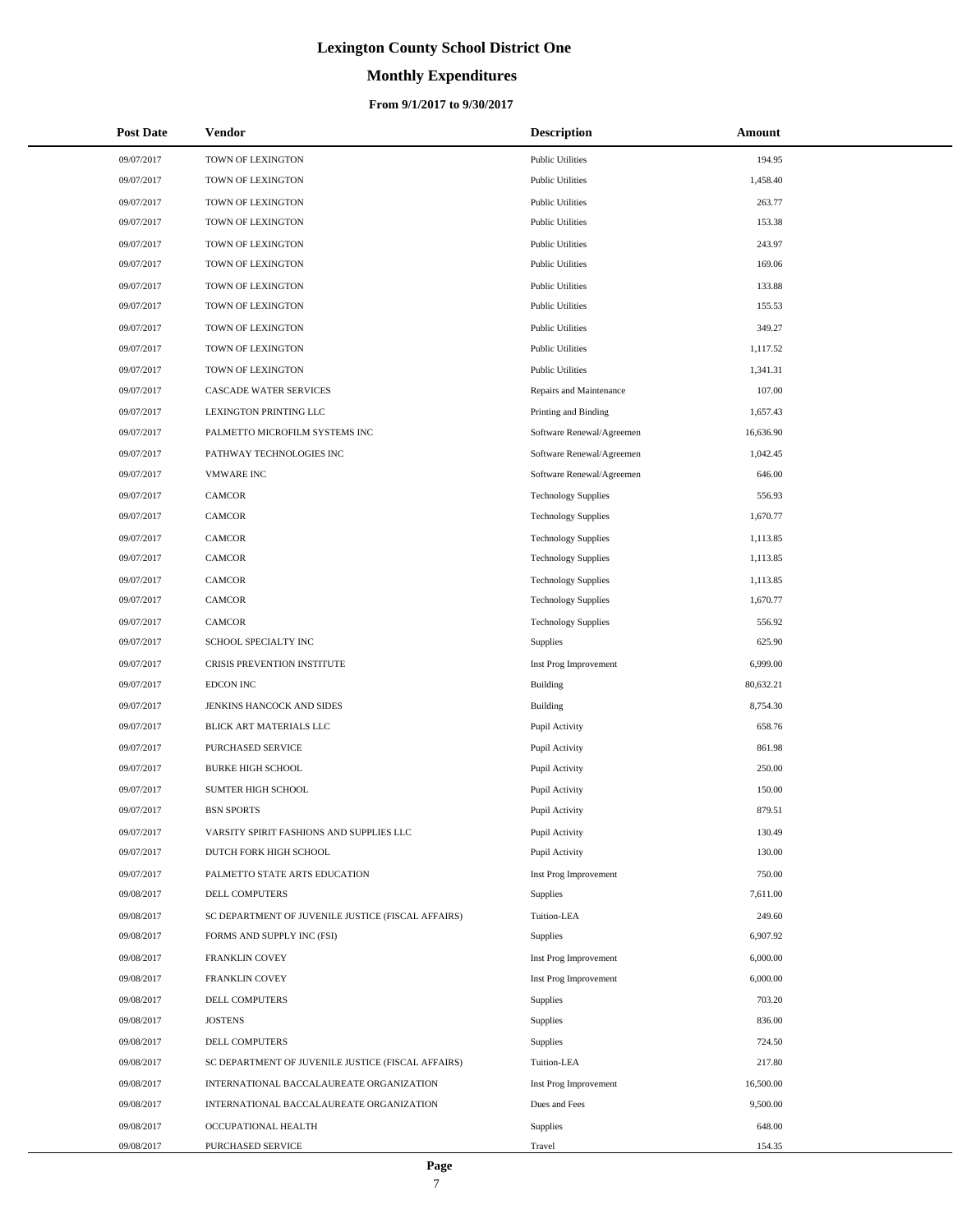# **Monthly Expenditures**

| <b>Post Date</b> | Vendor                                            | <b>Description</b>             | Amount     |
|------------------|---------------------------------------------------|--------------------------------|------------|
| 09/08/2017       | PURCHASED SERVICE                                 | Travel                         | 287.56     |
| 09/08/2017       | PURCHASED SERVICE                                 | Travel                         | 183.61     |
| 09/08/2017       | PURCHASED SERVICE                                 | Travel                         | 128.94     |
| 09/08/2017       | NSBA (NATIONAL SCHOOL BOARDS ASN)                 | Dues and Fees                  | 8,620.00   |
| 09/08/2017       | ADVANCED DOOR SYSTEMS INC                         | Repairs and Maintenance        | 345.00     |
| 09/08/2017       | ZEROREZ OF COLUMBIA LLC                           | Repairs and Maintenance        | 435.00     |
| 09/08/2017       | EA SERVICE LLC                                    | Supplies-Maintenace            | 414.09     |
| 09/08/2017       | THE HOODMAN                                       | Repairs and Maintenance        | 305.00     |
| 09/08/2017       | ADVANCED DOOR SYSTEMS INC                         | Repairs and Maintenance        | 407.74     |
| 09/08/2017       | EA SERVICE LLC                                    | Supplies-Maintenace            | 414.09     |
| 09/08/2017       | THE HOODMAN                                       | Repairs and Maintenance        | 130.00     |
| 09/08/2017       | PALMETTO PLAYGROUNDS LLC                          | Supplies-Maintenace            | 120.38     |
| 09/08/2017       | PALMETTO PLAYGROUNDS LLC                          | Supplies-Maintenace            | 160.50     |
| 09/08/2017       | ASMAR, HAYA A                                     | <b>Pupil Transportation</b>    | 102.06     |
| 09/08/2017       | <b>BATCHLER, NICHOLE</b>                          | <b>Pupil Transportation</b>    | 133.92     |
| 09/08/2017       | COLE, SUSAN                                       | <b>Pupil Transportation</b>    | 250.56     |
| 09/08/2017       | FOGLE, PAM                                        | <b>Pupil Transportation</b>    | 172.80     |
| 09/08/2017       | <b>PURCHASED SERVICE</b>                          | <b>Pupil Transportation</b>    | 653.40     |
| 09/08/2017       | HEADDEN, CYNTHIA                                  | <b>Pupil Transportation</b>    | 105.84     |
| 09/08/2017       | PEARCE, TIM                                       | <b>Pupil Transportation</b>    | 345.60     |
| 09/08/2017       | SIMUEL, DEATRU                                    | <b>Pupil Transportation</b>    | 136.08     |
| 09/08/2017       | STROUD, ANDREA                                    | <b>Pupil Transportation</b>    | 155.52     |
| 09/08/2017       | VAUGHN, DANA                                      | <b>Pupil Transportation</b>    | 272.16     |
| 09/08/2017       | COLLINS, STEPHEN M                                | Other Prof & Tech Service      | 120.00     |
| 09/08/2017       | FRANKLIN COVEY                                    | Inst Prog Improvement          | 20,050.00  |
| 09/08/2017       | FRANKLIN COVEY                                    | Software Renewal/Agreemen      | 1,605.00   |
| 09/08/2017       | VOYAGER SOPRIS LEARNING                           | Supplies                       | 1,400.30   |
| 09/08/2017       | SCHOLASTIC LIBRARY PUBLISHING (SCHOOL AND LIBRARY | Supplies                       | 883.80     |
| 09/08/2017       | VOYAGER SOPRIS LEARNING                           | Supplies                       | 8,637.20   |
| 09/08/2017       | VOYAGER SOPRIS LEARNING                           | Supplies                       | 3,873.00   |
| 09/08/2017       | PURCHASED SERVICE                                 | Travel                         | 101.33     |
| 09/08/2017       | DAVIS FRAWLEY LLC TRUST ACCOUNT                   | Land                           | 958,057.50 |
| 09/08/2017       | CAROLINA WRECKING INC                             | Improv Other Than Bldg         | 58,200.00  |
| 09/08/2017       | <b>COMPORIUM</b>                                  | Communication                  | 387.30     |
| 09/08/2017       | SC DEPARTMENT OF REVENUE (SALES TAX RETURN)       | Sales Tax on Adult Meals       | 615.99     |
| 09/08/2017       | R L BRYAN CO TEXTBOOK DEPOSITORY                  | Pupil Activity                 | 3,995.00   |
| 09/08/2017       | R L BRYAN CO TEXTBOOK DEPOSITORY                  | Pupil Activity                 | 1,442.00   |
| 09/08/2017       | MEADOW GLEN MIDDLE SCHOOL                         | Pupil Act-Fee/Collection Refnd | 236.00     |
| 09/08/2017       | MEADOW GLEN MIDDLE SCHOOL                         | Pupil Activity                 | 500.00     |
| 09/08/2017       | DELL COMPUTERS                                    | Pupil Activity                 | 222.01     |
| 09/08/2017       | <b>BSN SPORTS</b>                                 | Pupil Activity                 | 157.29     |
| 09/08/2017       | T AND T SPORTS                                    | Pupil Activity                 | 2,294.08   |
| 09/08/2017       | ROBINSON, ADRIAN                                  | Pupil Activity                 | 120.00     |
| 09/08/2017       | T AND T SPORTS                                    | Pupil Activity                 | 2,073.66   |
| 09/08/2017       | BATESBURGLEESVILLE HIGH SCH                       | Pupil Activity                 | 150.00     |
| 09/08/2017       | SUMTER HIGH SCHOOL                                | Pupil Activity                 | 150.00     |
| 09/08/2017       | COUNTRY CLUB OF LEXINGTON                         | Pupil Activity                 | 1,500.00   |
| 09/08/2017       | T AND T SPORTS                                    | Pupil Activity                 | 719.04     |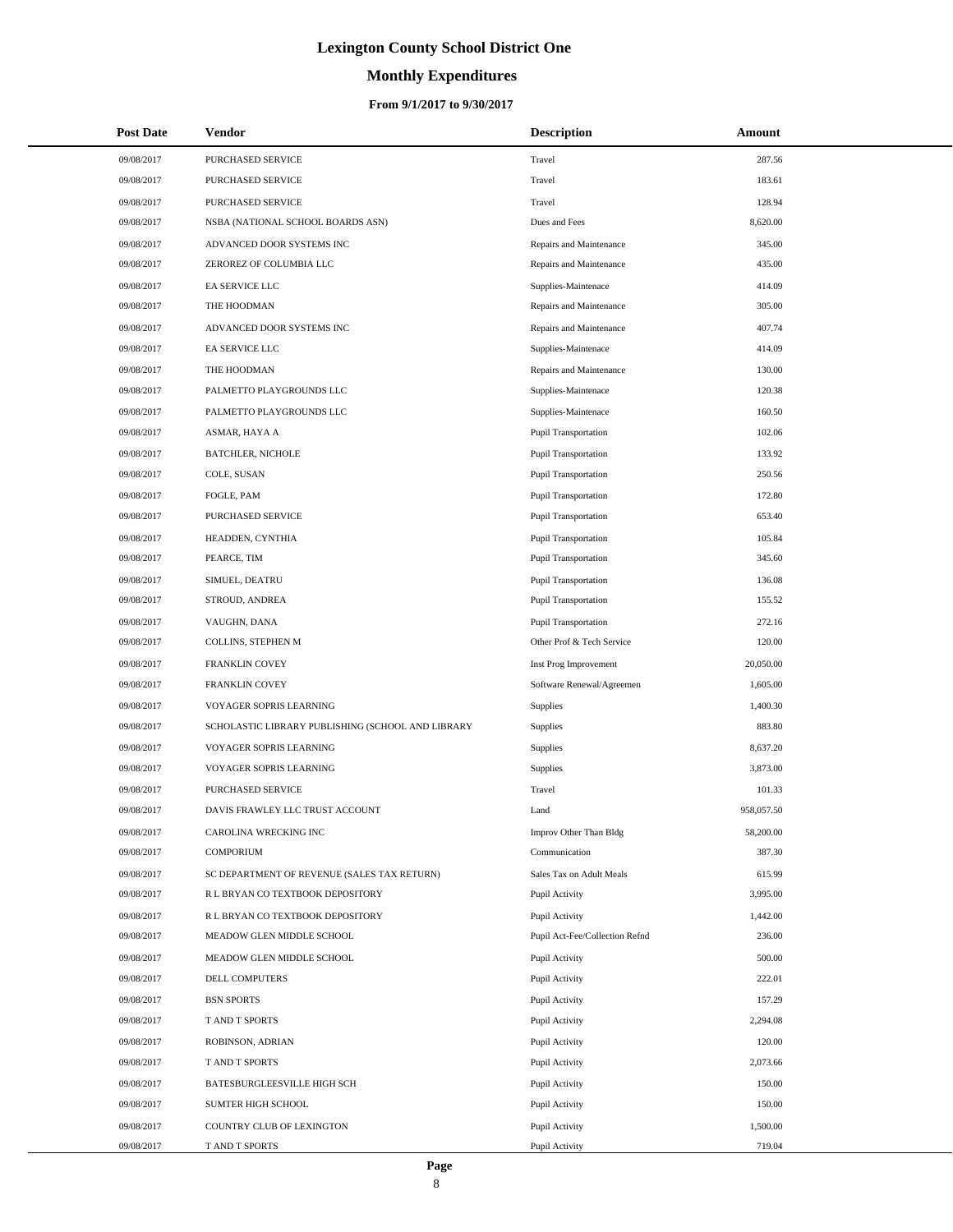### **Monthly Expenditures**

### **From 9/1/2017 to 9/30/2017**

| <b>Post Date</b> | Vendor                                            | <b>Description</b>        | Amount   |
|------------------|---------------------------------------------------|---------------------------|----------|
| 09/08/2017       | <b>CAROLINA IDEAS</b>                             | Pupil Activity            | 615.25   |
| 09/12/2017       | SC DEPARTMENT OF CORRECTIONS                      | Printing and Binding      | 229.30   |
| 09/12/2017       | SCHOOL SPECIALTY INC                              | <b>Supplies</b>           | 1,826.48 |
| 09/12/2017       | MATH TEACHERS PRESS INC                           | Supplies                  | 4,244.79 |
| 09/12/2017       | SCHOOL SPECIALTY INC                              | Supplies                  | 651.00   |
| 09/12/2017       | FORMS AND SUPPLY INC (FSI)                        | Supplies                  | 115.22   |
| 09/12/2017       | US INK AND TONER INC                              | Supplies                  | 530.98   |
| 09/12/2017       | FORMS AND SUPPLY INC (FSI)                        | Supplies                  | 157.92   |
| 09/12/2017       | FORMS AND SUPPLY INC (FSI)                        | Supplies                  | 128.27   |
| 09/12/2017       | SCHOOL SPECIALTY INC                              | Supplies                  | 127.78   |
| 09/12/2017       | DELL COMPUTERS                                    | Supplies                  | 127.08   |
| 09/12/2017       | DELL COMPUTERS                                    | Supplies                  | 241.50   |
| 09/12/2017       | FORMS AND SUPPLY INC (FSI)                        | Supplies                  | 697.12   |
| 09/12/2017       | MOORE MEDICAL CORP                                | Supplies                  | 101.05   |
| 09/12/2017       | SIRCHIE FINGER PRINT LABORATORIES INC             | Supplies                  | 380.28   |
| 09/12/2017       | THE LINCOLN ELECTRIC COMPANY                      | Supplies                  | 2,354.00 |
| 09/12/2017       | <b>SC DECA</b>                                    | Travel                    | 120.00   |
| 09/12/2017       | OCCUPATIONAL HEALTH                               | Other Prof & Tech Service | 513.00   |
| 09/12/2017       | US INK AND TONER INC                              | <b>Supplies</b>           | 137.16   |
| 09/12/2017       | ATLANTA MARRIOTT MARQUIS                          | Travel                    | 5,602.80 |
| 09/12/2017       | CERTIFIED TRANSLATION SERVICES                    | Other Prof & Tech Service | 1,666.64 |
| 09/12/2017       | <b>SIGN A RAMA</b>                                | <b>Supplies</b>           | 246.10   |
| 09/12/2017       | EDUCATORSHANDBOOK.COM                             | Software Renewal/Agreemen | 199.00   |
| 09/12/2017       | US INK AND TONER INC                              | <b>Supplies</b>           | 273.16   |
| 09/12/2017       | CULLUM SERVICES INC                               | Repairs and Maintenance   | 1,343.75 |
| 09/12/2017       | SPARROW AND KENNEDY TRACTOR CO INC                | Supplies-Maintenace       | 511.85   |
| 09/12/2017       | CULLUM SERVICES INC                               | Repairs and Maintenance   | 4,792.50 |
| 09/12/2017       | CULLUM SERVICES INC                               | Repairs and Maintenance   | 1,108.08 |
| 09/12/2017       | CULLUM SERVICES INC                               | Repairs and Maintenance   | 3,937.50 |
| 09/12/2017       | <b>CULLUM SERVICES INC</b>                        | Repairs and Maintenance   | 1,023.75 |
| 09/12/2017       | CULLUM SERVICES INC                               | Repairs and Maintenance   | 360.00   |
| 09/12/2017       | CULLUM SERVICES INC                               | Repairs and Maintenance   | 1,379.17 |
| 09/12/2017       | CULLUM SERVICES INC                               | Repairs and Maintenance   | 440.63   |
| 09/12/2017       | CULLUM SERVICES INC                               | Repairs and Maintenance   | 2,730.00 |
| 09/12/2017       | CULLUM SERVICES INC                               | Repairs and Maintenance   | 757.50   |
| 09/12/2017       | SMITH AND JONES JANITORIAL SUPPLIES AND EQUIP INC | Supplies-Maintenace       | 110.42   |
| 09/12/2017       | <b>WW GRAINGER</b>                                | Supplies-Maintenace       | 370.22   |
| 09/12/2017       | CULLUM SERVICES INC                               | Repairs and Maintenance   | 1,372.50 |
| 09/12/2017       | CULLUM SERVICES INC                               | Repairs and Maintenance   | 1,355.63 |
| 09/12/2017       | CULLUM SERVICES INC                               | Repairs and Maintenance   | 1,059.38 |
| 09/12/2017       | CULLUM SERVICES INC                               | Repairs and Maintenance   | 1,331.25 |
| 09/12/2017       | CULLUM SERVICES INC                               | Repairs and Maintenance   | 1,792.50 |
| 09/12/2017       | CULLUM SERVICES INC                               | Repairs and Maintenance   | 3,788.54 |
| 09/12/2017       | CULLUM SERVICES INC                               | Repairs and Maintenance   | 1,691.25 |
| 09/12/2017       | CULLUM SERVICES INC                               | Repairs and Maintenance   | 1,537.50 |
| 09/12/2017       | CULLUM SERVICES INC                               | Repairs and Maintenance   | 1,149.38 |
| 09/12/2017       | <b>WW GRAINGER</b>                                | Supplies-Maintenace       | 207.37   |
| 09/12/2017       | CULLUM SERVICES INC                               | Repairs and Maintenance   | 2,651.25 |

 $\overline{a}$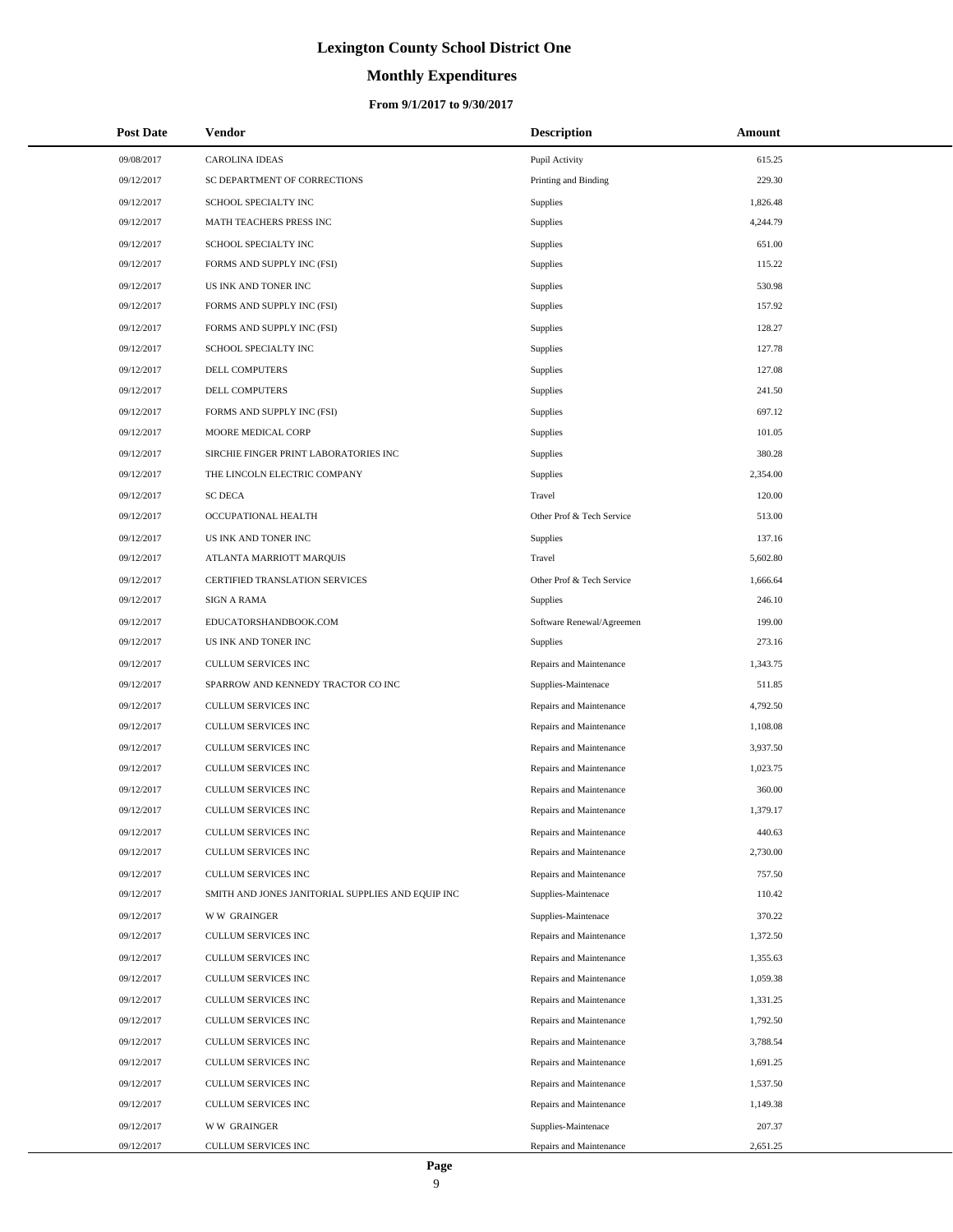# **Monthly Expenditures**

| <b>Post Date</b> | Vendor                                      | <b>Description</b>         | Amount    |
|------------------|---------------------------------------------|----------------------------|-----------|
| 09/12/2017       | CULLUM SERVICES INC                         | Repairs and Maintenance    | 1,125.00  |
| 09/12/2017       | <b>CULLUM SERVICES INC</b>                  | Repairs and Maintenance    | 1,515.00  |
| 09/12/2017       | CULLUM SERVICES INC                         | Repairs and Maintenance    | 1,376.25  |
| 09/12/2017       | CULLUM SERVICES INC                         | Repairs and Maintenance    | 1,530.00  |
| 09/12/2017       | <b>CULLUM SERVICES INC</b>                  | Repairs and Maintenance    | 1,205.60  |
| 09/12/2017       | CULLUM SERVICES INC                         | Repairs and Maintenance    | 1,276.88  |
| 09/12/2017       | CULLUM SERVICES INC                         | Repairs and Maintenance    | 620.62    |
| 09/12/2017       | PALMETTO PLAYGROUNDS LLC                    | Supplies-Maintenace        | 963.00    |
| 09/12/2017       | CULLUM SERVICES INC                         | Repairs and Maintenance    | 2,371.88  |
| 09/12/2017       | CULLUM SERVICES INC                         | Repairs and Maintenance    | 1,453.12  |
| 09/12/2017       | ADVANCED DOOR SYSTEMS INC                   | Repairs and Maintenance    | 437.50    |
| 09/12/2017       | CULLUM SERVICES INC                         | Repairs and Maintenance    | 2,437.50  |
| 09/12/2017       | <b>CULLUM SERVICES INC</b>                  | Repairs and Maintenance    | 5,887.50  |
| 09/12/2017       | P AND S CONSTRUCTION COMPANY INC            | Repairs and Maintenance    | 3,500.00  |
| 09/12/2017       | <b>CULLUM SERVICES INC</b>                  | Repairs and Maintenance    | 1,453.13  |
| 09/12/2017       | <b>APPLE INC</b>                            | <b>Supplies</b>            | 6,874.75  |
| 09/12/2017       | DTC WORLDWIDE                               | Supplies                   | 3,720.75  |
| 09/12/2017       | SC DEPARTMENT OF REVENUE (SALES TAX RETURN) | <b>Supplies</b>            | 190.19    |
| 09/12/2017       | <b>CAMCOR</b>                               | <b>Technology Supplies</b> | 800.90    |
| 09/12/2017       | SC DEPARTMENT OF REVENUE (SALES TAX RETURN) | Software Renewal/Agreemen  | 266.00    |
| 09/12/2017       | SUNTEX INTERNATIONAL INC                    | Software Renewal/Agreemen  | 3,800.00  |
| 09/12/2017       | SCHOOL SPECIALTY INC                        | Supplies                   | 2,263.48  |
| 09/12/2017       | MCGRAW HILL EDUCATION INC                   | Supplies                   | 495.21    |
| 09/12/2017       | <b>GROVE MEDICAL</b>                        | <b>Supplies</b>            | 105.74    |
| 09/12/2017       | LEARNING WITHOUT TEARS                      | Supplies                   | 2,469.50  |
| 09/12/2017       | SCHOOL SPECIALTY INC                        | <b>Supplies</b>            | 168.50    |
| 09/12/2017       | SOFTWARE ONE INC                            | <b>Technology Supplies</b> | 18,004.80 |
| 09/12/2017       | VOYAGER SOPRIS LEARNING                     | <b>Supplies</b>            | 1,249.50  |
| 09/12/2017       | DELL COMPUTERS                              | Supplies                   | 1.581.49  |
| 09/12/2017       | LS3P ASSOCIATED LTD                         | <b>Building</b>            | 2,202.60  |
| 09/12/2017       | <b>GS2 ENGINEERING INC</b>                  | <b>Building</b>            | 1,153.00  |
| 09/12/2017       | JUMPER CARTER SEASE ARCHITECTS P A          | Improv Other Than Bldg     | 6,400.00  |
| 09/12/2017       | <b>GS2 ENGINEERING INC</b>                  | <b>Building</b>            | 480.00    |
| 09/12/2017       | <b>GS2 ENGINEERING INC</b>                  | Other Prof & Tech Service  | 300.00    |
| 09/12/2017       | SCHOOL SPECIALTY INC                        | Supplies                   | 646.90    |
| 09/12/2017       | GS2 ENGINEERING INC                         | Other Prof & Tech Service  | 195.00    |
| 09/12/2017       | MASTERCRAFT RENOVATION SYSTEMS LLC          | Repairs and Maintenance    | 1,536.00  |
| 09/12/2017       | MASTERCRAFT RENOVATION SYSTEMS LLC          | <b>Supplies</b>            | 10,109.70 |
| 09/12/2017       | PLAYSCRIPTS INC                             | Pupil Activity             | 199.80    |
| 09/12/2017       | <b>CENGAGE LEARNING</b>                     | Pupil Activity             | 841.00    |
| 09/12/2017       | SUZUKI MUSIC USA                            | Pupil Activity             | 520.00    |
| 09/12/2017       | <b>IXL LEARNING</b>                         | Pupil Activity             | 2,700.00  |
| 09/12/2017       | SC DEPARTMENT OF REVENUE (SALES TAX RETURN) | Pupil Activity             | 189.00    |
| 09/12/2017       | US INK AND TONER INC                        | Pupil Activity             | 1,815.40  |
| 09/12/2017       | <b>BSN SPORTS</b>                           | Pupil Activity             | 1,438.08  |
| 09/12/2017       | BOY SCOUT OF AMERICA TROOP 60               | Pupil Activity             | 250.00    |
| 09/12/2017       | A C FLORA HIGH SCHOOL                       | Pupil Activity             | 225.00    |
| 09/12/2017       | <b>BSN SPORTS</b>                           | Pupil Activity             | 333.85    |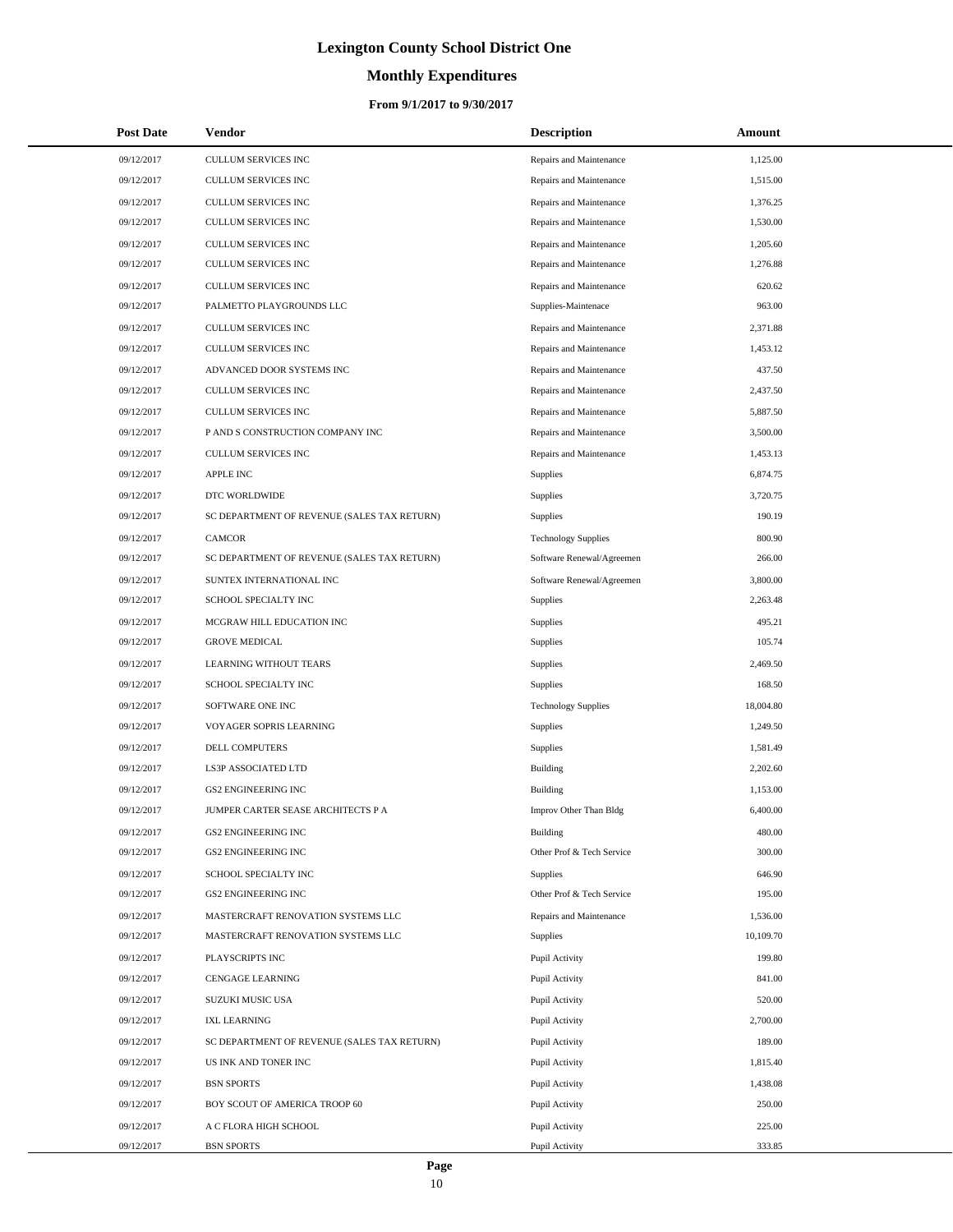# **Monthly Expenditures**

### **From 9/1/2017 to 9/30/2017**

| <b>Post Date</b> | Vendor                                            | <b>Description</b>        | Amount    |
|------------------|---------------------------------------------------|---------------------------|-----------|
| 09/12/2017       | VARSITY SPIRIT FASHIONS AND SUPPLIES LLC          | Pupil Activity            | 138.97    |
| 09/12/2017       | <b>BSN SPORTS</b>                                 | Pupil Activity            | 1,275.99  |
| 09/12/2017       | <b>BSN SPORTS</b>                                 | Pupil Activity            | 962.99    |
| 09/12/2017       | AD IMAGE                                          | Pupil Activity            | 107.10    |
| 09/12/2017       | ALMIGHTEES SCREEN PRINTING                        | Pupil Activity            | 264.55    |
| 09/12/2017       | MIDLANDS ACTION PHOTOGRAPHY LLC                   | Pupil Activity            | 295.32    |
| 09/12/2017       | <b>HEINEMANN</b>                                  | Supplies                  | 239.00    |
| 09/13/2017       | COMPUTER DESIGN CONSULTING SERVICE LLC            | Printing and Binding      | 615.25    |
| 09/13/2017       | STUDIES WEEKLY DBA AMERICAN LEGACY PUBLISHING INC | Supplies                  | 1,246.95  |
| 09/13/2017       | TIME FOR KIDS                                     | Supplies                  | 792.00    |
| 09/13/2017       | BLICK ART MATERIALS LLC                           | Supplies                  | 911.84    |
| 09/13/2017       | SCHOOL SPECIALTY INC                              | Supplies                  | 596.77    |
| 09/13/2017       | DISCOUNT SCHOOL SUPPLY                            | Supplies                  | 619.53    |
| 09/13/2017       | THE OHIO STATE UNIVERSITY                         | Software Renewal/Agreemen | 820.00    |
| 09/13/2017       | FORMS AND SUPPLY INC (FSI)                        | Supplies                  | 100.75    |
| 09/13/2017       | FORMS AND SUPPLY INC (FSI)                        | <b>Supplies</b>           | 118.45    |
| 09/13/2017       | COMPUTER DESIGN CONSULTING SERVICE LLC            | Printing and Binding      | 615.25    |
| 09/13/2017       | STUDIES WEEKLY DBA AMERICAN LEGACY PUBLISHING INC | Supplies                  | 2,371.50  |
| 09/13/2017       | TIME FOR KIDS                                     | Supplies                  | 240.00    |
| 09/13/2017       | <b>DELL COMPUTERS</b>                             | Supplies                  | 1,183.19  |
| 09/13/2017       | SCHOOL SPECIALTY INC                              | Supplies                  | 115.19    |
| 09/13/2017       | <b>APPLE INC</b>                                  | Supplies                  | 995.00    |
| 09/13/2017       | FORMS AND SUPPLY INC (FSI)                        | Supplies                  | 305.01    |
| 09/13/2017       | DELL COMPUTERS                                    | Supplies                  | 559.24    |
| 09/13/2017       | FORMS AND SUPPLY INC (FSI)                        | Supplies                  | 365.29    |
| 09/13/2017       | SCANTRON CORP (FORMS SOFTWARE SCANNER)            | Supplies                  | 748.47    |
| 09/13/2017       | ED SMITH LUMBER MILL INC                          | Supplies                  | 141.24    |
| 09/13/2017       | FORMS AND SUPPLY INC (FSI)                        | Supplies                  | 141.15    |
| 09/13/2017       | THE LINCOLN ELECTRIC COMPANY                      | Supplies                  | 2,461.00  |
| 09/13/2017       | FRONT ROW EDUCATION INC                           | Software Renewal/Agreemen | 10,800.00 |
| 09/13/2017       | SC DEPARTMENT OF REVENUE (SALES TAX RETURN)       | Software Renewal/Agreemen | 756.00    |
| 09/13/2017       | <b>ON TRACK PRESS</b>                             | Other Prof & Tech Service | 12,444.44 |
| 09/13/2017       | FRANKLIN COVEY                                    | Supplies                  | 5,640.00  |
| 09/13/2017       | FORMS AND SUPPLY INC (FSI)                        | Supplies                  | 100.12    |
| 09/13/2017       | <b>DELL COMPUTERS</b>                             | Supplies                  | 527.48    |
| 09/13/2017       | SONITROL OF COLUMBIA INC                          | Repairs and Maintenance   | 764.16    |
| 09/13/2017       | A Z LAWN MOWER PARTS                              | Supplies-Maintenace       | 404.23    |
| 09/13/2017       | H L SHEALY CO                                     | Supplies-Maintenace       | 125.73    |
| 09/13/2017       | LESESNE INDUSTRIES INC                            | Supplies-Maintenace       | 1,723.45  |
| 09/13/2017       | EA SERVICE LLC                                    | Repairs and Maintenance   | 764.00    |
| 09/13/2017       | <b>SUPPLY WORKS</b>                               | Supplies-Maintenace       | 111.44    |
| 09/13/2017       | EA SERVICE LLC                                    | Repairs and Maintenance   | 168.00    |
| 09/13/2017       | EA SERVICE LLC                                    | Repairs and Maintenance   | 168.00    |
| 09/13/2017       | EA SERVICE LLC                                    | Repairs and Maintenance   | 2,756.33  |
| 09/13/2017       | <b>SUPPLY WORKS</b>                               | Supplies-Maintenace       | 159.94    |
| 09/13/2017       | SECURITAS ELECTRONIC SECURITY INC                 | Repairs and Maintenance   | 371.88    |
| 09/13/2017       | DADE PAPER AND BAG CO                             | Supplies-Maintenace       | 275.42    |
| 09/13/2017       | H L SHEALY CO                                     | Supplies-Maintenace       | 125.72    |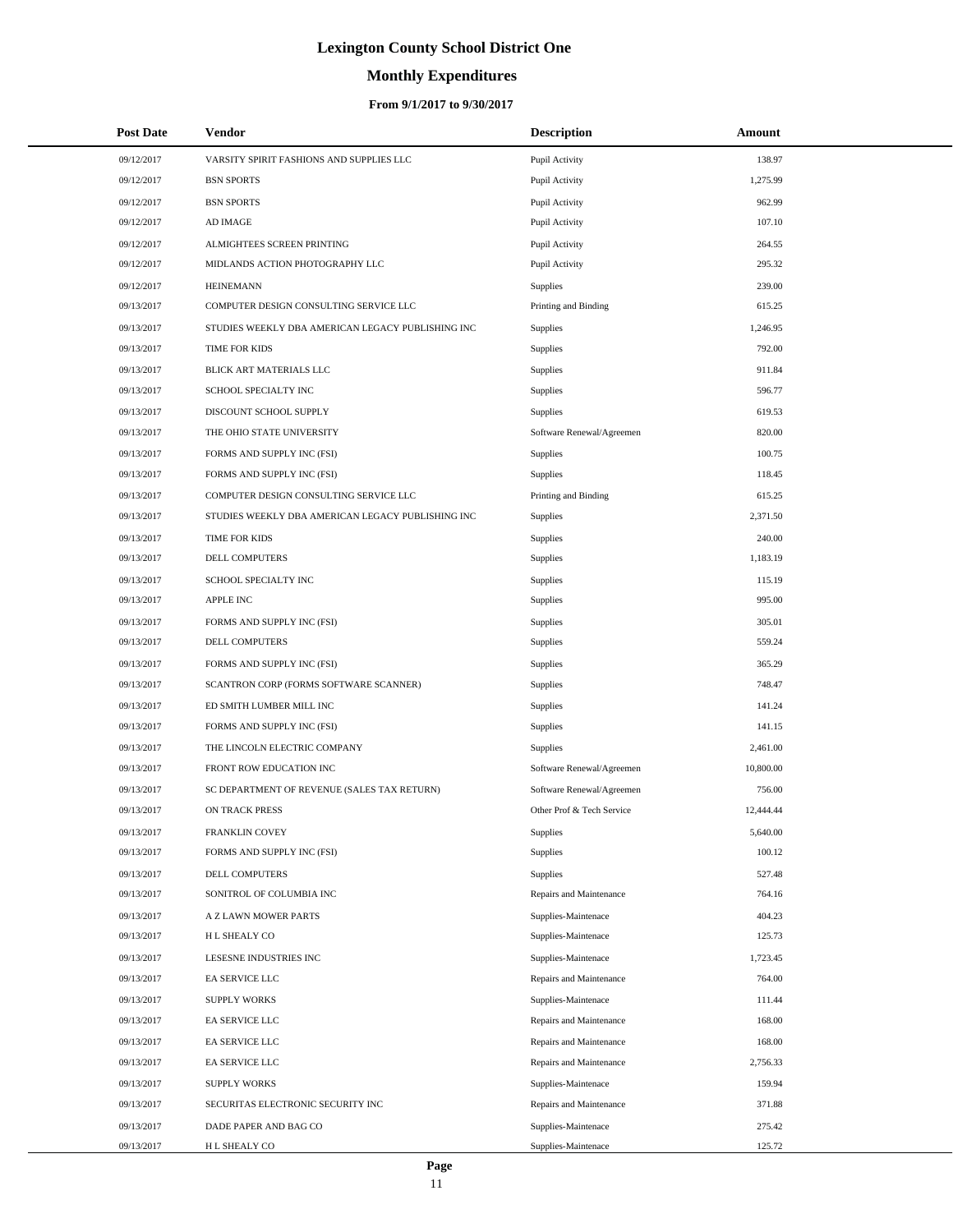# **Monthly Expenditures**

### **From 9/1/2017 to 9/30/2017**

| <b>Post Date</b> | Vendor                                      | <b>Description</b>        | Amount   |
|------------------|---------------------------------------------|---------------------------|----------|
| 09/13/2017       | EA SERVICE LLC                              | Repairs and Maintenance   | 168.00   |
| 09/13/2017       | EA SERVICE LLC                              | Repairs and Maintenance   | 2,656.33 |
| 09/13/2017       | <b>SUPPLY WORKS</b>                         | Supplies-Maintenace       | 235.59   |
| 09/13/2017       | EA SERVICE LLC                              | Repairs and Maintenance   | 207.00   |
| 09/13/2017       | <b>WW GRAINGER</b>                          | Supplies-Maintenace       | 207.37   |
| 09/13/2017       | EA SERVICE LLC                              | Repairs and Maintenance   | 429.00   |
| 09/13/2017       | EA SERVICE LLC                              | Repairs and Maintenance   | 400.00   |
| 09/13/2017       | EA SERVICE LLC                              | Repairs and Maintenance   | 220.00   |
| 09/13/2017       | <b>A Z LAWN MOWER PARTS</b>                 | Supplies-Maintenace       | 365.73   |
| 09/13/2017       | EA SERVICE LLC                              | Repairs and Maintenance   | 325.00   |
| 09/13/2017       | CITY ELECTRIC SUPPLY CO                     | Supplies-Maintenace       | 691.05   |
| 09/13/2017       | FORMS AND SUPPLY INC (FSI)                  | <b>Supplies</b>           | 127.08   |
| 09/13/2017       | DELL COMPUTERS                              | Supplies                  | 779.60   |
| 09/13/2017       | MONOPRICE.COM                               | Supplies                  | 157.39   |
| 09/13/2017       | <b>BRAINPOP.COM LLC</b>                     | Software Renewal/Agreemen | 1,795.00 |
| 09/13/2017       | SC DEPARTMENT OF REVENUE (SALES TAX RETURN) | Software Renewal/Agreemen | 125.65   |
| 09/13/2017       | MCGRAW HILL EDUCATION INC                   | <b>Supplies</b>           | 658.38   |
| 09/13/2017       | OWL BRAND DISCOVERY KITS                    | <b>Supplies</b>           | 2,489.73 |
| 09/13/2017       | SC DEPARTMENT OF REVENUE (SALES TAX RETURN) | Supplies                  | 167.99   |
| 09/13/2017       | FORMS AND SUPPLY INC (FSI)                  | Supplies                  | 427.89   |
| 09/13/2017       | PURCHASED SERVICE                           | Supplies                  | 275.00   |
| 09/13/2017       | VOYAGER SOPRIS LEARNING                     | Supplies                  | 1,227.00 |
| 09/13/2017       | PINE PRESS OF LEXINGTON INC                 | Pupil Activity            | 270.06   |
| 09/13/2017       | GOODHEART WLLCOX CO                         | Pupil Activity            | 971.03   |
| 09/13/2017       | <b>BG ENTERPRISES</b>                       | Pupil Activity            | 841.12   |
| 09/13/2017       | LAKESHORE LEARNING MATERIALS                | Pupil Activity            | 140.21   |
| 09/13/2017       | SCHOOL SPECIALTY INC                        | Pupil Activity            | 152.07   |
| 09/13/2017       | MODERN SCHOOL SUPPLIES                      | Pupil Activity            | 213.30   |
| 09/13/2017       | MODERN TURF INC                             | Pupil Activity            | 950.00   |
| 09/13/2017       | FORMS AND SUPPLY INC (FSI)                  | Pupil Activity            | 125.16   |
| 09/13/2017       | REED, JOHN MARCUS                           | Pupil Activity            | 120.00   |
| 09/13/2017       | HUDSON, DOUG M                              | Pupil Activity            | 104.90   |
| 09/13/2017       | REED, RICO                                  | Pupil Activity            | 105.50   |
| 09/13/2017       | <b>BSN SPORTS</b>                           | Pupil Activity            | 2,546.51 |
| 09/13/2017       | T AND T SPORTS                              | Pupil Activity            | 2,306.49 |
| 09/13/2017       | <b>GARRICK, BRYAN TODD</b>                  | Pupil Activity            | 112.50   |
| 09/13/2017       | GWYN, JAIME L                               | Pupil Activity            | 120.00   |
| 09/13/2017       | LINT, CHARLES ROBERT                        | Pupil Activity            | 112.50   |
| 09/13/2017       | SMITH, BRIAN                                | Pupil Activity            | 112.50   |
| 09/13/2017       | STOKES, JAMES LEE                           | Pupil Activity            | 240.00   |
| 09/13/2017       | STROCK, BENJAMIN H                          | Pupil Activity            | 120.00   |
| 09/13/2017       | WISEMAN, DARREN MARK                        | Pupil Activity            | 112.50   |
| 09/13/2017       | BLEDSOE, CARROLL W                          | Pupil Activity            | 101.30   |
| 09/13/2017       | <b>BOLAND, ROBERT H</b>                     | Pupil Activity            | 112.70   |
| 09/13/2017       | COWAN, JAMES BRIAN                          | Pupil Activity            | 112.00   |
| 09/13/2017       | HUGHES, DAVID K                             | Pupil Activity            | 119.00   |
| 09/13/2017       | MADISON, TERENCE D                          | Pupil Activity            | 136.10   |
| 09/13/2017       | MORANT, ALBERT                              | Pupil Activity            | 126.20   |

÷.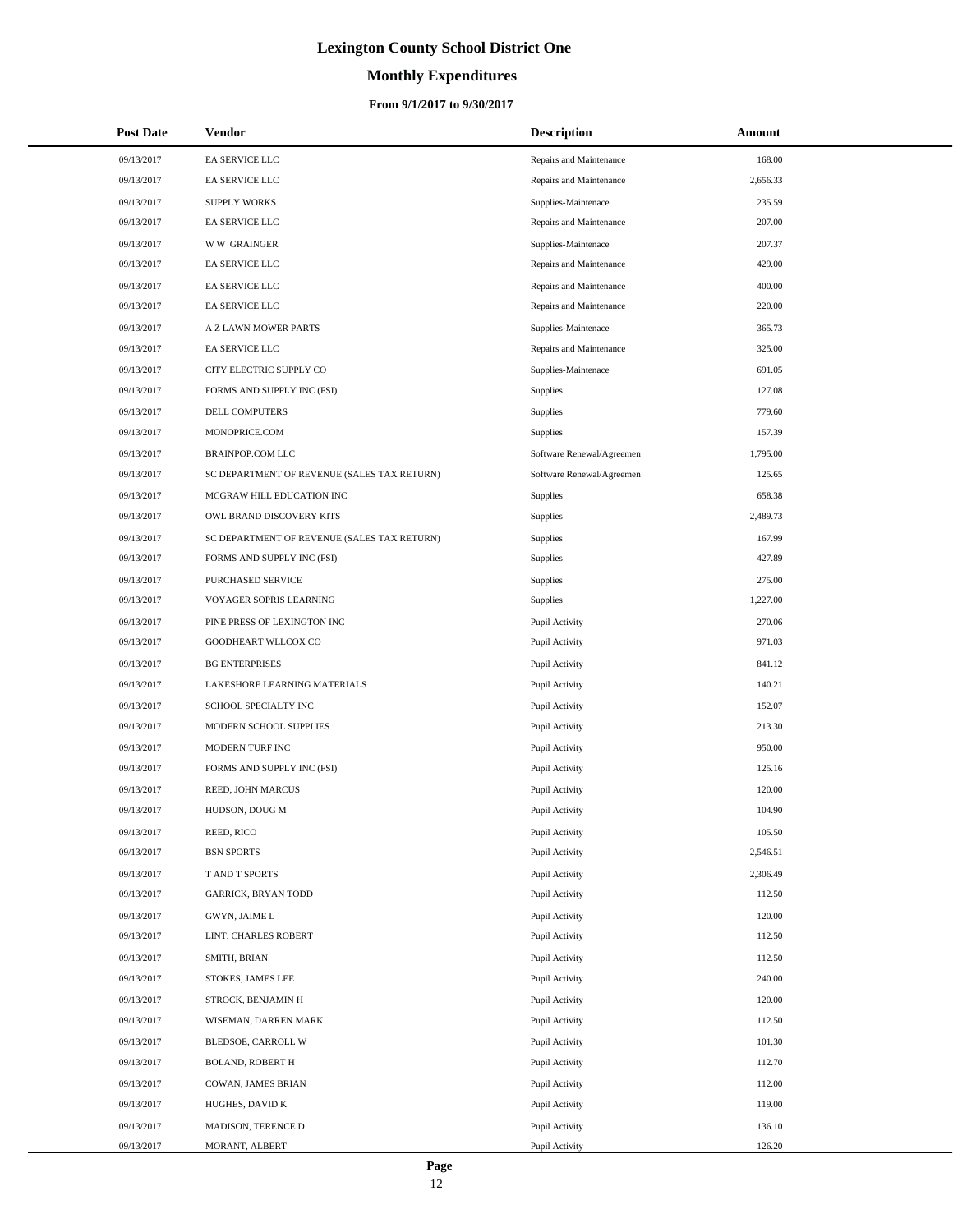# **Monthly Expenditures**

| <b>Post Date</b> | Vendor                                             | <b>Description</b>          | Amount    |
|------------------|----------------------------------------------------|-----------------------------|-----------|
| 09/13/2017       | TEUTON, KENNETH                                    | Pupil Activity              | 156.80    |
| 09/13/2017       | <b>BSN SPORTS</b>                                  | Pupil Activity              | 171.15    |
| 09/13/2017       | MODERN TURF INC                                    | Pupil Activity              | 300.00    |
| 09/13/2017       | MODERN TURF INC                                    | Pupil Activity              | 175.00    |
| 09/13/2017       | JAMES ISLAND CHARTER HIGH SCHOOL                   | Pupil Activity              | 125.00    |
| 09/13/2017       | MARTINEZ, LUIS                                     | Pupil Activity              | 109.70    |
| 09/13/2017       | REED, JOHN MARCUS                                  | Pupil Activity              | 105.00    |
| 09/13/2017       | <b>LIL THREADS</b>                                 | Pupil Activity              | 144.00    |
| 09/13/2017       | CAROLINA SPRINGS MIDDLE SCHOOL                     | Pupil Activity              | 200.00    |
| 09/13/2017       | ABNEY, CHERISH MONNAY                              | Pupil Activity              | 175.00    |
| 09/13/2017       | ALEWINE, EARL DICKSON RIDGEWAY                     | Pupil Activity              | 175.00    |
| 09/13/2017       | DEMARY, DAVID                                      | Pupil Activity              | 115.40    |
| 09/13/2017       | DONLON, THOMAS                                     | Pupil Activity              | 137.00    |
| 09/13/2017       | HEBBE, MARIAH MORGAN DEEN                          | Pupil Activity              | 175.00    |
| 09/13/2017       | HIGHTOWER, JOSEPH                                  | Pupil Activity              | 101.00    |
| 09/13/2017       | MCWILLIAMS, LYDIA ASHLEY                           | Pupil Activity              | 175.00    |
| 09/13/2017       | MORTENSON, CAMERON                                 | Pupil Activity              | 175.00    |
| 09/13/2017       | PAYTON, BRIAN THOMAS                               | Pupil Activity              | 175.00    |
| 09/13/2017       | RHODES, RONNIE                                     | Pupil Activity              | 144.20    |
| 09/13/2017       | TIMMERMAN, MATTHEW                                 | Pupil Activity              | 175.00    |
| 09/13/2017       | WALKER, RONALD PAUL                                | Pupil Activity              | 175.00    |
| 09/13/2017       | WILKIE, RYAN                                       | Pupil Activity              | 155.00    |
| 09/13/2017       | <b>BSN SPORTS</b>                                  | Pupil Activity              | 812.13    |
| 09/13/2017       | MSC INDUSTRIAL SUPPLY CO                           | Supplies                    | 1,046.32  |
| 09/14/2017       | RICHLAND COUNTY SCHOOL DISTRICT ONE                | Tuition-LEA                 | 1,062.32  |
| 09/14/2017       | DELL COMPUTERS                                     | Supplies                    | 483.00    |
| 09/14/2017       | MBH OF ELGIN LLC DBA PINE GROVE YOUTH ACADEMY      | Tuition                     | 2,085.40  |
| 09/14/2017       | RICHLAND COUNTY SCHOOL DISTRICT ONE                | Tuition-LEA                 | 1,324.01  |
| 09/14/2017       | FOLLETT SCHOOL SOLUTIONS INC                       | <b>Library Books</b>        | 1,381.71  |
| 09/14/2017       | MACKIN LIBRARY MEDIA                               | <b>Library Books</b>        | 3,809.47  |
| 09/14/2017       | PURCHASED SERVICE                                  | Travel                      | 156.22    |
| 09/14/2017       | <b>PURCHASED SERVICE</b>                           | Travel                      | 139.90    |
| 09/14/2017       | PURCHASED SERVICE                                  | Travel                      | 116.90    |
| 09/14/2017       | CERTIFIED TRANSLATION SERVICES                     | Other Prof & Tech Service   | 142.72    |
| 09/14/2017       | PURCHASED SERVICE                                  | Travel                      | 121.45    |
| 09/14/2017       | <b>BARNES PROPANE</b>                              | Energy                      | 399.48    |
| 09/14/2017       | PRECISION FIRE SOLUTIONS                           | Repairs and Maintenance     | 6,163.95  |
| 09/14/2017       | SMITH AND JONES JANITORIAL SUPPLIES AND EQUIP INC  | Supplies-Maintenace         | 128.40    |
| 09/14/2017       | SC DEPARTMENT OF EDUCATION OFFICE OF TRANSPORTATIO | <b>Pupil Transportation</b> | 2,399.36  |
| 09/14/2017       | PURCHASED SERVICE                                  | Travel                      | 421.58    |
| 09/14/2017       | PURCHASED SERVICE                                  | Travel                      | 391.09    |
| 09/14/2017       | FRANKLIN, TIMOTHY WILLIAM                          | Other Prof & Tech Service   | 120.00    |
| 09/14/2017       | YOUNG, MATTHEW                                     | Other Prof & Tech Service   | 120.00    |
| 09/14/2017       | HINZ, BRIAN E                                      | Other Prof & Tech Service   | 120.00    |
| 09/14/2017       | MCMANUS, JOHN-PATRICK A.                           | Other Prof & Tech Service   | 120.00    |
| 09/14/2017       | ZYLSTRA, SCOTT LEWIS                               | Other Prof & Tech Service   | 120.00    |
| 09/14/2017       | GOVAN, TERRY                                       | Other Prof & Tech Service   | 120.00    |
| 09/14/2017       | ENCORE TECHNOLOGY GROUP LLC                        | Software Renewal/Agreemen   | 34,444.00 |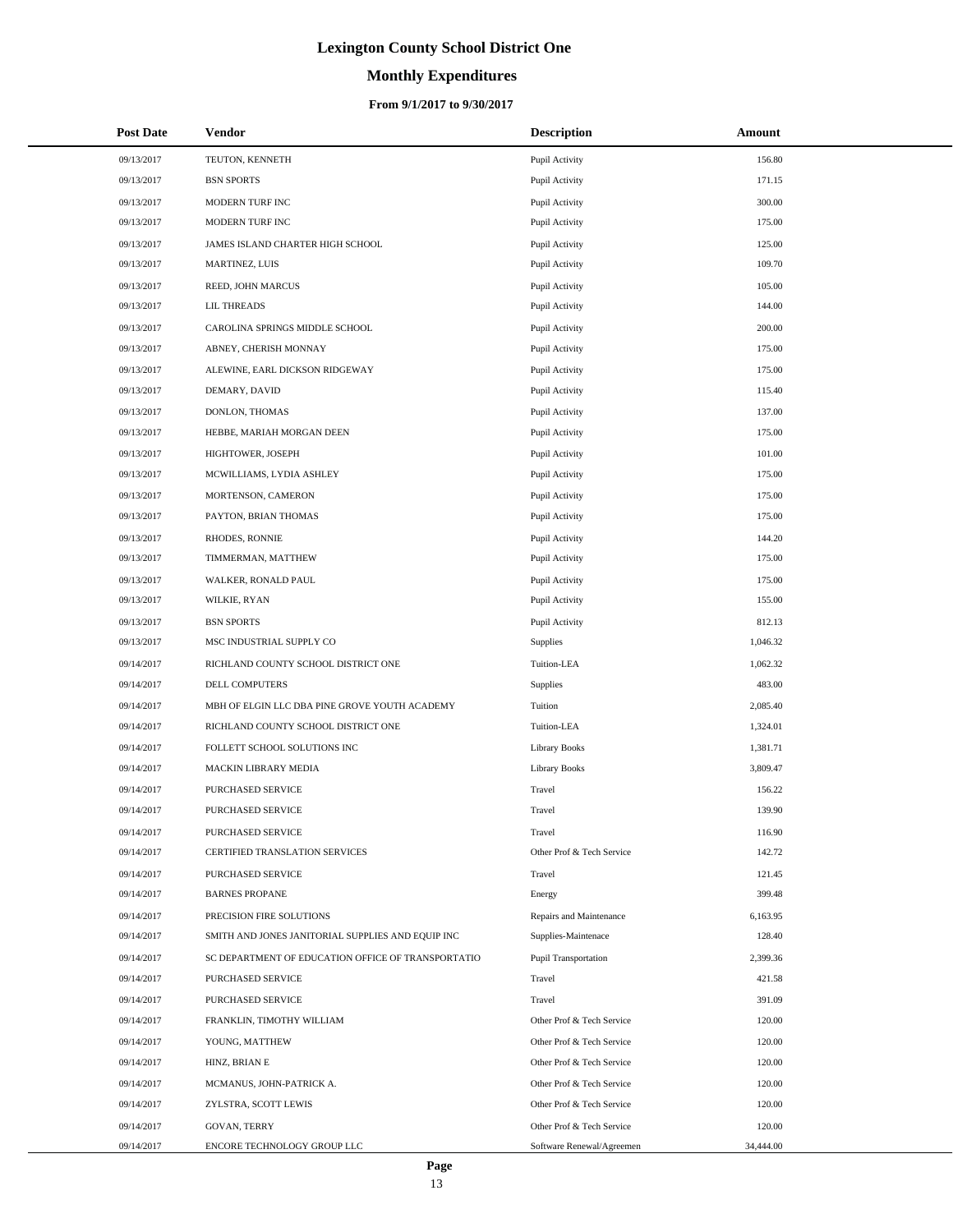# **Monthly Expenditures**

### **From 9/1/2017 to 9/30/2017**

| <b>Post Date</b> | Vendor                                             | <b>Description</b>         | Amount    |
|------------------|----------------------------------------------------|----------------------------|-----------|
| 09/14/2017       | SC DEPARTMENT OF REVENUE (SALES TAX RETURN)        | Software Renewal/Agreemen  | 3,013.85  |
| 09/14/2017       | SOFTWARE ONE INC                                   | Software Renewal/Agreemen  | 11,418.40 |
| 09/14/2017       | <b>CAMCOR</b>                                      | <b>Technology Supplies</b> | 4,113.08  |
| 09/14/2017       | <b>CAMCOR</b>                                      | <b>Technology Supplies</b> | 119.57    |
| 09/14/2017       | <b>COMPORIUM</b>                                   | Communication              | 111.02    |
| 09/14/2017       | <b>CAMCOR</b>                                      | <b>Technology Supplies</b> | 3,880.89  |
| 09/14/2017       | CAMCOR                                             | <b>Technology Supplies</b> | 370.76    |
| 09/14/2017       | DATA NETWORK SOLUTIONS                             | <b>Technology Supplies</b> | 424.22    |
| 09/14/2017       | <b>CAMCOR</b>                                      | <b>Technology Supplies</b> | 978.70    |
| 09/14/2017       | <b>CAMCOR</b>                                      | <b>Technology Supplies</b> | 202.65    |
| 09/14/2017       | WILSON LANGUAGE TRAINING                           | Supplies                   | 192.60    |
| 09/14/2017       | CAMBRIDGE UNIVERSITY PRESS                         | Supplies                   | 1,285.72  |
| 09/14/2017       | CAROLINA TESOL                                     | Travel                     | 295.00    |
| 09/14/2017       | PURCHASED SERVICE                                  | Travel                     | 224.17    |
| 09/14/2017       | PURCHASED SERVICE                                  | Travel                     | 299.87    |
| 09/14/2017       | THE STATE MEDIA CO                                 | Pupil Activity             | 109.20    |
| 09/14/2017       | T AND T SPORTS                                     | Pupil Activity             | 427.15    |
| 09/14/2017       | T AND T SPORTS                                     | Pupil Activity             | 135.62    |
| 09/14/2017       | FORT DORCHESTER HIGH SCHOOL                        | Pupil Activity             | 300.00    |
| 09/14/2017       | WOODSIDE PLANTATION COUNTRY CLUB INC               | Pupil Activity             | 150.00    |
| 09/14/2017       | DREHER HIGH SCHOOL                                 | Pupil Activity             | 480.00    |
| 09/15/2017       | KURTZ BROS DBA BENDER BURKOT EAST COAST SCHOOL SUP | Supplies                   | 387.01    |
| 09/15/2017       | US INK AND TONER INC                               | Supplies                   | 571.70    |
| 09/15/2017       | <b>HEINEMANN</b>                                   | Supplies                   | 532.00    |
| 09/15/2017       | FORMS AND SUPPLY INC (FSI)                         | Supplies                   | 137.71    |
| 09/15/2017       | DELL COMPUTERS                                     | Supplies                   | 1,793.21  |
| 09/15/2017       | MUSICAL INNOVATIONS                                | Supplies                   | 299.60    |
| 09/15/2017       | SCHOOL SPECIALTY INC                               | Supplies                   | 245.66    |
| 09/15/2017       | PECKNEL MUSIC CO INC                               | Supplies                   | 892.95    |
| 09/15/2017       | <b>SIGN A RAMA</b>                                 | Supplies                   | 926.22    |
| 09/15/2017       | COMMUNICATION DYNASTY LLC                          | Other Prof & Tech Service  | 2,649.00  |
| 09/15/2017       | PECKNEL MUSIC CO INC                               | Supplies                   | 1,359.97  |
| 09/15/2017       | CERTIFIED TRANSLATION SERVICES                     | Other Prof & Tech Service  | 761.32    |
| 09/15/2017       | PURCHASED SERVICE                                  | Travel                     | 398.33    |
| 09/15/2017       | TOTAL SOLUTIONS INC                                | Supplies                   | 115.50    |
| 09/15/2017       | AMTEC                                              | Other Prof & Tech Service  | 6,800.00  |
| 09/15/2017       | NIGP (NATIONAL INST OF GOVN'T PURCHASING)          | Dues and Fees              | 430.00    |
| 09/15/2017       | UPPCC UNIV PUBLIC PROCUREMENT CERT COUNCIL         | Dues and Fees              | 350.00    |
| 09/15/2017       | TRITEK FIRE AND SECURITY LLC                       | Repairs and Maintenance    | 176.00    |
| 09/15/2017       | MASTERCRAFT RENOVATION SYSTEMS LLC                 | Supplies-Maintenace        | 6,772.03  |
| 09/15/2017       | <b>SUPPLY WORKS</b>                                | Supplies-Maintenace        | 247.76    |
| 09/15/2017       | SUBURBAN PROPANE                                   | Energy                     | 1,073.76  |
| 09/15/2017       | ALPINE SALES INC                                   | Supplies-Maintenace        | 272.56    |
| 09/15/2017       | PURCHASED SERVICE                                  | Travel                     | 360.85    |
| 09/15/2017       | US INK AND TONER INC                               | Supplies                   | 201.44    |
| 09/15/2017       | <b>APPLE INC</b>                                   | Supplies                   | 775.75    |
| 09/15/2017       | CDWG ACCT 305089                                   | <b>Technology Supplies</b> | 575.87    |
| 09/15/2017       | <b>GROVE MEDICAL</b>                               | Supplies                   | 103.90    |

 $\overline{a}$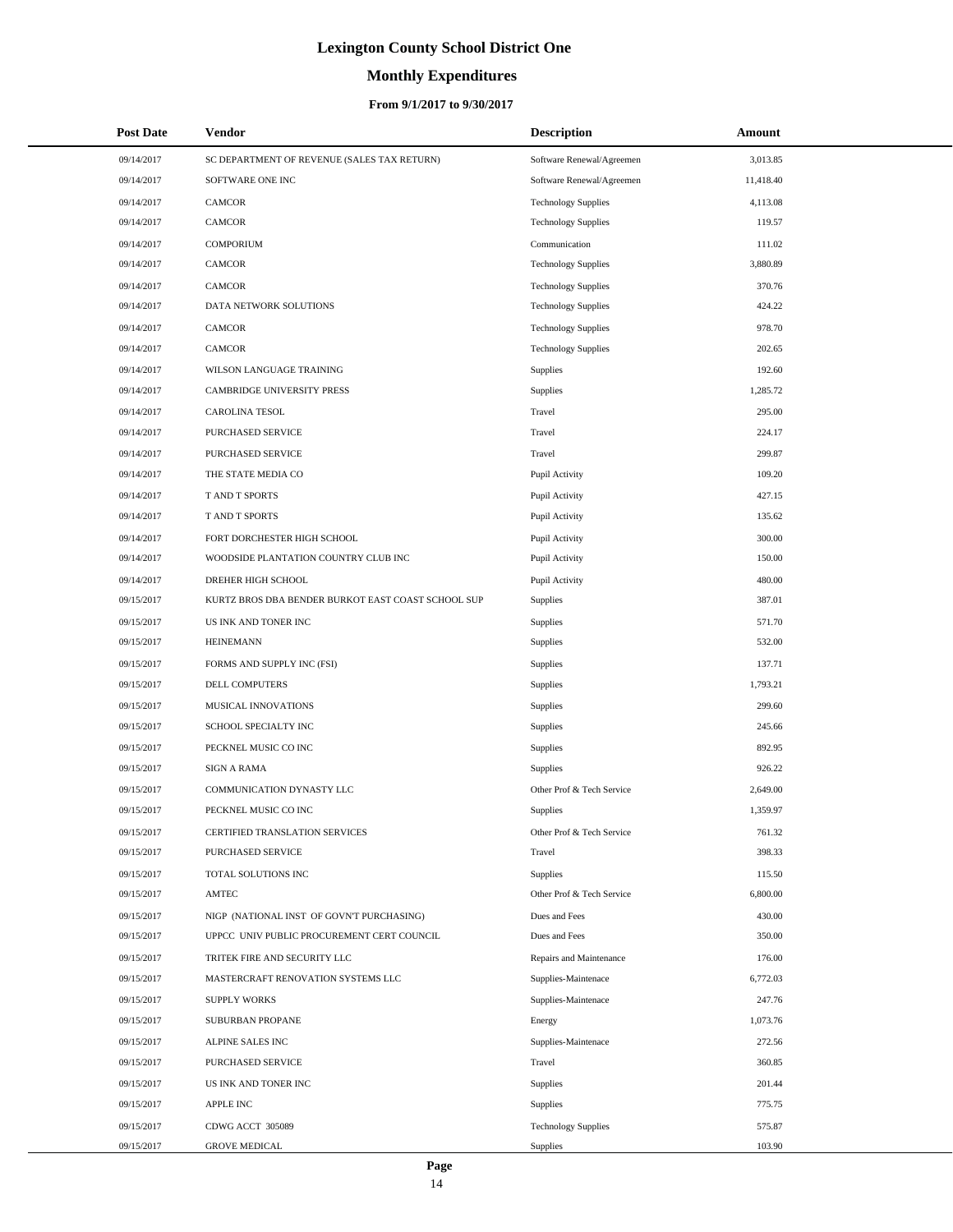# **Monthly Expenditures**

| <b>Post Date</b> | <b>Vendor</b>                    | <b>Description</b>         | Amount    |
|------------------|----------------------------------|----------------------------|-----------|
| 09/15/2017       | ROBERT LESLIE PUBLISHING LLC     | Inst Prog Improvement      | 2,800.00  |
| 09/15/2017       | DODGE LEARNING RESOURCES         | Supplies                   | 663.25    |
| 09/15/2017       | CAROLINA BIOLOGICAL SUPPLY CO    | Supplies                   | 387.13    |
| 09/15/2017       | FREY SCIENTIFIC                  | Supplies                   | 314.51    |
| 09/15/2017       | PURCHASED SERVICE                | Travel                     | 335.82    |
| 09/15/2017       | PURCHASED SERVICE                | Travel                     | 324.02    |
| 09/15/2017       | VOYAGER SOPRIS LEARNING          | Supplies                   | 1,293.60  |
| 09/15/2017       | <b>EDCON INC</b>                 | <b>Building</b>            | 60,074.15 |
| 09/15/2017       | DAVIS FRAWLEY ATTORNEYS AT LAW   | <b>Legal Services</b>      | 666.00    |
| 09/15/2017       | <b>APPLE INC</b>                 | <b>Technology Supplies</b> | 1,599.65  |
| 09/15/2017       | <b>US FOODS</b>                  | Supplies                   | 1,207.08  |
| 09/15/2017       | SYSCO FOOD SERV OF COLUMBIA      | Food                       | 19,895.26 |
| 09/15/2017       | EARTHGRAINS BAKING COMPANIES INC | <b>Bread</b>               | 273.75    |
| 09/15/2017       | BORDEN DAIRY CO OF SC LLC        | Milk                       | 882.39    |
| 09/15/2017       | <b>US FOODS</b>                  | Supplies                   | 759.84    |
| 09/15/2017       | SYSCO FOOD SERV OF COLUMBIA      | Food                       | 10,859.63 |
| 09/15/2017       | EARTHGRAINS BAKING COMPANIES INC | <b>Bread</b>               | 221.25    |
| 09/15/2017       | BORDEN DAIRY CO OF SC LLC        | Milk                       | 924.64    |
| 09/15/2017       | <b>US FOODS</b>                  | Supplies                   | 1,362.65  |
| 09/15/2017       | SYSCO FOOD SERV OF COLUMBIA      | Food                       | 20,258.93 |
| 09/15/2017       | BORDEN DAIRY CO OF SC LLC        | Milk                       | 893.44    |
| 09/15/2017       | <b>US FOODS</b>                  | Supplies                   | 1,599.20  |
| 09/15/2017       | SYSCO FOOD SERV OF COLUMBIA      | Food                       | 15,820.37 |
| 09/15/2017       | BORDEN DAIRY CO OF SC LLC        | Milk                       | 2,199.46  |
| 09/15/2017       | <b>US FOODS</b>                  | Supplies                   | 1,143.05  |
| 09/15/2017       | SYSCO FOOD SERV OF COLUMBIA      | Food                       | 17,869.60 |
| 09/15/2017       | BORDEN DAIRY CO OF SC LLC        | Milk                       | 729.96    |
| 09/15/2017       | <b>US FOODS</b>                  | Supplies                   | 1,064.27  |
| 09/15/2017       | SYSCO FOOD SERV OF COLUMBIA      | Food                       | 10,607.02 |
| 09/15/2017       | BORDEN DAIRY CO OF SC LLC        | Milk                       | 2,045.38  |
| 09/15/2017       | <b>US FOODS</b>                  | Supplies                   | 378.05    |
| 09/15/2017       | SYSCO FOOD SERV OF COLUMBIA      | Food                       | 5,678.06  |
| 09/15/2017       | <b>US FOODS</b>                  | Supplies                   | 1,501.91  |
| 09/15/2017       | SYSCO FOOD SERV OF COLUMBIA      | Food                       | 18,805.86 |
| 09/15/2017       | BORDEN DAIRY CO OF SC LLC        | Milk                       | 610.94    |
| 09/15/2017       | <b>US FOODS</b>                  | Supplies                   | 690.93    |
| 09/15/2017       | SYSCO FOOD SERV OF COLUMBIA      | Food                       | 9,700.19  |
| 09/15/2017       | BORDEN DAIRY CO OF SC LLC        | Milk                       | 1,350.20  |
| 09/15/2017       | <b>US FOODS</b>                  | Supplies                   | 1,667.41  |
| 09/15/2017       | SYSCO FOOD SERV OF COLUMBIA      | Food                       | 17,102.61 |
| 09/15/2017       | EARTHGRAINS BAKING COMPANIES INC | <b>Bread</b>               | 180.00    |
| 09/15/2017       | BORDEN DAIRY CO OF SC LLC        | Milk                       | 2,074.49  |
| 09/15/2017       | <b>US FOODS</b>                  | Supplies                   | 691.67    |
| 09/15/2017       | SYSCO FOOD SERV OF COLUMBIA      | Food                       | 11,304.12 |
| 09/15/2017       | BORDEN DAIRY CO OF SC LLC        | Milk                       | 1,610.91  |
| 09/15/2017       | <b>US FOODS</b>                  | Supplies                   | 1,577.83  |
| 09/15/2017       | SYSCO FOOD SERV OF COLUMBIA      | Food                       | 18,246.81 |
| 09/15/2017       | EARTHGRAINS BAKING COMPANIES INC | <b>Bread</b>               | 258.75    |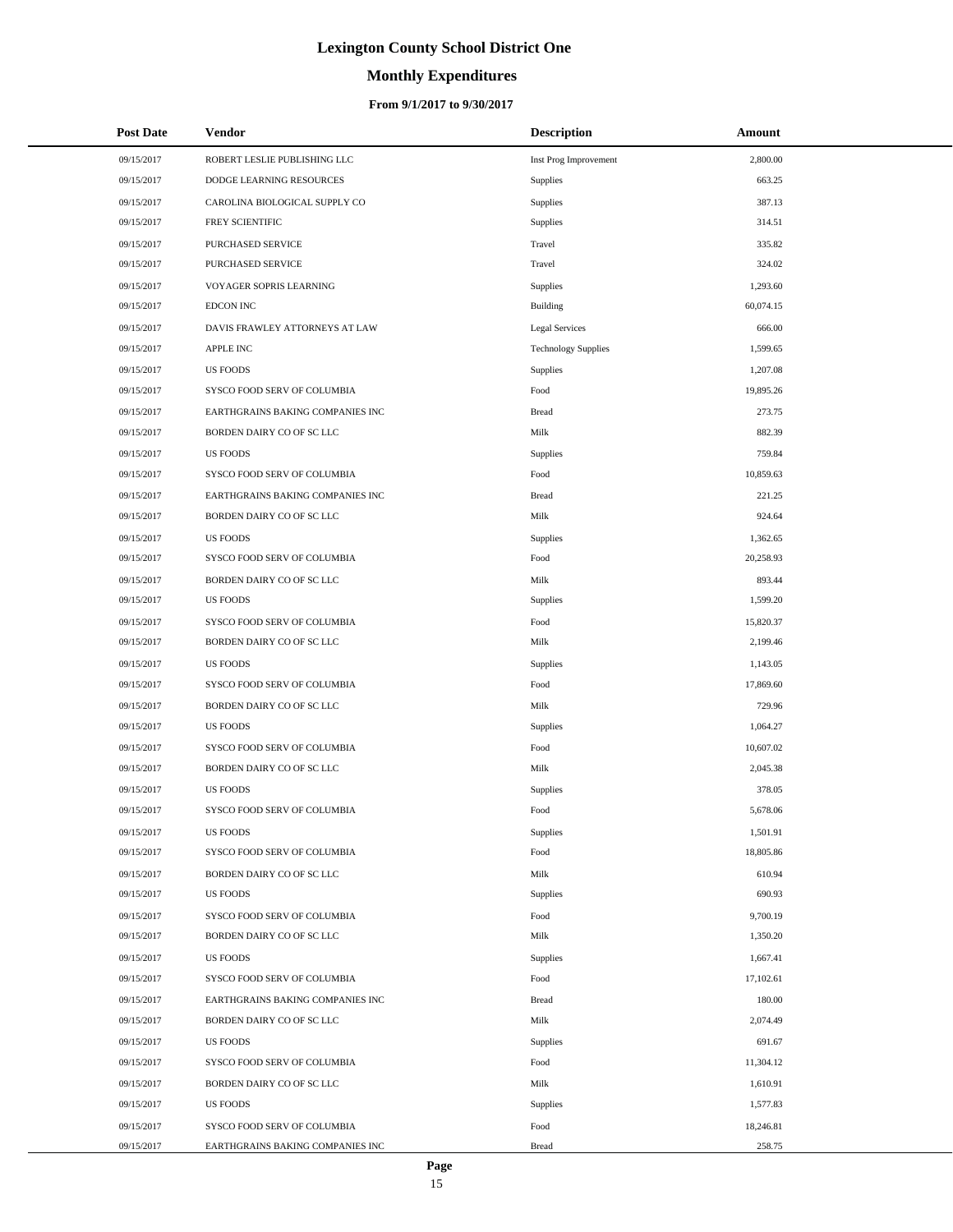# **Monthly Expenditures**

### **From 9/1/2017 to 9/30/2017**

| <b>Post Date</b> | <b>Vendor</b>                    | <b>Description</b> | Amount    |
|------------------|----------------------------------|--------------------|-----------|
| 09/15/2017       | BORDEN DAIRY CO OF SC LLC        | Milk               | 2,216.23  |
| 09/15/2017       | <b>US FOODS</b>                  | Supplies           | 1,244.27  |
| 09/15/2017       | SYSCO FOOD SERV OF COLUMBIA      | Food               | 11,724.32 |
| 09/15/2017       | EARTHGRAINS BAKING COMPANIES INC | <b>Bread</b>       | 227.50    |
| 09/15/2017       | BORDEN DAIRY CO OF SC LLC        | Milk               | 837.12    |
| 09/15/2017       | <b>US FOODS</b>                  | Supplies           | 1,672.64  |
| 09/15/2017       | SYSCO FOOD SERV OF COLUMBIA      | Food               | 31,005.28 |
| 09/15/2017       | EARTHGRAINS BAKING COMPANIES INC | <b>Bread</b>       | 107.50    |
| 09/15/2017       | BORDEN DAIRY CO OF SC LLC        | Milk               | 1,526.18  |
| 09/15/2017       | <b>US FOODS</b>                  | Supplies           | 1,199.56  |
| 09/15/2017       | SYSCO FOOD SERV OF COLUMBIA      | Food               | 10,527.11 |
| 09/15/2017       | EARTHGRAINS BAKING COMPANIES INC | <b>Bread</b>       | 222.50    |
| 09/15/2017       | BORDEN DAIRY CO OF SC LLC        | Milk               | 567.21    |
| 09/15/2017       | <b>US FOODS</b>                  | Supplies           | 1,540.75  |
| 09/15/2017       | SYSCO FOOD SERV OF COLUMBIA      | Food               | 15,236.21 |
| 09/15/2017       | EARTHGRAINS BAKING COMPANIES INC | <b>Bread</b>       | 160.00    |
| 09/15/2017       | BORDEN DAIRY CO OF SC LLC        | Milk               | 940.25    |
| 09/15/2017       | <b>US FOODS</b>                  | Supplies           | 1,299.74  |
| 09/15/2017       | SYSCO FOOD SERV OF COLUMBIA      | Food               | 14,409.75 |
| 09/15/2017       | BORDEN DAIRY CO OF SC LLC        | Milk               | 824.43    |
| 09/15/2017       | <b>US FOODS</b>                  | <b>Supplies</b>    | 698.30    |
| 09/15/2017       | SYSCO FOOD SERV OF COLUMBIA      | Food               | 9,240.95  |
| 09/15/2017       | BORDEN DAIRY CO OF SC LLC        | Milk               | 878.79    |
| 09/15/2017       | <b>US FOODS</b>                  | Supplies           | 1,179.34  |
| 09/15/2017       | SYSCO FOOD SERV OF COLUMBIA      | Food               | 15,998.84 |
| 09/15/2017       | BORDEN DAIRY CO OF SC LLC        | Milk               | 1,865.97  |
| 09/15/2017       | PURCHASED SERVICE                | Travel             | 266.64    |
| 09/15/2017       | <b>US FOODS</b>                  | Supplies           | 1,293.53  |
| 09/15/2017       | SYSCO FOOD SERV OF COLUMBIA      | Food               | 18,693.86 |
| 09/15/2017       | BORDEN DAIRY CO OF SC LLC        | Milk               | 593.24    |
| 09/15/2017       | <b>US FOODS</b>                  | Supplies           | 1,192.11  |
| 09/15/2017       | SYSCO FOOD SERV OF COLUMBIA      | Food               | 10,686.75 |
| 09/15/2017       | BORDEN DAIRY CO OF SC LLC        | Milk               | 1,204.68  |
| 09/15/2017       | <b>US FOODS</b>                  | Supplies           | 1,351.08  |
| 09/15/2017       | SYSCO FOOD SERV OF COLUMBIA      | Food               | 22,384.28 |
| 09/15/2017       | BORDEN DAIRY CO OF SC LLC        | Milk               | 1,055.60  |
| 09/15/2017       | US FOODS                         | Supplies           | 1,789.71  |
| 09/15/2017       | SYSCO FOOD SERV OF COLUMBIA      | Food               | 18,024.12 |
| 09/15/2017       | EARTHGRAINS BAKING COMPANIES INC | <b>Bread</b>       | 351.75    |
| 09/15/2017       | BORDEN DAIRY CO OF SC LLC        | Milk               | 1,546.72  |
| 09/15/2017       | US FOODS                         | Supplies           | 1,155.10  |
| 09/15/2017       | SYSCO FOOD SERV OF COLUMBIA      | Food               | 12,493.48 |
| 09/15/2017       | BORDEN DAIRY CO OF SC LLC        | Milk               | 1,375.36  |
| 09/15/2017       | US FOODS                         | Supplies           | 1,197.53  |
| 09/15/2017       | SYSCO FOOD SERV OF COLUMBIA      | Food               | 9,493.03  |
| 09/15/2017       | BORDEN DAIRY CO OF SC LLC        | Milk               | 918.31    |
| 09/15/2017       | US FOODS                         | Supplies           | 742.22    |
| 09/15/2017       | SYSCO FOOD SERV OF COLUMBIA      | Food               | 8,611.26  |

 $\overline{a}$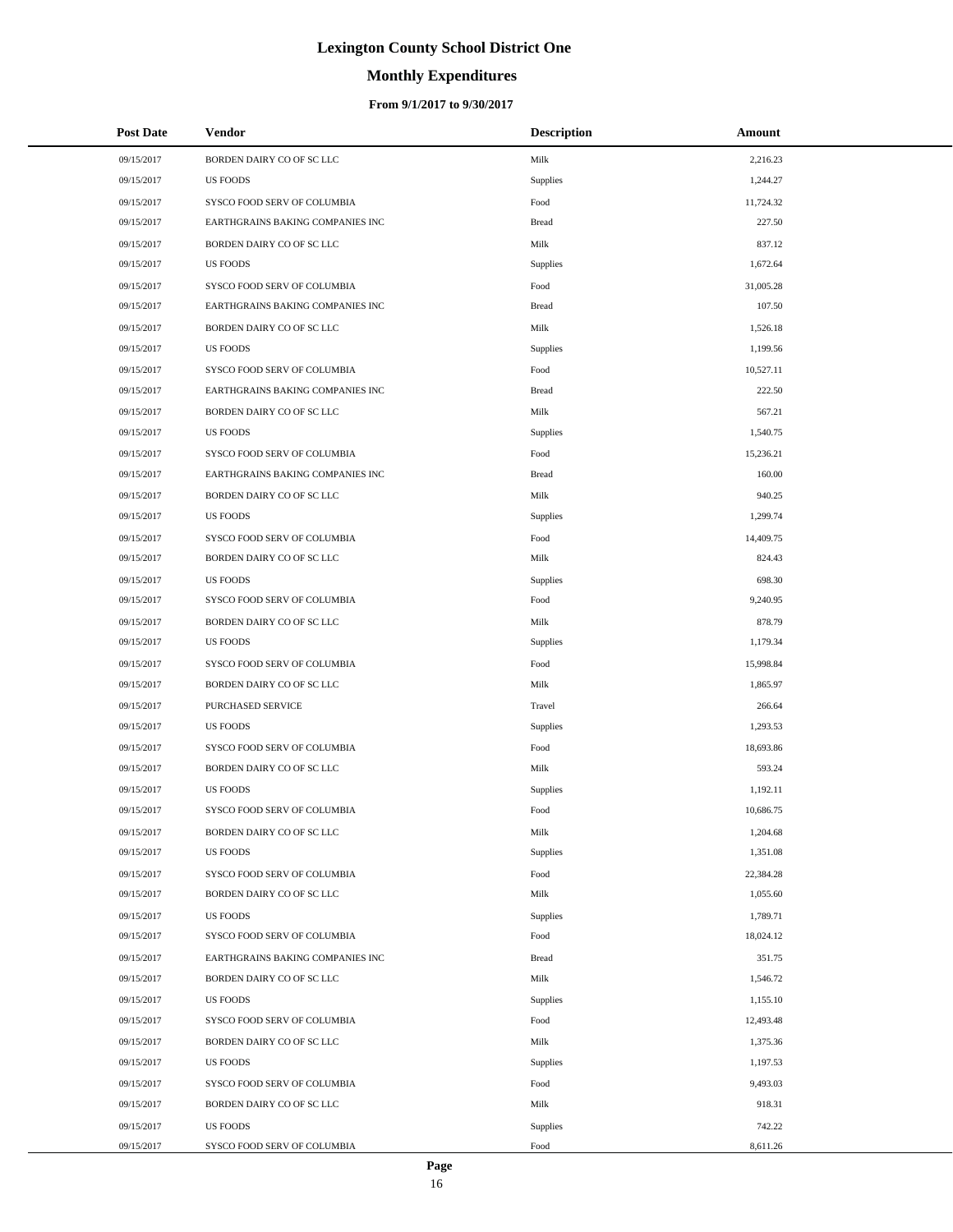# **Monthly Expenditures**

| <b>Post Date</b> | Vendor                                            | <b>Description</b>             | Amount    |
|------------------|---------------------------------------------------|--------------------------------|-----------|
| 09/15/2017       | BORDEN DAIRY CO OF SC LLC                         | Milk                           | 1,041.73  |
| 09/15/2017       | <b>US FOODS</b>                                   | <b>Supplies</b>                | 1,348.21  |
| 09/15/2017       | SYSCO FOOD SERV OF COLUMBIA                       | Food                           | 12,381.02 |
| 09/15/2017       | EARTHGRAINS BAKING COMPANIES INC                  | <b>Bread</b>                   | 152.50    |
| 09/15/2017       | BORDEN DAIRY CO OF SC LLC                         | Milk                           | 1,150.03  |
| 09/15/2017       | <b>US FOODS</b>                                   | <b>Supplies</b>                | 787.88    |
| 09/15/2017       | SYSCO FOOD SERV OF COLUMBIA                       | Food                           | 16,669.23 |
| 09/15/2017       | BORDEN DAIRY CO OF SC LLC                         | Milk                           | 730.12    |
| 09/15/2017       | <b>US FOODS</b>                                   | Supplies                       | 1,545.57  |
| 09/15/2017       | SYSCO FOOD SERV OF COLUMBIA                       | Food                           | 31,781.67 |
| 09/15/2017       | BORDEN DAIRY CO OF SC LLC                         | Milk                           | 1,349.37  |
| 09/15/2017       | <b>US FOODS</b>                                   | <b>Supplies</b>                | 1,216.95  |
| 09/15/2017       | SYSCO FOOD SERV OF COLUMBIA                       | Food                           | 9,289.83  |
| 09/15/2017       | BORDEN DAIRY CO OF SC LLC                         | Milk                           | 964.21    |
| 09/15/2017       | SMARTPHONE MEDIC LLC                              | Pupil Activity                 | 794.00    |
| 09/15/2017       | SMARTPHONE MEDIC LLC                              | Pupil Activity                 | 198.00    |
| 09/15/2017       | US INK AND TONER INC                              | Pupil Activity                 | 692.52    |
| 09/15/2017       | PECKNEL MUSIC CO INC                              | Pupil Activity                 | 150.00    |
| 09/15/2017       | PECKNEL MUSIC CO INC                              | Pupil Activity                 | 107.00    |
| 09/15/2017       | OAK GROVE ELEMENTARY SCHOOL                       | Pupil Act-Fee/Collection Refnd | 470.40    |
| 09/15/2017       | US INK AND TONER INC                              | Pupil Activity                 | 1,712.36  |
| 09/15/2017       | <b>BSN SPORTS</b>                                 | Pupil Activity                 | 1,390.90  |
| 09/15/2017       | T AND T SPORTS                                    | Pupil Activity                 | 2,815.71  |
| 09/15/2017       | GILBERT MIDDLE SCHOOL                             | Pupil Activity                 | 250.00    |
| 09/15/2017       | BATESBURGLEESVILLE HIGH SCH                       | Pupil Activity                 | 925.75    |
| 09/18/2017       | BLICK ART MATERIALS LLC                           | <b>Supplies</b>                | 468.60    |
| 09/18/2017       | SC DEPARTMENT OF CORRECTIONS                      | Printing and Binding           | 1,106.73  |
| 09/18/2017       | PITNEY BOWES RESERVE ACCOUNT                      | <b>Supplies</b>                | 2,000.00  |
| 09/18/2017       | COMMUNICATION DYNASTY LLC                         | Other Prof & Tech Service      | 2,550.00  |
| 09/18/2017       | LA BARRIER AND SON INC                            | Supplies-Maintenace            | 964.46    |
| 09/18/2017       | SMITH AND JONES JANITORIAL SUPPLIES AND EQUIP INC | Supplies-Maintenace            | 111.77    |
| 09/18/2017       | MANSFIELD OIL CO OF GAINESVILLE INC               | Pupil Transportation           | 140.05    |
| 09/18/2017       | PURCHASED SERVICE                                 | <b>Supplies</b>                | 174.10    |
| 09/18/2017       | FRANKLIN, TIMOTHY WILLIAM                         | Other Prof & Tech Service      | 120.00    |
| 09/18/2017       | YOUNG, MATTHEW                                    | Other Prof & Tech Service      | 120.00    |
| 09/18/2017       | YOUNG, MATTHEW                                    | Other Prof & Tech Service      | 120.00    |
| 09/18/2017       | COLLINS, STEPHEN M                                | Other Prof & Tech Service      | 120.00    |
| 09/18/2017       | LINT, CHARLES ROBERT                              | Other Prof & Tech Service      | 120.00    |
| 09/18/2017       | MOORE, MARK                                       | Other Prof & Tech Service      | 120.00    |
| 09/18/2017       | DIGICERT INC                                      | Software Renewal/Agreemen      | 309.00    |
| 09/18/2017       | CDWG ACCT 305089                                  | <b>Technology Supplies</b>     | 575.87    |
| 09/18/2017       | MOTOROLA SOLUTIONS                                | <b>Technology Supplies</b>     | 423.83    |
| 09/18/2017       | MOTOROLA SOLUTIONS                                | <b>Technology Supplies</b>     | 211.91    |
| 09/18/2017       | MOTOROLA SOLUTIONS                                | <b>Technology Supplies</b>     | 423.83    |
| 09/18/2017       | MOTOROLA SOLUTIONS                                | <b>Technology Supplies</b>     | 423.83    |
| 09/18/2017       | PRIMEX WIRELESS INC                               | <b>Technology Supplies</b>     | 155.15    |
| 09/18/2017       | MOTOROLA SOLUTIONS                                | <b>Technology Supplies</b>     | 211.91    |
| 09/18/2017       | MOTOROLA SOLUTIONS                                | <b>Technology Supplies</b>     | 423.83    |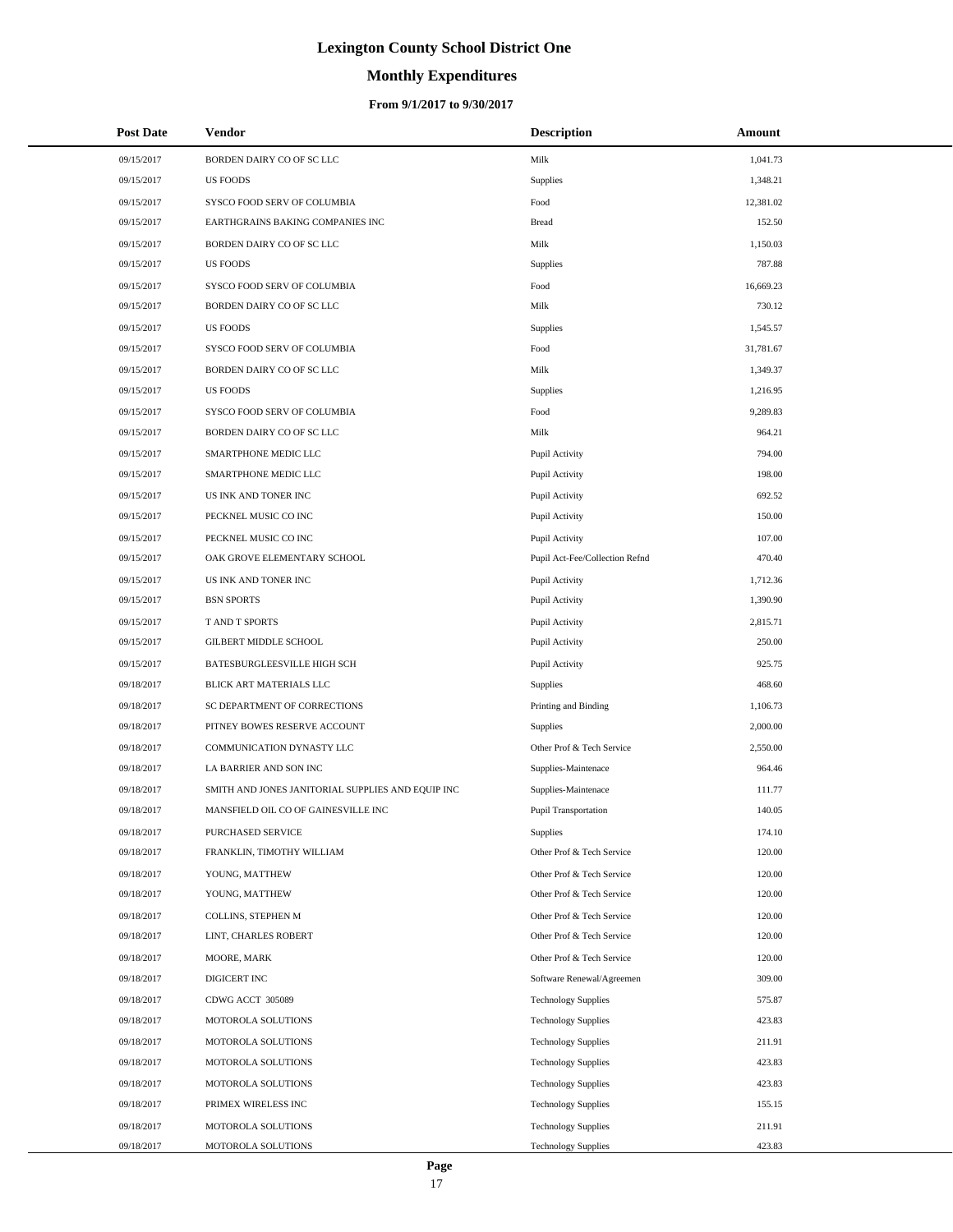# **Monthly Expenditures**

| <b>Post Date</b> | <b>Vendor</b>                                      | <b>Description</b>             | Amount   |
|------------------|----------------------------------------------------|--------------------------------|----------|
| 09/18/2017       | MOTOROLA SOLUTIONS                                 | <b>Technology Supplies</b>     | 423.83   |
| 09/18/2017       | KURTZ BROS DBA BENDER BURKOT EAST COAST SCHOOL SUP | Supplies                       | 294.00   |
| 09/18/2017       | <b>HEINEMANN</b>                                   | Supplies                       | 5,395.50 |
| 09/18/2017       | PRESENTATION SYSTEMS SOUTH INC                     | Supplies                       | 1,599.65 |
| 09/18/2017       | SCHOOL SPECIALTY INC                               | Supplies                       | 358.21   |
| 09/18/2017       | CAROLINA BIOLOGICAL SUPPLY CO                      | Supplies                       | 1,126.22 |
| 09/18/2017       | DELL COMPUTERS                                     | Supplies                       | 1,051.77 |
| 09/18/2017       | <b>CAMCOR</b>                                      | <b>Technology Supplies</b>     | 2,942.45 |
| 09/18/2017       | <b>CAMCOR</b>                                      | Pupil Activity                 | 265.05   |
| 09/18/2017       | DELL COMPUTERS                                     | Pupil Activity                 | 243.63   |
| 09/18/2017       | R L BRYAN CO TEXTBOOK DEPOSITORY                   | Pupil Activity                 | 7,278.00 |
| 09/18/2017       | MEADOW GLEN ELEMENTARY                             | Pupil Activity                 | 119.09   |
| 09/18/2017       | MEADOW GLEN ELEMENTARY                             | Pupil Act-Fee/Collection Refnd | 146.00   |
| 09/18/2017       | CASH                                               | Pupil Activity                 | 217.00   |
| 09/18/2017       | <b>US AWARDS INC</b>                               | Pupil Activity                 | 178.75   |
| 09/18/2017       | CASH                                               | Pupil Activity                 | 1,100.00 |
| 09/18/2017       | T AND T SPORTS                                     | Pupil Activity                 | 134.82   |
| 09/18/2017       | <b>CUSTOMINK</b>                                   | Pupil Activity                 | 709.68   |
| 09/18/2017       | PURCHASED SERVICE                                  | Pupil Activity                 | 200.00   |
| 09/18/2017       | <b>CAROLINA IDEAS</b>                              | Pupil Activity                 | 264.83   |
| 09/18/2017       | <b>ANOTHER PRINTER</b>                             | Pupil Activity                 | 581.97   |
| 09/18/2017       | SC MUSIC EDUCATORS ASSOCIATION CHORAL DIVISION     | Pupil Activity                 | 135.00   |
| 09/19/2017       | FRANKLIN COVEY                                     | Inst Prog Improvement          | 1,999.98 |
| 09/19/2017       | SCHOOL SPECIALTY INC                               | Supplies                       | 109.82   |
| 09/19/2017       | DELL COMPUTERS                                     | Supplies                       | 128.06   |
| 09/19/2017       | FRANKLIN COVEY                                     | Inst Prog Improvement          | 1,999.98 |
| 09/19/2017       | FORMS AND SUPPLY INC (FSI)                         | Supplies                       | 126.43   |
| 09/19/2017       | HP INC                                             | <b>Technology Supplies</b>     | 635.58   |
| 09/19/2017       | DELL COMPUTERS                                     | <b>Technology Supplies</b>     | 150.97   |
| 09/19/2017       | FORMS AND SUPPLY INC (FSI)                         | Supplies                       | 119.32   |
| 09/19/2017       | FRANKLIN COVEY                                     | Inst Prog Improvement          | 2,000.04 |
| 09/19/2017       | FRANKLIN COVEY                                     | Software Renewal/Agreemen      | 1,605.00 |
| 09/19/2017       | DELL COMPUTERS                                     | Supplies                       | 1,067.24 |
| 09/19/2017       | FRANKLIN COVEY                                     | Supplies                       | 2,302.99 |
| 09/19/2017       | FORMS AND SUPPLY INC (FSI)                         | Supplies                       | 2,302.64 |
| 09/19/2017       | <b>JW PEPPER</b>                                   | Supplies                       | 212.60   |
| 09/19/2017       | AMERICAN CHORAL DIRECTOR'S ASSOC (ACDA)            | Dues and Fees                  | 125.00   |
| 09/19/2017       | FISHER SCIENTIFIC COMPANY LLC                      | Supplies-Instruction           | 950.38   |
| 09/19/2017       | EDMENTUM HOLDINGS INC                              | Software Renewal/Agreemen      | 7,875.20 |
| 09/19/2017       | FORMS AND SUPPLY INC (FSI)                         | <b>Supplies</b>                | 169.49   |
| 09/19/2017       | PITNEY BOWES (RENTMAINTSUPPLIES)                   | Supplies                       | 1,000.00 |
| 09/19/2017       | SCHOOL SPECIALTY INC                               | Supplies                       | 1,999.82 |
| 09/19/2017       | STUDICA INC                                        | Supplies                       | 103.26   |
| 09/19/2017       | <b>JW PEPPER</b>                                   | Supplies                       | 217.50   |
| 09/19/2017       | MANAGEDPRINT                                       | Supplies                       | 224.70   |
| 09/19/2017       | FOLLETT SCHOOL SOLUTIONS INC                       | Library Books                  | 793.06   |
| 09/19/2017       | NATIONAL DROPOUT PREVENTION NETWORK                | Travel                         | 700.00   |
| 09/19/2017       | CERTIFIED TRANSLATION SERVICES                     | Other Prof & Tech Service      | 168.08   |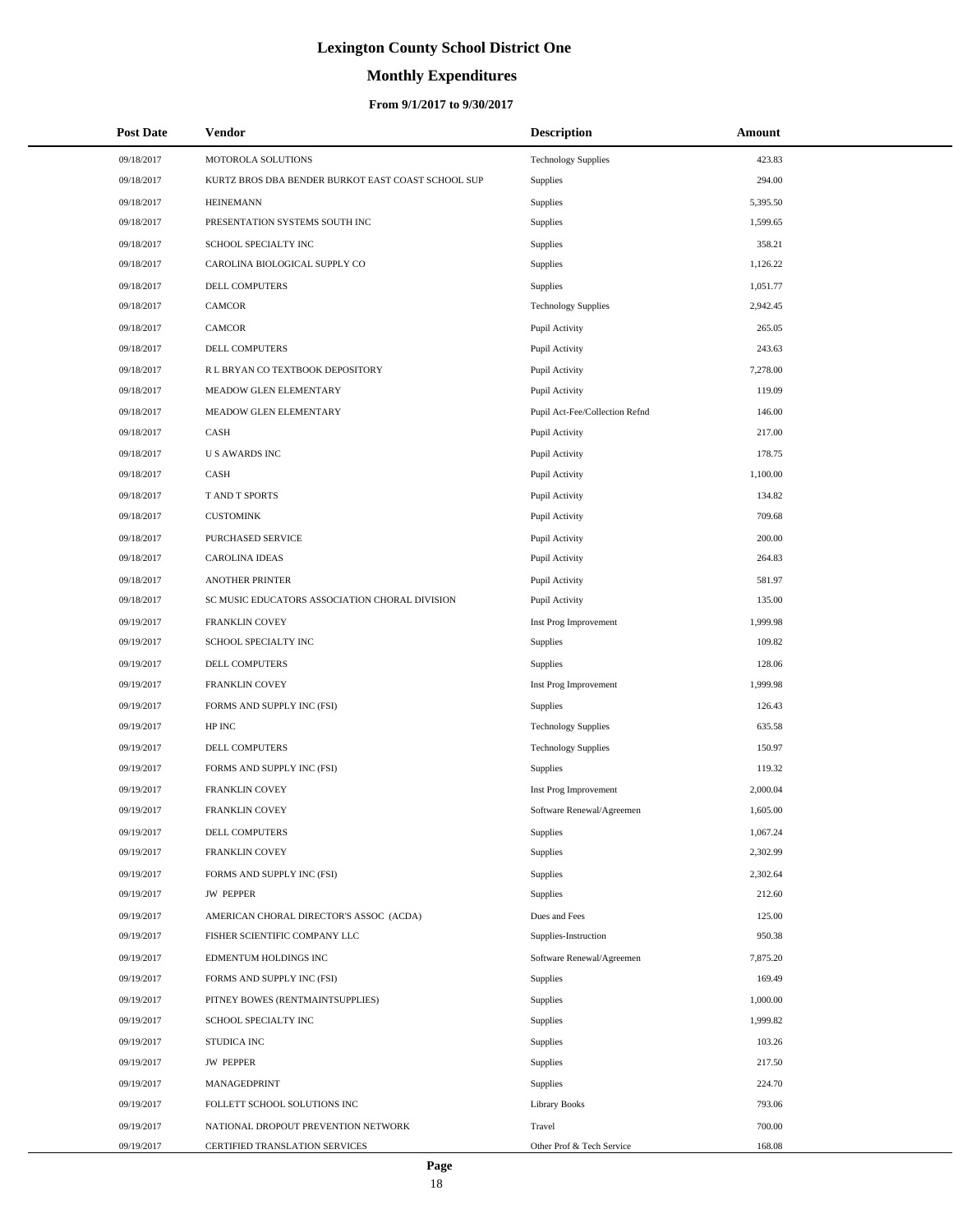# **Monthly Expenditures**

### **From 9/1/2017 to 9/30/2017**

| <b>Post Date</b> | Vendor                                   | <b>Description</b>         | Amount    |  |
|------------------|------------------------------------------|----------------------------|-----------|--|
| 09/19/2017       | OVERSTREET, NORMAN                       | Other Prof & Tech Service  | 3,000.00  |  |
| 09/19/2017       | FORMS AND SUPPLY INC (FSI)               | <b>Supplies</b>            | 217.42    |  |
| 09/19/2017       | FORMS AND SUPPLY INC (FSI)               | Supplies                   | 102.29    |  |
| 09/19/2017       | FORMS AND SUPPLY INC (FSI)               | <b>Technology Supplies</b> | 337.72    |  |
| 09/19/2017       | PURCHASED SERVICE                        | Other Objects              | 128.80    |  |
| 09/19/2017       | SHIFFLER EQUIPMENT SALES INC             | Supplies-Maintenace        | 117.70    |  |
| 09/19/2017       | SCHOOL SPECIALTY INC                     | Supplies-Maintenace        | 733.58    |  |
| 09/19/2017       | HAIGLER III, THOMAS I                    | Other Prof & Tech Service  | 120.00    |  |
| 09/19/2017       | HINZ, BRIAN E                            | Other Prof & Tech Service  | 120.00    |  |
| 09/19/2017       | <b>APPLE INC</b>                         | <b>Technology Supplies</b> | 1,532.24  |  |
| 09/19/2017       | 3D INSTITUTE INC                         | Other Prof & Tech Service  | 1,200.00  |  |
| 09/19/2017       | ROLIN, ROBERT W                          | Other Prof & Tech Service  | 315.00    |  |
| 09/19/2017       | <b>IMAGINE LEARNING</b>                  | Software Renewal/Agreemen  | 50,022.50 |  |
| 09/19/2017       | <b>IMAGINE LEARNING</b>                  | Software Renewal/Agreemen  | 8,560.00  |  |
| 09/19/2017       | FRANKLIN COVEY                           | Inst Prog Improvement      | 8,850.00  |  |
| 09/19/2017       | FRANKLIN COVEY                           | Software Renewal/Agreemen  | 1,605.00  |  |
| 09/19/2017       | MCGRAW HILL EDUCATION INC                | <b>Supplies</b>            | 2,116.08  |  |
| 09/19/2017       | <b>GROVE MEDICAL</b>                     | Supplies                   | 216.25    |  |
| 09/19/2017       | EMBASSY SUITES AT KINGSTON PLANTATION    | Travel                     | 2,882.88  |  |
| 09/19/2017       | CAROLINA BIOLOGICAL SUPPLY CO            | Supplies                   | 860.57    |  |
| 09/19/2017       | FREY SCIENTIFIC                          | Supplies                   | 491.22    |  |
| 09/19/2017       | <b>LENOVO US</b>                         | <b>Technology Supplies</b> | 898.80    |  |
| 09/19/2017       | VOYAGER SOPRIS LEARNING                  | Supplies                   | 5,011.60  |  |
| 09/19/2017       | DAVIS FRAWLEY LLC TRUST ACCOUNT          | Land                       | 6,750.00  |  |
| 09/19/2017       | <b>APPLE INC</b>                         | <b>Technology Supplies</b> | 847.44    |  |
| 09/19/2017       | SCHOOL SPECIALTY INC                     | <b>Supplies</b>            | 459.48    |  |
| 09/19/2017       | <b>SCHOLASTIC INC</b>                    | Pupil Activity             | 212.25    |  |
| 09/19/2017       | <b>USATESTPREP INC</b>                   | Pupil Activity             | 375.00    |  |
| 09/19/2017       | EPS LITERACY AND INTERVENTION            | Pupil Activity             | 410.86    |  |
| 09/19/2017       | PROJECT ADVENTURE INC                    | Pupil Activity             | 725.00    |  |
| 09/19/2017       | SCHOOL SPECIALTY INC                     | Pupil Activity             | 127.27    |  |
| 09/19/2017       | <b>SCRUB TRENDZ LLC</b>                  | Pupil Activity             | 115.56    |  |
| 09/19/2017       | SCHOOL SPECIALTY INC                     | Pupil Activity             | 375.89    |  |
| 09/19/2017       | MOORE MEDICAL CORP                       | Pupil Activity             | 110.42    |  |
| 09/19/2017       | HENRY SCHEIN INC MEDICAL SPECIAL MARKETS | Pupil Activity             | 1,328.14  |  |
| 09/19/2017       | CRIDER, GEORGE MICHAEL                   | Pupil Activity             | 105.00    |  |
| 09/19/2017       | FOSTER, CHARLES RICHARD                  | Pupil Activity             | 105.00    |  |
| 09/19/2017       | KELLY, ALLEN WADE                        | Pupil Activity             | 105.00    |  |
| 09/19/2017       | NESBITT, JOHNNIE A                       | Pupil Activity             | 105.00    |  |
| 09/19/2017       | FISHER, EDWIN W                          | Pupil Activity             | 104.30    |  |
| 09/19/2017       | HOOK, STEPHEN E                          | Pupil Activity             | 122.30    |  |
| 09/19/2017       | JOHNSON, DAVID MICHAEL                   | Pupil Activity             | 115.10    |  |
| 09/19/2017       | MCGRIER, MELVIN W                        | Pupil Activity             | 122.30    |  |
| 09/19/2017       | WILLIS, WILLIAM J                        | Pupil Activity             | 101.60    |  |
| 09/19/2017       | GWYN, JAIME L                            | Pupil Activity             | 120.00    |  |
| 09/19/2017       | HOWARD, KEVIN BRIAN                      | Pupil Activity             | 112.50    |  |
| 09/19/2017       | MILLER, KAAREN ELIZABETH                 | Pupil Activity             | 120.00    |  |
| 09/19/2017       | SMITH, BRIAN                             | Pupil Activity             | 112.50    |  |

L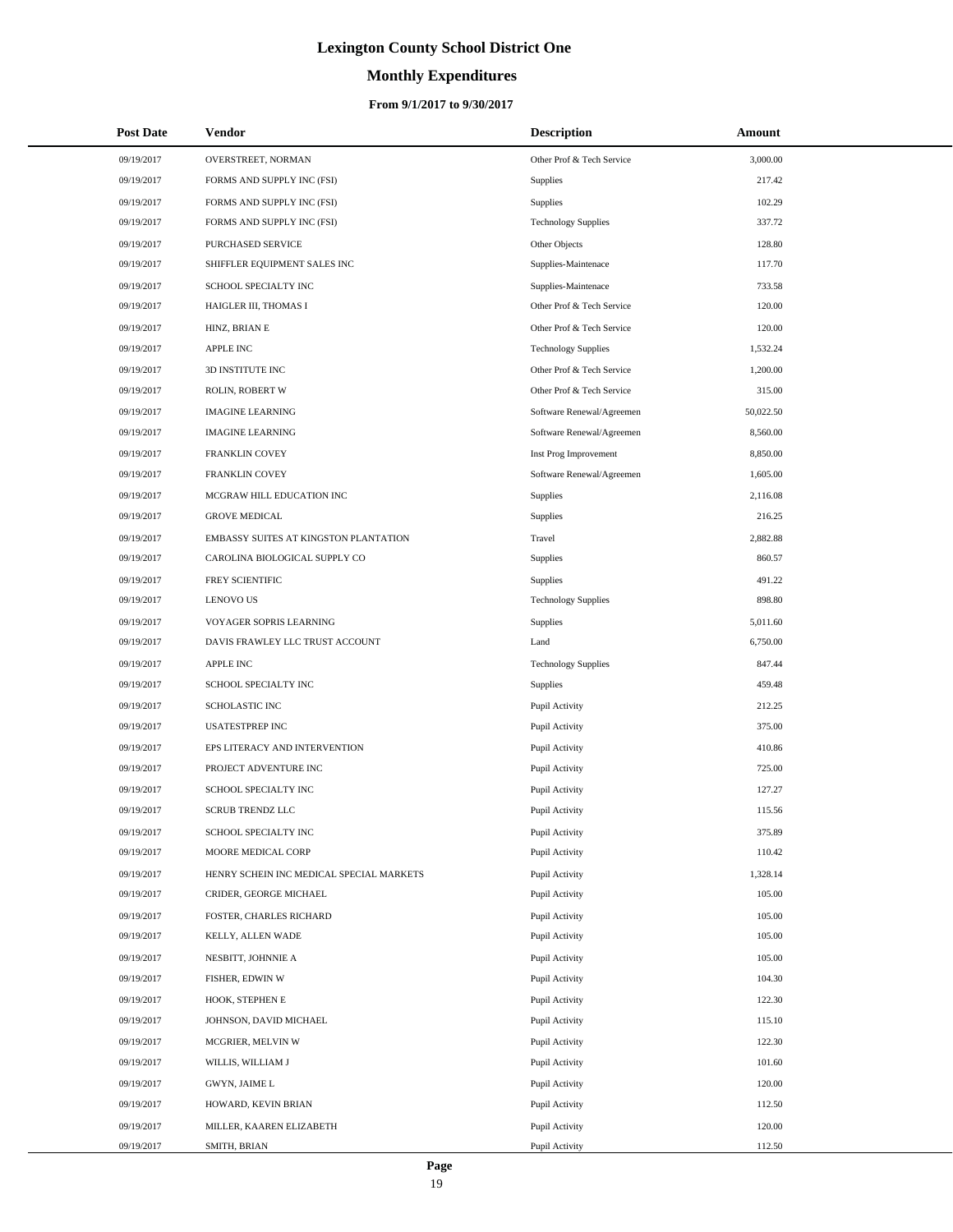# **Monthly Expenditures**

| <b>Post Date</b> | Vendor                                         | <b>Description</b>         | Amount   |
|------------------|------------------------------------------------|----------------------------|----------|
| 09/19/2017       | STOKES, JAMES LEE                              | Pupil Activity             | 112.50   |
| 09/19/2017       | WISEMAN, DARREN MARK                           | Pupil Activity             | 112.50   |
| 09/19/2017       | <b>BROOME, ROBBIE SHANE</b>                    | Pupil Activity             | 150.50   |
| 09/19/2017       | HUDSON, DOUG M                                 | Pupil Activity             | 111.80   |
| 09/19/2017       | JAMES, GRANDERSON                              | Pupil Activity             | 157.70   |
| 09/19/2017       | JOHNSON, TODD A                                | Pupil Activity             | 152.30   |
| 09/19/2017       | RANDOLPH, BILL S                               | Pupil Activity             | 101.00   |
| 09/19/2017       | <b>IRMO HIGH SCHOOL</b>                        | Pupil Activity             | 200.00   |
| 09/19/2017       | <b>BROWN, THOMAS B</b>                         | Pupil Activity             | 101.60   |
| 09/19/2017       | LAM, MATTHEW                                   | Pupil Activity             | 102.50   |
| 09/19/2017       | REILLY, JOSEPH RAYMOND                         | Pupil Activity             | 116.00   |
| 09/19/2017       | <b>BSN SPORTS</b>                              | Pupil Activity             | 288.90   |
| 09/19/2017       | BROOKLAND CAYCE HIGH SCHOOL                    | Pupil Activity             | 925.75   |
| 09/19/2017       | CHAPIN HIGH SCHOOL                             | Pupil Activity             | 925.75   |
| 09/19/2017       | KENDRICK, CAROLYN                              | Pupil Activity             | 200.00   |
| 09/19/2017       | MACK, PAUL T                                   | Pupil Activity             | 200.00   |
| 09/19/2017       | WEBB, TARA                                     | Pupil Activity             | 200.00   |
| 09/20/2017       | TRIUNE MARKETING CO                            | Supplies                   | 716.90   |
| 09/20/2017       | SCHOOL SPECIALTY INC                           | Supplies                   | 147.42   |
| 09/20/2017       | TRIUNE MARKETING CO                            | Supplies                   | 716.90   |
| 09/20/2017       | <b>ACP DIRECT</b>                              | Supplies                   | 369.00   |
| 09/20/2017       | SCHOOL SPECIALTY INC                           | Supplies                   | 2,796.93 |
| 09/20/2017       | NATIONAL ASSOCIATION FOR MUSIC EDUCATION NAFME | Dues and Fees              | 128.00   |
| 09/20/2017       | NATIONAL DROPOUT PREVENTION NETWORK            | Travel                     | 1,050.00 |
| 09/20/2017       | CCH                                            | Supplies                   | 571.38   |
| 09/20/2017       | <b>GROVE MEDICAL</b>                           | Supplies-Maintenace        | 1,795.98 |
| 09/20/2017       | <b>GENERAL SALES COMPANY</b>                   | Supplies-Maintenace        | 2,009.59 |
| 09/20/2017       | MANSFIELD OIL CO OF GAINESVILLE INC            | Pupil Transportation       | 557.81   |
| 09/20/2017       | LEXINGTON MEDICAL CENTER OCCUPATIONAL HEALTH   | Other Prof & Tech Service  | 1,870.00 |
| 09/20/2017       | WILFONG, MICHAEL BRIAN                         | Other Prof & Tech Service  | 120.00   |
| 09/20/2017       | DELL COMPUTERS                                 | <b>Technology Supplies</b> | 539.26   |
| 09/20/2017       | <b>HEINEMANN</b>                               | Supplies                   | 950.00   |
| 09/20/2017       | COMPUTER DESIGN CONSULTING SERVICE LLC         | Printing and Binding       | 553.36   |
| 09/20/2017       | ROCHESTER 100 INC                              | Supplies                   | 1,460.00 |
| 09/20/2017       | SC DEPARTMENT OF REVENUE (SALES TAX RETURN)    | Supplies                   | 102.20   |
| 09/20/2017       | DODGE LEARNING RESOURCES                       | Supplies                   | 315.32   |
| 09/20/2017       | <b>HEINEMANN</b>                               | Supplies                   | 114.00   |
| 09/20/2017       | JUNIOR BUS TOURS INC                           | Travel                     | 1,200.00 |
| 09/20/2017       | TRIUNE MARKETING CO                            | Pupil Activity             | 652.70   |
| 09/20/2017       | TIME FOR KIDS                                  | Pupil Activity             | 574.20   |
| 09/20/2017       | SCHOLASTIC INC                                 | Pupil Activity             | 379.60   |
| 09/20/2017       | T AND T SPORTS                                 | Pupil Activity             | 519.49   |
| 09/20/2017       | <b>BSN SPORTS</b>                              | Pupil Activity             | 436.56   |
| 09/20/2017       | SCHOOL CUTS SCREENING AND EMBROIDERY           | Pupil Activity             | 770.40   |
| 09/20/2017       | T AND T SPORTS                                 | Pupil Activity             | 2,037.28 |
| 09/21/2017       | SCHOOL SPECIALTY INC                           | Supplies                   | 111.55   |
| 09/21/2017       | PURCHASED SERVICE                              | Travel                     | 105.13   |
| 09/21/2017       | PURCHASED SERVICE                              | Travel                     | 273.12   |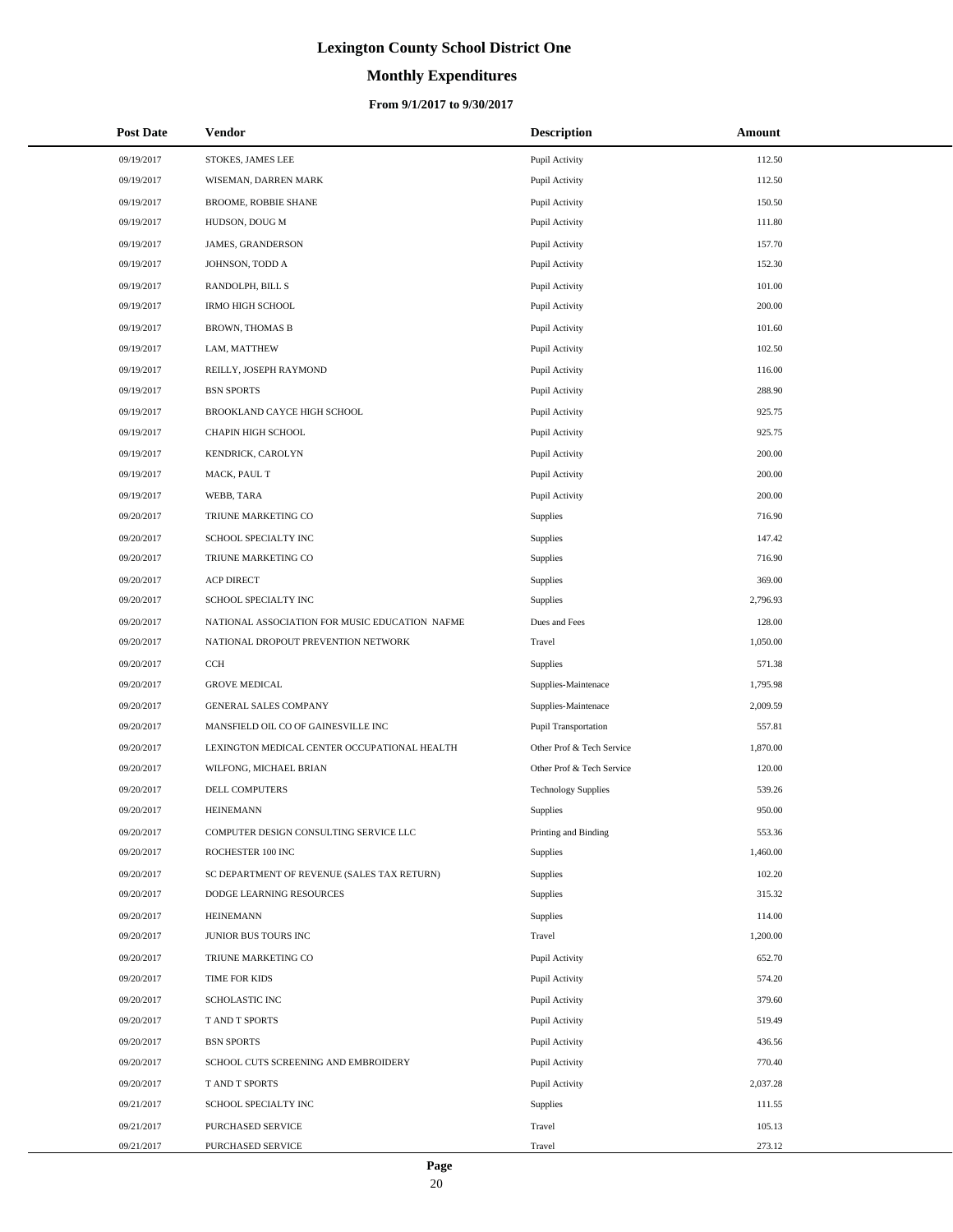# **Monthly Expenditures**

### **From 9/1/2017 to 9/30/2017**

| <b>Post Date</b> | Vendor                                            | <b>Description</b>             | Amount   |
|------------------|---------------------------------------------------|--------------------------------|----------|
| 09/21/2017       | PURCHASED SERVICE                                 | Travel                         | 129.68   |
| 09/21/2017       | MANAGEDPRINT                                      | Supplies                       | 276.06   |
| 09/21/2017       | <b>CERTIFIED TRANSLATION SERVICES</b>             | Other Prof & Tech Service      | 123.04   |
| 09/21/2017       | DEAFINITELY TAKING REQUESTS                       | Other Prof & Tech Service      | 170.00   |
| 09/21/2017       | PURCHASED SERVICE                                 | Travel                         | 125.46   |
| 09/21/2017       | PURCHASED SERVICE                                 | Travel                         | 144.99   |
| 09/21/2017       | PURCHASED SERVICE                                 | Travel                         | 118.24   |
| 09/21/2017       | NATIONAL ASSOCIATION FOR PUPIL TRANSPORTATION     | Dues and Fees                  | 325.00   |
| 09/21/2017       | COLLINS, STEPHEN M                                | Other Prof & Tech Service      | 120.00   |
| 09/21/2017       | PARCHETA, TIMOTHY J                               | Other Prof & Tech Service      | 120.00   |
| 09/21/2017       | PURCHASED SERVICE                                 | Travel                         | 217.21   |
| 09/21/2017       | PURCHASED SERVICE                                 | Travel                         | 201.43   |
| 09/21/2017       | PURCHASED SERVICE                                 | Travel                         | 247.44   |
| 09/21/2017       | PURCHASED SERVICE                                 | Travel                         | 127.06   |
| 09/21/2017       | PURCHASED SERVICE                                 | Travel                         | 164.51   |
| 09/21/2017       | PURCHASED SERVICE                                 | Travel                         | 173.61   |
| 09/21/2017       | PURCHASED SERVICE                                 | Travel                         | 139.37   |
| 09/21/2017       | PURCHASED SERVICE                                 | Travel                         | 193.40   |
| 09/21/2017       | PURCHASED SERVICE                                 | Travel                         | 125.46   |
| 09/21/2017       | PURCHASED SERVICE                                 | Travel                         | 130.81   |
| 09/21/2017       | PURCHASED SERVICE                                 | Travel                         | 153.01   |
| 09/21/2017       | PURCHASED SERVICE                                 | Travel                         | 105.40   |
| 09/21/2017       | PURCHASED SERVICE                                 | Travel                         | 137.76   |
| 09/21/2017       | PURCHASED SERVICE                                 | Travel                         | 184.31   |
| 09/21/2017       | PURCHASED SERVICE                                 | Travel                         | 170.40   |
| 09/21/2017       | PURCHASED SERVICE                                 | Travel                         | 140.44   |
| 09/21/2017       | PURCHASED SERVICE                                 | Travel                         | 186.72   |
| 09/21/2017       | PURCHASED SERVICE                                 | Supplies                       | 150.00   |
| 09/21/2017       | TRESONA MULTIMEDIA LLC                            | Pupil Activity                 | 385.92   |
| 09/21/2017       | STAR MUSIC CO                                     | Pupil Activity                 | 514.00   |
| 09/21/2017       | LEXINGTON TECHNOLOGY CENTER                       | Pupil Act-Fee/Collection Refnd | 442.00   |
| 09/21/2017       | GILBERT PRIMARY SCHOOL                            | Pupil Activity                 | 217.64   |
| 09/21/2017       | SCHOOL SPECIALTY INC                              | Pupil Activity                 | 254.54   |
| 09/21/2017       | STUDIES WEEKLY DBA AMERICAN LEGACY PUBLISHING INC | Pupil Activity                 | 3,174.75 |
| 09/21/2017       | STROM THURMOND HIGH SCHOOL                        | Pupil Activity                 | 300.00   |
| 09/21/2017       | SC HIGH SCHOOL LEAGUE                             | Pupil Activity                 | 207.20   |
| 09/21/2017       | T AND T SPORTS                                    | Pupil Activity                 | 1,834.41 |
| 09/21/2017       | 8 COUNT MUSIC                                     | Pupil Activity                 | 675.00   |
| 09/22/2017       | SCANTRON CORP (FORMS SOFTWARE SCANNER)            | Supplies                       | 423.40   |
| 09/22/2017       | SCHOOL SPECIALTY INC                              | Supplies                       | 124.32   |
| 09/22/2017       | ${\rm HP}$ INC                                    | <b>Technology Supplies</b>     | 636.65   |
| 09/22/2017       | <b>BLACK SHEEP PROMOTIONS</b>                     | Supplies                       | 997.24   |
| 09/22/2017       | SPRINGSHARE LLC                                   | Software Renewal/Agreemen      | 848.00   |
| 09/22/2017       | CERRA (CENTER FOR EDUCATOR RECRUIT RETENTION AND  | Dues and Fees                  | 500.00   |
| 09/22/2017       | SWEET MAGNOLIAS CATERING                          | Other Objects                  | 173.34   |
| 09/22/2017       | LEXINGTON CHAMBER OF COMMERCE                     | Dues and Fees                  | 120.00   |
| 09/22/2017       | CULLUM SERVICES INC                               | Repairs and Maintenance        | 1,252.55 |
| 09/22/2017       | MANSFIELD OIL CO OF GAINESVILLE INC               | Supplies-Maintenace            | 5,791.30 |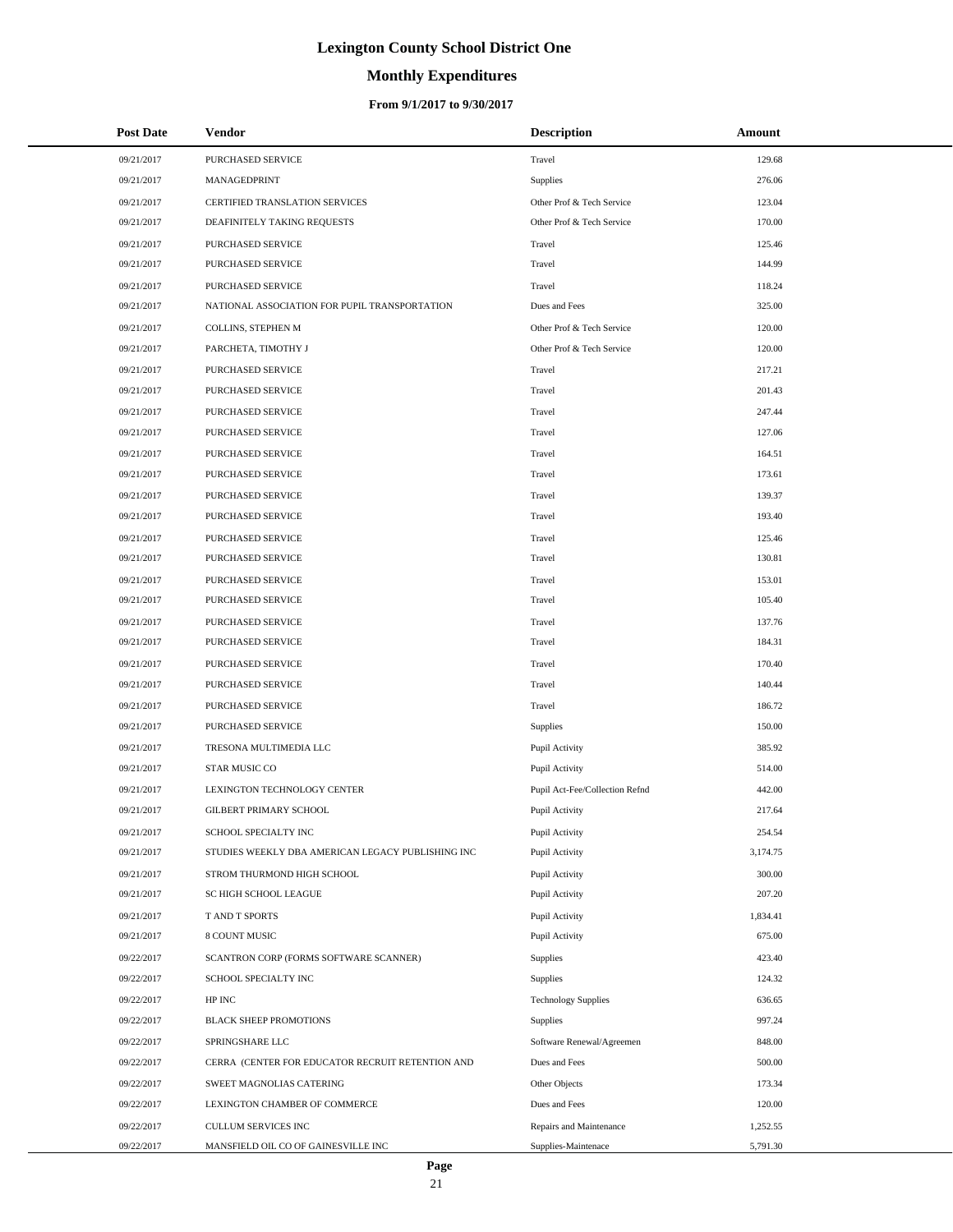# **Monthly Expenditures**

| <b>Post Date</b> | Vendor                                  | <b>Description</b>         | Amount    |
|------------------|-----------------------------------------|----------------------------|-----------|
| 09/22/2017       | <b>BONITZ</b>                           | Repairs and Maintenance    | 2,927.98  |
| 09/22/2017       | COOK & BOARDMAN LLC                     | Supplies-Maintenace        | 304.95    |
| 09/22/2017       | CULLUM SERVICES INC                     | Repairs and Maintenance    | 661.82    |
| 09/22/2017       | CULLUM SERVICES INC                     | Repairs and Maintenance    | 593.13    |
| 09/22/2017       | TMS TOTAL MAINTENANCE SOLUTIONS         | Supplies-Maintenace        | 179.76    |
| 09/22/2017       | <b>BONITZ</b>                           | Repairs and Maintenance    | 2,558.10  |
| 09/22/2017       | COOK & BOARDMAN LLC                     | Supplies-Maintenace        | 304.95    |
| 09/22/2017       | TMS TOTAL MAINTENANCE SOLUTIONS         | Supplies-Maintenace        | 221.16    |
| 09/22/2017       | <b>BONITZ</b>                           | Repairs and Maintenance    | 840.60    |
| 09/22/2017       | GATEWAY SUPPLY CO INC                   | Supplies-Maintenace        | 564.35    |
| 09/22/2017       | CULLUM SERVICES INC                     | Repairs and Maintenance    | 419.12    |
| 09/22/2017       | TMS TOTAL MAINTENANCE SOLUTIONS         | Supplies-Maintenace        | 140.72    |
| 09/22/2017       | <b>LENOVO US</b>                        | <b>Technology Supplies</b> | 749.00    |
| 09/22/2017       | PRIMEX WIRELESS INC                     | Software Renewal/Agreemen  | 499.00    |
| 09/22/2017       | <b>BLACK, LEWIS ALLEN</b>               | Other Prof & Tech Service  | 175.00    |
| 09/22/2017       | HASSLER, BRANDON                        | Other Prof & Tech Service  | 140.00    |
| 09/22/2017       | RIVERA, JONATHAN GARCIA                 | Other Prof & Tech Service  | 175.00    |
| 09/22/2017       | GRAYBAR ELECTRIC CO INC                 | <b>Supplies</b>            | 167.99    |
| 09/22/2017       | SIGNAL TECHNOLOGIES INC                 | <b>Technology Supplies</b> | 457.78    |
| 09/22/2017       | TELCOM OF SOUTH CAROLINA INC            | <b>Technology Supplies</b> | 270.00    |
| 09/22/2017       | MOTOROLA SOLUTIONS                      | <b>Technology Supplies</b> | 638.47    |
| 09/22/2017       | SCHOOL SPECIALTY INC                    | Supplies                   | 156.78    |
| 09/22/2017       | MCGRAW HILL EDUCATION INC               | <b>Supplies</b>            | 702.19    |
| 09/22/2017       | <b>GROVE MEDICAL</b>                    | Supplies                   | 246.73    |
| 09/22/2017       | DODGE LEARNING RESOURCES                | <b>Supplies</b>            | 334.24    |
| 09/22/2017       | CAROLINA BIOLOGICAL SUPPLY CO           | <b>Supplies</b>            | 238.34    |
| 09/22/2017       | <b>LENOVO US</b>                        | <b>Technology Supplies</b> | 11,437.23 |
| 09/22/2017       | VOYAGER SOPRIS LEARNING                 | <b>Supplies</b>            | 2,428.00  |
| 09/22/2017       | VOYAGER SOPRIS LEARNING                 | Supplies                   | 4,629.80  |
| 09/22/2017       | <b>BONITZ</b>                           | Building                   | 84,330.20 |
| 09/22/2017       | SCHOOL SPECIALTY INC                    | Supplies                   | 352.55    |
| 09/22/2017       | NUIDEA SCHOOL SUPPLY CO                 | Pupil Activity             | 880.13    |
| 09/22/2017       | LEXINGTON PRINTING LLC                  | Pupil Activity             | 612.04    |
| 09/22/2017       | CAROLINA BIOLOGICAL SUPPLY CO           | Pupil Activity             | 1,964.52  |
| 09/22/2017       | T AND T SPORTS                          | Pupil Activity             | 2,351.86  |
| 09/22/2017       | SC HIGH SCHOOL LEAGUE                   | Pupil Activity             | 125.00    |
| 09/22/2017       | T AND T SPORTS                          | Pupil Activity             | 318.32    |
| 09/22/2017       | T AND T SPORTS                          | Pupil Activity             | 10,704.28 |
| 09/25/2017       | PRESENTATION SYSTEMS SOUTH INC          | <b>Supplies</b>            | 233.34    |
| 09/25/2017       | EPS LITERACY AND INTERVENTION           | Supplies                   | 341.40    |
| 09/25/2017       | HOUGHTON MIFFLIN HARCOURT PUBLISHING CO | Supplies                   | 6,287.23  |
| 09/25/2017       | CAROLINA OFFICE EQUIPMENT               | Supplies                   | 727.60    |
| 09/25/2017       | SCHOOL SPECIALTY INC                    | <b>Supplies</b>            | 142.48    |
| 09/25/2017       | FORMS AND SUPPLY INC (FSI)              | Supplies                   | 110.79    |
| 09/25/2017       | PRESENTATION SYSTEMS SOUTH INC          | <b>Supplies</b>            | 311.54    |
| 09/25/2017       | NUIDEA SCHOOL SUPPLY CO                 | Supplies                   | 1,161.70  |
| 09/25/2017       | FORMS AND SUPPLY INC (FSI)              | Supplies                   | 144.28    |
| 09/25/2017       | BLICK ART MATERIALS LLC                 | Supplies                   | 743.91    |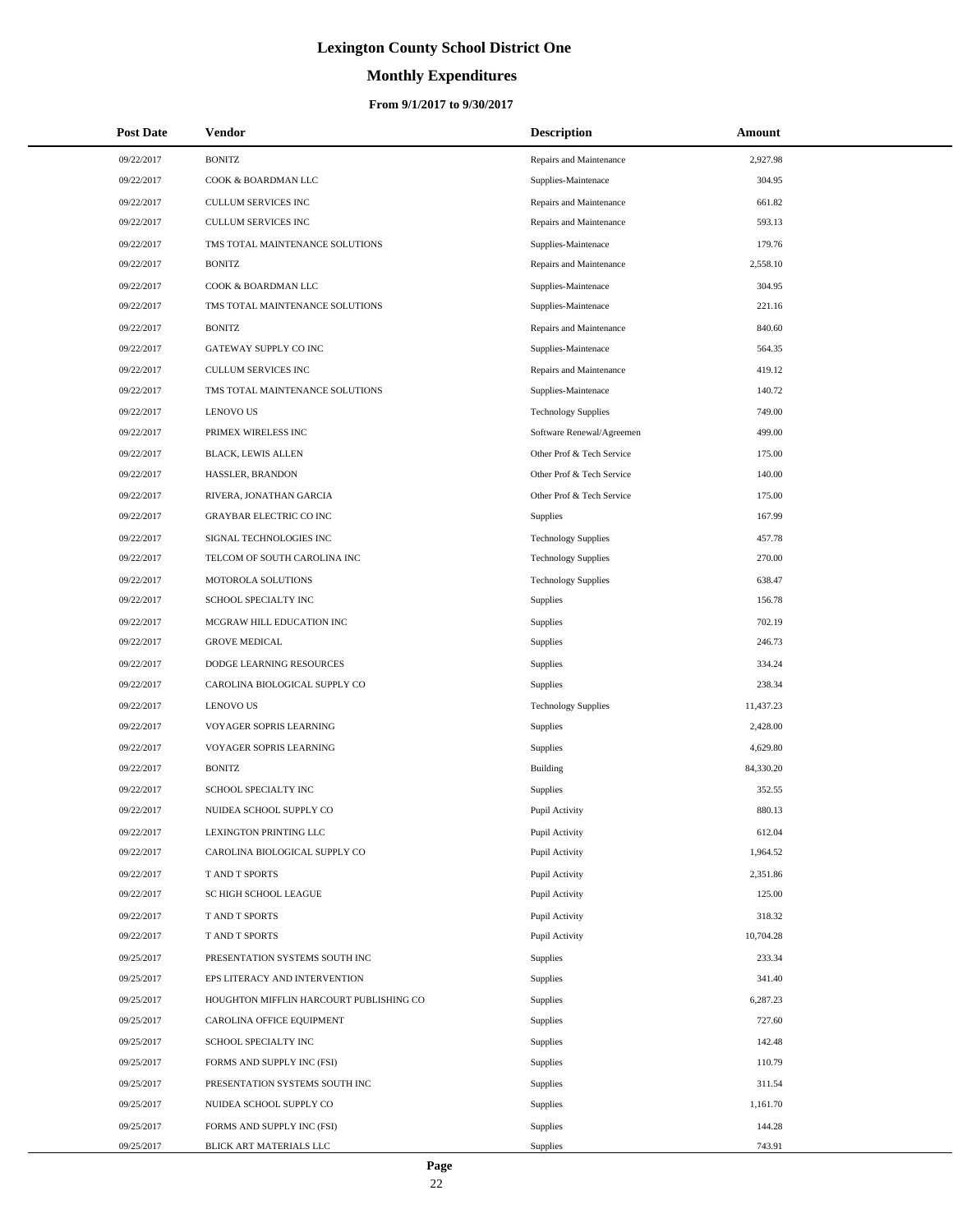# **Monthly Expenditures**

### **From 9/1/2017 to 9/30/2017**

| <b>Post Date</b> | Vendor                                             | <b>Description</b>      | Amount    |
|------------------|----------------------------------------------------|-------------------------|-----------|
| 09/25/2017       | SCHOOL SPECIALTY INC                               | Supplies                | 608.61    |
| 09/25/2017       | FORT POTTERY COMPANY LLC                           | Supplies                | 546.77    |
| 09/25/2017       | SC DEPARTMENT OF CORRECTIONS                       | Printing and Binding    | 153.15    |
| 09/25/2017       | W W NORTON AND COMPANY INC                         | Supplies                | 2,450.48  |
| 09/25/2017       | COSMOPROF                                          | Supplies                | 181.46    |
| 09/25/2017       | MACHINE AND WELDING SUPPLY CO DBA ARC3 GASES SOUTH | Supplies                | 1,927.41  |
| 09/25/2017       | GREENVILLE COUNTY SCHOOL DIST                      | Tuition-LEA             | 2,112.82  |
| 09/25/2017       | <b>INTEGRITY AUDIO PRODUCTIONS</b>                 | Supplies                | 1,109.59  |
| 09/25/2017       | <b>JW PEPPER</b>                                   | Supplies                | 260.00    |
| 09/25/2017       | FOLLETT SCHOOL SOLUTIONS INC                       | <b>Library Books</b>    | 2,668.94  |
| 09/25/2017       | FORMS AND SUPPLY INC (FSI)                         | Supplies                | 663.53    |
| 09/25/2017       | MANAGEDPRINT                                       | Supplies                | 117.70    |
| 09/25/2017       | SCHOOL SPECIALTY INC                               | Supplies                | 119.80    |
| 09/25/2017       | US INK AND TONER INC                               | Supplies                | 1,523.86  |
| 09/25/2017       | SCE&G                                              | <b>Public Utilities</b> | 454.13    |
| 09/25/2017       | PALMETTO PROPANE                                   | Energy                  | 2,242.64  |
| 09/25/2017       | MIDCAROLINA ELEC COOP INC                          | <b>Public Utilities</b> | 164.00    |
| 09/25/2017       | SCE&G                                              | <b>Public Utilities</b> | 1,018.52  |
| 09/25/2017       | MANN TOOL AND SUPPLY                               | Supplies-Maintenace     | 903.97    |
| 09/25/2017       | ACE GLASS CO INC                                   | Repairs and Maintenance | 968.19    |
| 09/25/2017       | COOK & BOARDMAN LLC                                | Supplies-Maintenace     | 139.10    |
| 09/25/2017       | SCE&G                                              | <b>Public Utilities</b> | 912.82    |
| 09/25/2017       | MIDCAROLINA ELEC COOP INC                          | <b>Public Utilities</b> | 30,639.00 |
| 09/25/2017       | SCE&G                                              | <b>Public Utilities</b> | 13,836.94 |
| 09/25/2017       | SCE&G                                              | <b>Public Utilities</b> | 8,599.73  |
| 09/25/2017       | SCE&G                                              | <b>Public Utilities</b> | 32,284.81 |
| 09/25/2017       | <b>SCE&amp;G</b>                                   | <b>Public Utilities</b> | 16,401.44 |
| 09/25/2017       | A Z LAWN MOWER PARTS                               | Supplies-Maintenace     | 284.62    |
| 09/25/2017       | COOK & BOARDMAN LLC                                | Supplies-Maintenace     | 706.20    |
| 09/25/2017       | UNITED EQUIPMENT SALES INC                         | Supplies                | 428.00    |
| 09/25/2017       | SCE&G                                              | <b>Public Utilities</b> | 11,777.12 |
| 09/25/2017       | MAYER ELECTRIC SUPPLY COMPANY INC                  | Supplies-Maintenace     | 250.38    |
| 09/25/2017       | SCE&G                                              | <b>Public Utilities</b> | 12,169.30 |
| 09/25/2017       | A Z LAWN MOWER PARTS                               | Supplies-Maintenace     | 299.56    |
| 09/25/2017       | LAKESHORE LEARNING MATERIALS                       | Supplies-Maintenace     | 512.38    |
| 09/25/2017       | RONCO SPECIALIZED SYSTEMS INC                      | Supplies-Maintenace     | 180.08    |
| 09/25/2017       | SCE&G                                              | <b>Public Utilities</b> | 54,856.61 |
| 09/25/2017       | LA BARRIER AND SON INC                             | Supplies-Maintenace     | 2,407.51  |
| 09/25/2017       | SCE&G                                              | <b>Public Utilities</b> | 16,566.60 |
| 09/25/2017       | SCE&G                                              | <b>Public Utilities</b> | 13,857.59 |
| 09/25/2017       | <b>CARTS PLUS</b>                                  | Supplies-Maintenace     | 601.32    |
| 09/25/2017       | SCE&G                                              | <b>Public Utilities</b> | 22,026.51 |
| 09/25/2017       | COOK & BOARDMAN LLC                                | Supplies-Maintenace     | 304.95    |
| 09/25/2017       | SCE&G                                              | <b>Public Utilities</b> | 11,422.39 |
| 09/25/2017       | COOK & BOARDMAN LLC                                | Supplies-Maintenace     | 577.80    |
| 09/25/2017       | SCE&G                                              | <b>Public Utilities</b> | 3,664.32  |
| 09/25/2017       | MIDCAROLINA ELEC COOP INC                          | <b>Public Utilities</b> | 18,515.00 |
| 09/25/2017       | MIDCAROLINA ELEC COOP INC                          | <b>Public Utilities</b> | 11,947.00 |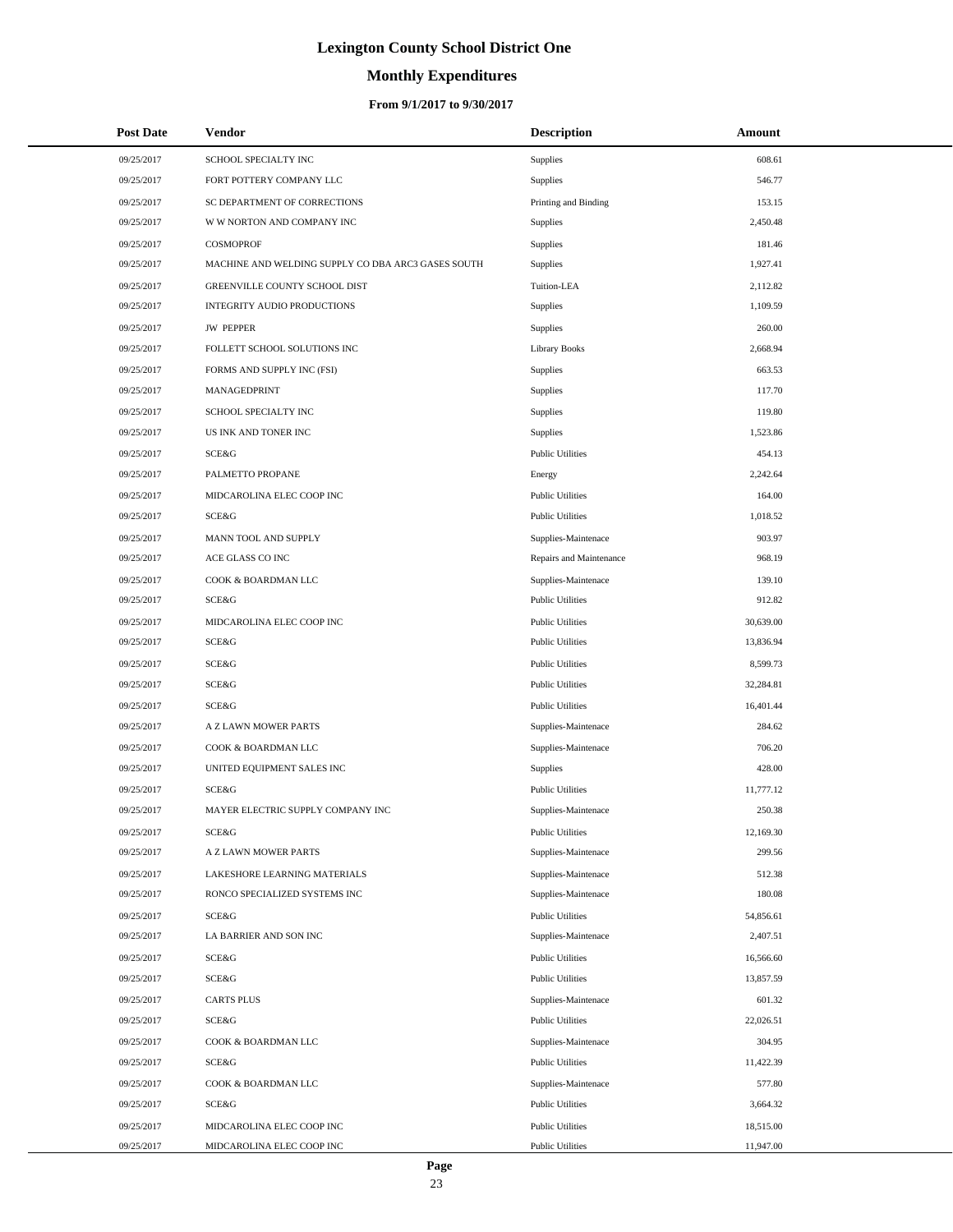# **Monthly Expenditures**

| <b>Post Date</b> | Vendor                            | <b>Description</b>         | Amount     |
|------------------|-----------------------------------|----------------------------|------------|
| 09/25/2017       | SCE&G                             | <b>Public Utilities</b>    | 20,088.24  |
| 09/25/2017       | SCE&G                             | <b>Public Utilities</b>    | 12,467.40  |
| 09/25/2017       | SCE&G                             | <b>Public Utilities</b>    | 10,803.68  |
| 09/25/2017       | MIDCAROLINA ELEC COOP INC         | <b>Public Utilities</b>    | 8,525.00   |
| 09/25/2017       | SCE&G                             | <b>Public Utilities</b>    | 14,044.72  |
| 09/25/2017       | SCE&G                             | <b>Public Utilities</b>    | 28,433.19  |
| 09/25/2017       | MAYER ELECTRIC SUPPLY COMPANY INC | Supplies-Maintenace        | 449.40     |
| 09/25/2017       | SCE&G                             | <b>Public Utilities</b>    | 79,443.74  |
| 09/25/2017       | EA SERVICE LLC                    | Supplies-Maintenace        | 5,421.69   |
| 09/25/2017       | SCE&G                             | <b>Public Utilities</b>    | 11,941.72  |
| 09/25/2017       | SCE&G                             | <b>Public Utilities</b>    | 240.59     |
| 09/25/2017       | CHECKER YELLOW CAB CO INC         | Pupil Transportation       | 1,434.50   |
| 09/25/2017       | PURCHASED SERVICE                 | Supplies                   | 160.58     |
| 09/25/2017       | TRIANGLE SAFE AND LOCK INC        | <b>Supplies</b>            | 302.62     |
| 09/25/2017       | CARVAJAL, PABLO ARMANDO           | Other Prof & Tech Service  | 120.00     |
| 09/25/2017       | HAIGLER III, THOMAS I             | Other Prof & Tech Service  | 120.00     |
| 09/25/2017       | MCMANUS, JOHN-PATRICK A.          | Other Prof & Tech Service  | 120.00     |
| 09/25/2017       | MOORE, MARK                       | Other Prof & Tech Service  | 120.00     |
| 09/25/2017       | <b>READABLE INK</b>               | Other Prof & Tech Service  | 2,000.00   |
| 09/25/2017       | ALEWINE, EARL DICKSON RIDGEWAY    | Other Prof & Tech Service  | 297.50     |
| 09/25/2017       | CARTER, BRENT C                   | Other Prof & Tech Service  | 175.00     |
| 09/25/2017       | HEBBE, MARIAH MORGAN DEEN         | Other Prof & Tech Service  | 157.50     |
| 09/25/2017       | RIVERA, JONATHAN GARCIA           | Other Prof & Tech Service  | 157.50     |
| 09/25/2017       | THOMPSON, NICHOLAS REED           | Other Prof & Tech Service  | 157.50     |
| 09/25/2017       | <b>CAMCOR</b>                     | <b>Technology Supplies</b> | 2,784.62   |
| 09/25/2017       | TELCOM OF SOUTH CAROLINA INC      | <b>Technology Supplies</b> | 270.00     |
| 09/25/2017       | <b>CAMCOR</b>                     | <b>Technology Supplies</b> | 556.92     |
| 09/25/2017       | <b>CAMCOR</b>                     | <b>Technology Supplies</b> | 400.45     |
| 09/25/2017       | <b>CAMCOR</b>                     | <b>Technology Supplies</b> | 556.92     |
| 09/25/2017       | <b>CAMCOR</b>                     | <b>Technology Supplies</b> | 1,113.85   |
| 09/25/2017       | <b>CAMCOR</b>                     | <b>Technology Supplies</b> | 556.92     |
| 09/25/2017       | <b>CAMCOR</b>                     | <b>Technology Supplies</b> | 556.92     |
| 09/25/2017       | CAMCOR                            | <b>Technology Supplies</b> | 556.92     |
| 09/25/2017       | CAMCOR                            | <b>Technology Supplies</b> | 1,113.87   |
| 09/25/2017       | CAMCOR                            | <b>Technology Supplies</b> | 2,625.78   |
| 09/25/2017       | <b>ANOTHER PRINTER</b>            | Supplies                   | 2,497.94   |
| 09/25/2017       | MCGRAW HILL EDUCATION INC         | Supplies                   | 912.51     |
| 09/25/2017       | FREY SCIENTIFIC                   | Supplies                   | 157.26     |
| 09/25/2017       | ATLANTIC FOOD SAFETY LLC          | Supplies                   | 1,274.00   |
| 09/25/2017       | <b>LENOVO US</b>                  | <b>Technology Supplies</b> | 53,510.70  |
| 09/25/2017       | MCGRAW HILL EDUCATION INC         | Supplies                   | 1,204.20   |
| 09/25/2017       | INDIANAPOLIS MARRIOTT DOWNTOWN    | Travel                     | 1,236.00   |
| 09/25/2017       | NATIONAL FFA ORGANIZATION         | Travel                     | 165.00     |
| 09/25/2017       | NUIDEA SCHOOL SUPPLY CO           | Supplies                   | 942.56     |
| 09/25/2017       | CONNECTING ELEMENTS               | Supplies                   | 7,434.15   |
| 09/25/2017       | CULLUM SERVICES INC               | Building                   | 242,026.27 |
| 09/25/2017       | <b>GS2 ENGINEERING INC</b>        | <b>Building</b>            | 320.00     |
| 09/25/2017       | NUIDEA SCHOOL SUPPLY CO           | <b>Supplies</b>            | 169.60     |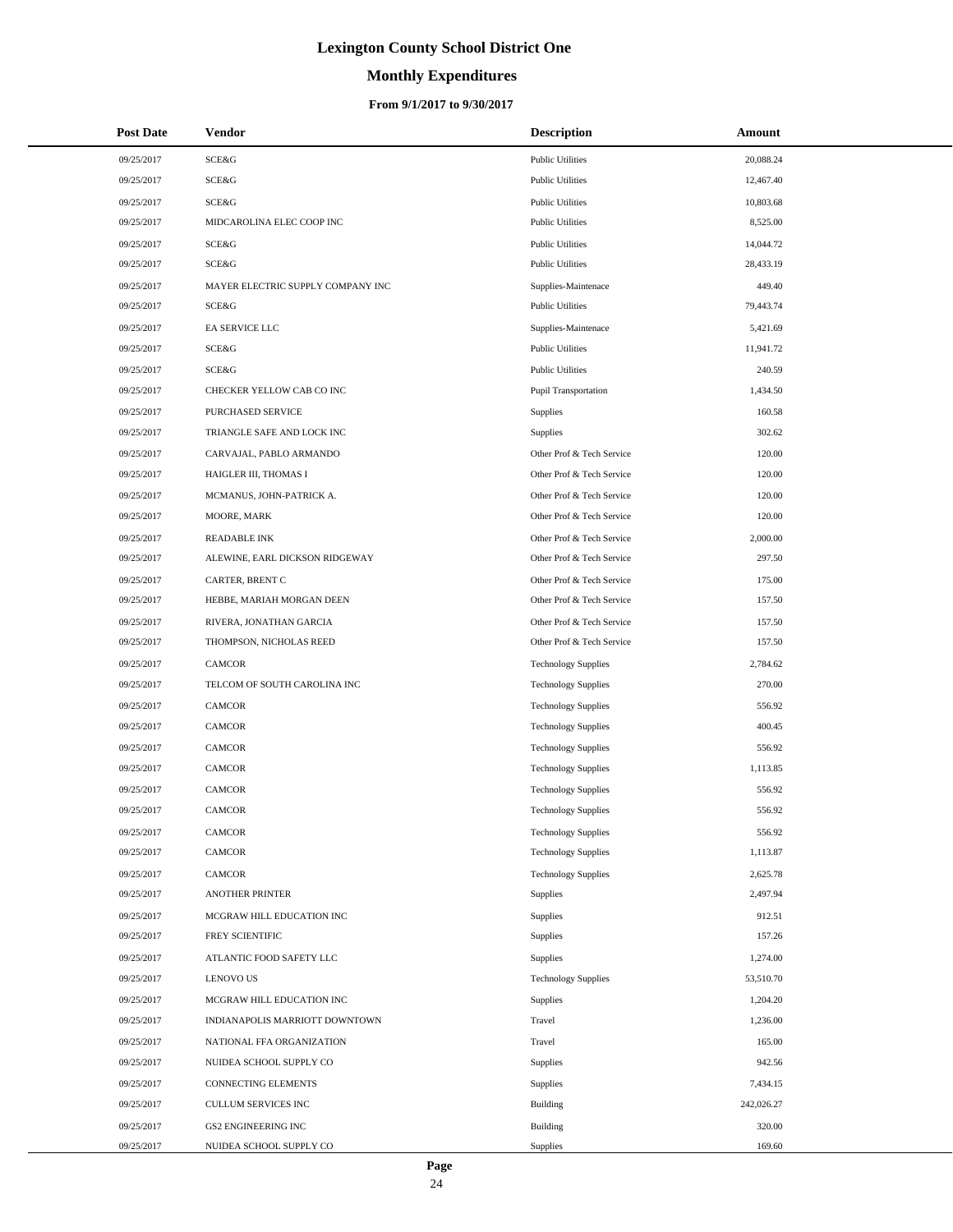# **Monthly Expenditures**

### **From 9/1/2017 to 9/30/2017**

| <b>Post Date</b> | <b>Vendor</b>                           | <b>Description</b>         | Amount     |
|------------------|-----------------------------------------|----------------------------|------------|
| 09/25/2017       | NUIDEA SCHOOL SUPPLY CO                 | Supplies                   | 169.60     |
| 09/25/2017       | <b>APPLE INC</b>                        | <b>Technology Supplies</b> | 959.79     |
| 09/25/2017       | NUIDEA SCHOOL SUPPLY CO                 | <b>Supplies</b>            | 169.60     |
| 09/25/2017       | CULLUM SERVICES INC                     | Building                   | 90,129.20  |
| 09/25/2017       | <b>CULLUM SERVICES INC</b>              | <b>Building</b>            | 220,020.00 |
| 09/25/2017       | BLICK ART MATERIALS LLC                 | Pupil Activity             | 157.68     |
| 09/25/2017       | SMARTPHONE MEDIC LLC                    | Pupil Activity             | 198.00     |
| 09/25/2017       | SMARTPHONE MEDIC LLC                    | Pupil Activity             | 198.00     |
| 09/25/2017       | FORMS AND SUPPLY INC (FSI)              | Pupil Activity             | 140.06     |
| 09/25/2017       | THE TROPHY & AWARDS CENTER              | Pupil Activity             | 144.45     |
| 09/25/2017       | MCGRAW HILL EDUCATION INC               | Pupil Activity             | 101.43     |
| 09/25/2017       | <b>BSN SPORTS</b>                       | Pupil Activity             | 365.92     |
| 09/25/2017       | MODERN TURF INC                         | Pupil Activity             | 2,200.00   |
| 09/25/2017       | KLINSIC, JENNIFER                       | Pupil Activity             | 105.00     |
| 09/25/2017       | CAROLINA SPRINGS MIDDLE SCHOOL          | Pupil Activity             | 300.00     |
| 09/25/2017       | <b>BSN SPORTS</b>                       | Pupil Activity             | 134.84     |
| 09/25/2017       | NATION IMPRINT INC                      | Pupil Activity             | 687.50     |
| 09/25/2017       | SWEET MAGNOLIAS CATERING                | Pupil Activity             | 967.00     |
| 09/25/2017       | <b>CLASSIC COOKIE DISTRIBUTION SE</b>   | Pupil Activity             | 2,851.20   |
| 09/26/2017       | US INK AND TONER INC                    | Supplies                   | 762.78     |
| 09/26/2017       | HOUGHTON MIFFLIN HARCOURT PUBLISHING CO | Software Renewal/Agreemen  | 200.00     |
| 09/26/2017       | <b>HEINEMANN</b>                        | Supplies                   | 380.00     |
| 09/26/2017       | US INK AND TONER INC                    | <b>Supplies</b>            | 310.71     |
| 09/26/2017       | UNIVERSITY OF SOUTH CAROLINA            | Supplies                   | 642.00     |
| 09/26/2017       | FORMS AND SUPPLY INC (FSI)              | <b>Supplies</b>            | 513.23     |
| 09/26/2017       | SCHOOL SPECIALTY INC                    | Supplies                   | 290.31     |
| 09/26/2017       | SCHOOL SPECIALTY INC                    | <b>Supplies</b>            | 245.65     |
| 09/26/2017       | MUSICIAN SUPPLY                         | Supplies                   | 433.22     |
| 09/26/2017       | RICHARD G MILLER                        | Repairs and Maintenance    | 910.00     |
| 09/26/2017       | CITY ELECTRIC SUPPLY CO                 | Supplies                   | 1,120.00   |
| 09/26/2017       | MUSICIAN SUPPLY                         | Repairs and Maintenance    | 279.00     |
| 09/26/2017       | <b>SCHOOL HEALTH ALERT</b>              | Supplies                   | 480.00     |
| 09/26/2017       | W T COX SUBSCRIPTIONS                   | Periodicals                | 344.04     |
| 09/26/2017       | CERTIFIED TRANSLATION SERVICES          | Other Prof & Tech Service  | 132.20     |
| 09/26/2017       | FORMS AND SUPPLY INC (FSI)              | Supplies                   | 463.31     |
| 09/26/2017       | ROTARY CLUB OF LEXINGTON                | Dues and Fees              | 249.61     |
| 09/26/2017       | FORMS AND SUPPLY INC (FSI)              | Supplies                   | 427.89     |
| 09/26/2017       | <b>TUCKER MATERIALS</b>                 | Supplies-Maintenace        | 101.69     |
| 09/26/2017       | <b>WW GRAINGER</b>                      | Supplies-Maintenace        | 198.80     |
| 09/26/2017       | THERMAL RESOURCES SALES                 | Supplies-Maintenace        | 399.86     |
| 09/26/2017       | TUCKER MATERIALS                        | Supplies-Maintenace        | 141.75     |
| 09/26/2017       | SANDLAPPER SOUND                        | Repairs and Maintenance    | 400.00     |
| 09/26/2017       | SHIFFLER EQUIPMENT SALES INC            | Supplies-Maintenace        | 395.37     |
| 09/26/2017       | TUCKER MATERIALS                        | Supplies-Maintenace        | 236.26     |
| 09/26/2017       | TUCKER MATERIALS                        | Supplies-Maintenace        | 250.65     |
| 09/26/2017       | <b>ANIXTER INC</b>                      | Supplies-Maintenace        | 1,155.60   |
| 09/26/2017       | <b>FEDEX</b>                            | Supplies                   | 708.32     |
| 09/26/2017       | SCHOOL SPECIALTY INC                    | Supplies                   | 1,170.05   |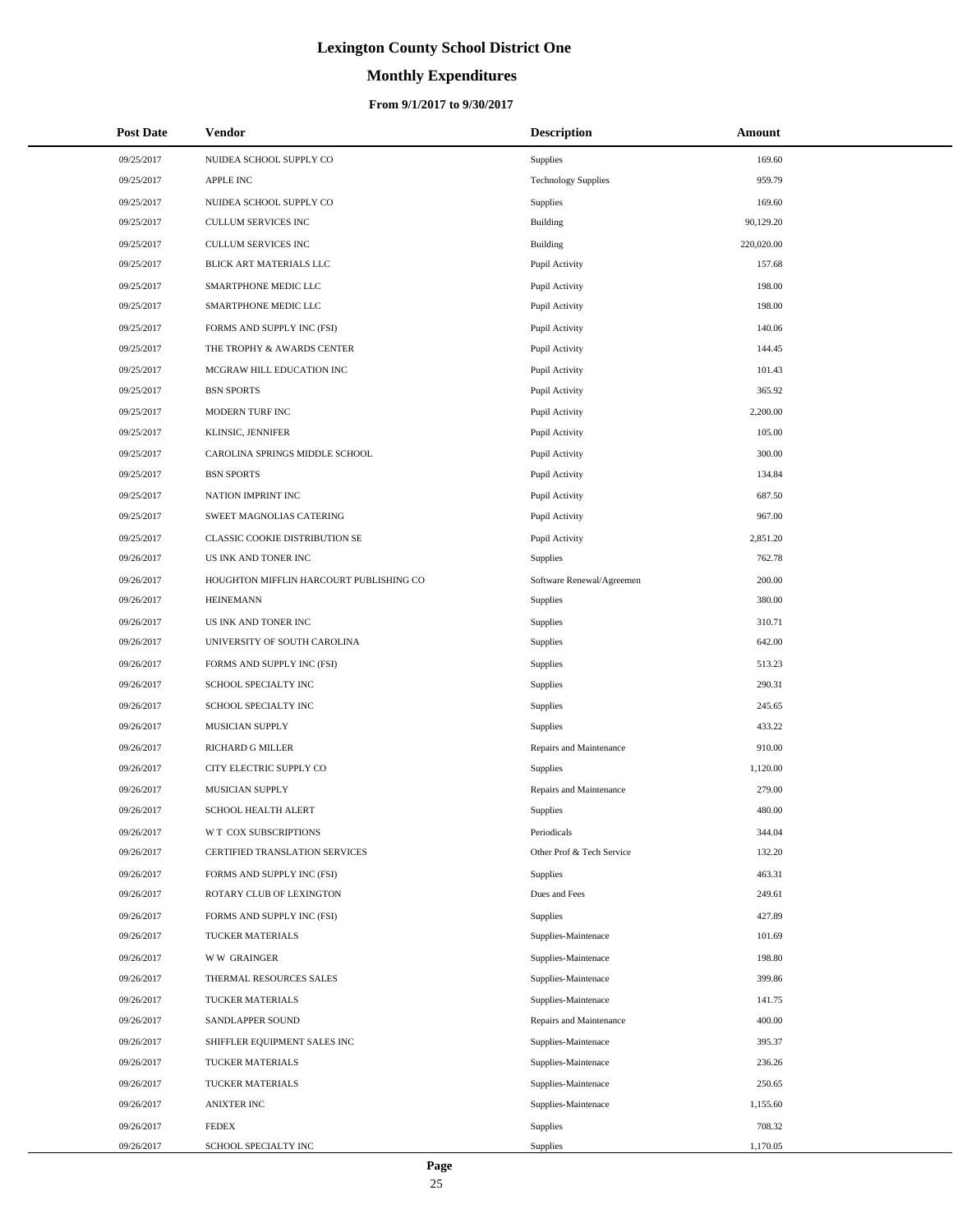# **Monthly Expenditures**

### **From 9/1/2017 to 9/30/2017**

| <b>Post Date</b> | Vendor                       | <b>Description</b>         | Amount   |
|------------------|------------------------------|----------------------------|----------|
| 09/26/2017       | <b>HEINEMANN</b>             | Supplies                   | 1,207.80 |
| 09/26/2017       | <b>HEINEMANN</b>             | Supplies                   | 380.00   |
| 09/26/2017       | SCHOOL SPECIALTY INC         | Supplies                   | 152.93   |
| 09/26/2017       | THE READING WAREHOUSE INC    | Supplies                   | 955.09   |
| 09/26/2017       | THE READING WAREHOUSE INC    | Supplies                   | 776.57   |
| 09/26/2017       | AECOM TECHNICAL SERVICES INC | Other Prof & Tech Service  | 9,500.00 |
| 09/26/2017       | CAMCOR                       | <b>Technology Supplies</b> | 6,965.32 |
| 09/26/2017       | GS2 ENGINEERING INC          | Improv Other Than Bldg     | 1,065.00 |
| 09/26/2017       | <b>GS2 ENGINEERING INC</b>   | Improv Other Than Bldg     | 1,410.00 |
| 09/26/2017       | DELL COMPUTERS               | Supplies                   | 197.01   |
| 09/26/2017       | US INK AND TONER INC         | Supplies                   | 1,992.36 |
| 09/26/2017       | US INK AND TONER INC         | Supplies                   | 132.22   |
| 09/26/2017       | <b>WW GRAINGER</b>           | Supplies                   | 530.76   |
| 09/26/2017       | SENN BROTHERS INC            | Produce                    | 105.75   |
| 09/26/2017       | US INK AND TONER INC         | Supplies                   | 132.22   |
| 09/26/2017       | <b>WW GRAINGER</b>           | Supplies                   | 492.47   |
| 09/26/2017       | SENN BROTHERS INC            | Produce                    | 105.69   |
| 09/26/2017       | <b>WW GRAINGER</b>           | Supplies                   | 370.35   |
| 09/26/2017       | <b>WW GRAINGER</b>           | Supplies                   | 1,508.87 |
| 09/26/2017       | <b>WW GRAINGER</b>           | Supplies                   | 118.16   |
| 09/26/2017       | <b>WW GRAINGER</b>           | Supplies                   | 1,116.47 |
| 09/26/2017       | SENN BROTHERS INC            | Produce                    | 241.74   |
| 09/26/2017       | <b>WW GRAINGER</b>           | Supplies                   | 118.16   |
| 09/26/2017       | SENN BROTHERS INC            | Produce                    | 463.81   |
| 09/26/2017       | <b>WW GRAINGER</b>           | Supplies                   | 118.16   |
| 09/26/2017       | SENN BROTHERS INC            | Produce                    | 118.56   |
| 09/26/2017       | US INK AND TONER INC         | Supplies                   | 132.22   |
| 09/26/2017       | <b>WW GRAINGER</b>           | Supplies                   | 901.86   |
| 09/26/2017       | SENN BROTHERS INC            | Produce                    | 180.75   |
| 09/26/2017       | <b>WW GRAINGER</b>           | Supplies                   | 998.31   |
| 09/26/2017       | SENN BROTHERS INC            | Produce                    | 394.04   |
| 09/26/2017       | <b>WW GRAINGER</b>           | Supplies                   | 1,242.09 |
| 09/26/2017       | SENN BROTHERS INC            | Produce                    | 681.92   |
| 09/26/2017       | <b>WW GRAINGER</b>           | Supplies                   | 118.16   |
| 09/26/2017       | SENN BROTHERS INC            | Produce                    | 105.75   |
| 09/26/2017       | US INK AND TONER INC         | Supplies                   | 119.68   |
| 09/26/2017       | <b>WW GRAINGER</b>           | Supplies                   | 369.40   |
| 09/26/2017       | SENN BROTHERS INC            | Produce                    | 118.50   |
| 09/26/2017       | US INK AND TONER INC         | Supplies                   | 132.22   |
| 09/26/2017       | <b>WW GRAINGER</b>           | Supplies                   | 617.32   |
| 09/26/2017       | <b>WW GRAINGER</b>           | Supplies                   | 238.94   |
| 09/26/2017       | <b>WW GRAINGER</b>           | Supplies                   | 1,529.20 |
| 09/26/2017       | SENN BROTHERS INC            | Produce                    | 163.30   |
| 09/26/2017       | SENN BROTHERS INC            | Produce                    | 140.15   |
| 09/26/2017       | <b>WW GRAINGER</b>           | Supplies                   | 118.16   |
| 09/26/2017       | SENN BROTHERS INC            | Produce                    | 122.50   |
| 09/26/2017       | SENN BROTHERS INC            | Produce                    | 401.43   |
| 09/26/2017       | <b>WW GRAINGER</b>           | Supplies                   | 118.16   |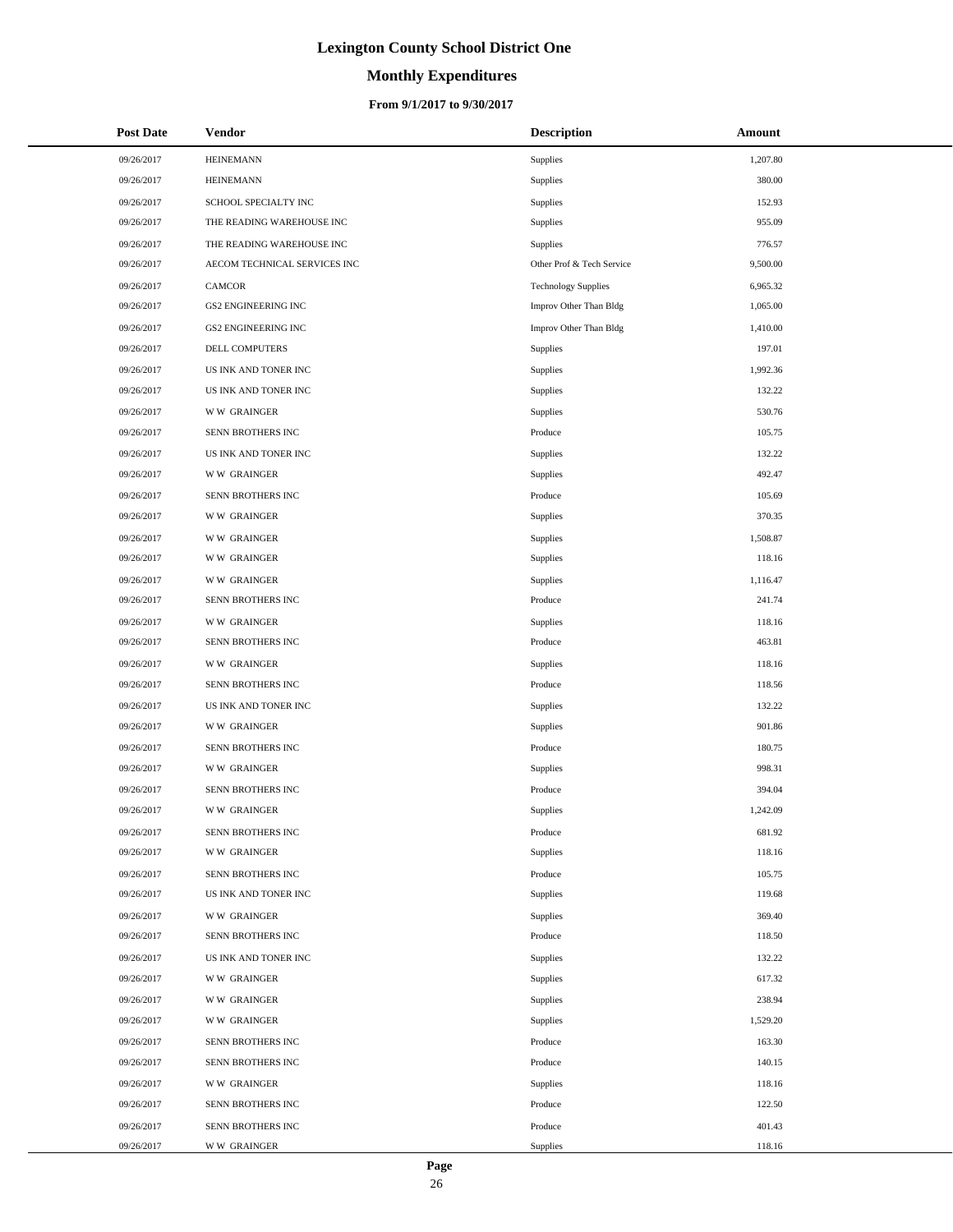# **Monthly Expenditures**

### **From 9/1/2017 to 9/30/2017**

| <b>Post Date</b> | Vendor                                   | <b>Description</b>             | Amount   |
|------------------|------------------------------------------|--------------------------------|----------|
| 09/26/2017       | SENN BROTHERS INC                        | Produce                        | 671.03   |
| 09/26/2017       | <b>WW GRAINGER</b>                       | Supplies                       | 1,193.87 |
| 09/26/2017       | SENN BROTHERS INC                        | Produce                        | 108.03   |
| 09/26/2017       | US INK AND TONER INC                     | Supplies                       | 132.22   |
| 09/26/2017       | <b>WW GRAINGER</b>                       | Supplies                       | 236.32   |
| 09/26/2017       | <b>WW GRAINGER</b>                       | Supplies                       | 125.62   |
| 09/26/2017       | SENN BROTHERS INC                        | Produce                        | 117.12   |
| 09/26/2017       | <b>WW GRAINGER</b>                       | Supplies                       | 753.71   |
| 09/26/2017       | SENN BROTHERS INC                        | Produce                        | 387.50   |
| 09/26/2017       | LEXINGTON MIDDLE SCHOOL                  | Pupil Act-Fee/Collection Refnd | 128.00   |
| 09/26/2017       | LEXINGTON MIDDLE SCHOOL                  | Pupil Activity                 | 550.00   |
| 09/26/2017       | THE LAMPO GROUP INC                      | Pupil Activity                 | 535.00   |
| 09/26/2017       | CDWG ACCT 305089                         | Pupil Activity                 | 187.25   |
| 09/26/2017       | SCHOOL SPECIALTY INC                     | Pupil Activity                 | 214.73   |
| 09/26/2017       | <b>COASTAL ENTERPRISES</b>               | Pupil Activity                 | 1,226.10 |
| 09/26/2017       | MUSICIAN SUPPLY                          | Pupil Activity                 | 1,985.92 |
| 09/26/2017       | VARSITY SPIRIT FASHIONS AND SUPPLIES LLC | Pupil Activity                 | 1,158.21 |
| 09/26/2017       | J PUCKETT ENTERPRISES LLC                | Pupil Activity                 | 4,495.29 |
| 09/26/2017       | FOSTER, CHARLES RICHARD                  | Pupil Activity                 | 120.00   |
| 09/26/2017       | KELLY, ALLEN WADE                        | Pupil Activity                 | 120.00   |
| 09/26/2017       | NESBITT, JOHNNIE A                       | Pupil Activity                 | 120.00   |
| 09/26/2017       | HAIGLER, ROY L                           | Pupil Activity                 | 114.20   |
| 09/26/2017       | HICKSON, SHERMAN R                       | Pupil Activity                 | 122.30   |
| 09/26/2017       | JONES, LEROY                             | Pupil Activity                 | 113.30   |
| 09/26/2017       | <b>OSBORNE, ARTHUR</b>                   | Pupil Activity                 | 121.40   |
| 09/26/2017       | SPEAKS, T C                              | Pupil Activity                 | 137.60   |
| 09/26/2017       | DUVALL, CHUCK                            | Pupil Activity                 | 112.00   |
| 09/26/2017       | FISHER, EDWIN W                          | Pupil Activity                 | 104.00   |
| 09/26/2017       | NATURAL SAND COMPANY INC                 | Pupil Activity                 | 1,424.00 |
| 09/26/2017       | DUMLAO, MARVIN R                         | Pupil Activity                 | 190.00   |
| 09/26/2017       | KENDRICK, CAROLYN                        | Pupil Activity                 | 160.00   |
| 09/26/2017       | MADISON, ZELL                            | Pupil Activity                 | 160.00   |
| 09/26/2017       | MEANS, STEPHANIE                         | Pupil Activity                 | 120.00   |
| 09/26/2017       | OLAWSKY, OLIVIA BROOKE                   | Pupil Activity                 | 180.00   |
| 09/26/2017       | RUDNIK, DEANNA                           | Pupil Activity                 | 140.00   |
| 09/26/2017       | SCOTT, GEORGE R                          | Pupil Activity                 | 110.00   |
| 09/26/2017       | TODD, RENEE                              | Pupil Activity                 | 140.00   |
| 09/26/2017       | LEXINGTON MIDDLE SCHOOL                  | Pupil Activity                 | 125.00   |
| 09/26/2017       | LEXINGTON MIDDLE SCHOOL                  | Pupil Activity                 | 121.99   |
| 09/26/2017       | DREHER HIGH SCHOOL                       | Pupil Activity                 | 780.00   |
| 09/26/2017       | MADISON, TERENCE D                       | Pupil Activity                 | 136.10   |
| 09/26/2017       | MCWILLIAMS, LYDIA ASHLEY                 | Pupil Activity                 | 122.50   |
| 09/26/2017       | MITCHELL, GEORGE                         | Pupil Activity                 | 133.40   |
| 09/26/2017       | STASIO, MARK                             | Pupil Activity                 | 101.00   |
| 09/26/2017       | STILES, JAMES MACK                       | Pupil Activity                 | 103.70   |
| 09/26/2017       | TEUTON, KENNETH                          | Pupil Activity                 | 156.80   |
| 09/26/2017       | <b>BSN SPORTS</b>                        | Pupil Activity                 | 176.52   |
| 09/26/2017       | KNOCKOUT SPORTSWEAR                      | Pupil Activity                 | 4,326.00 |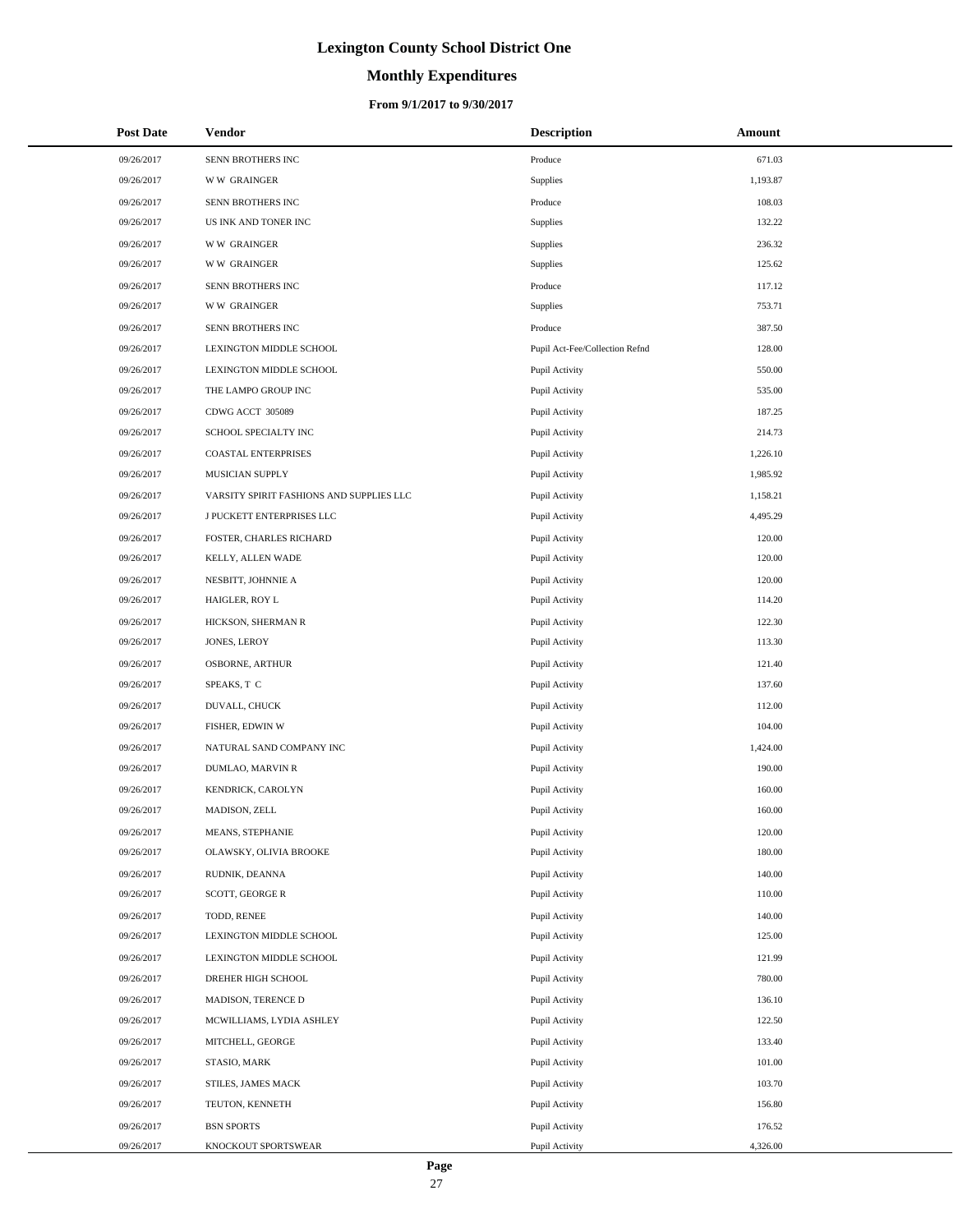# **Monthly Expenditures**

### **From 9/1/2017 to 9/30/2017**

| <b>Post Date</b> | <b>Vendor</b>                               | <b>Description</b>             | Amount    |
|------------------|---------------------------------------------|--------------------------------|-----------|
| 09/26/2017       | SC DEPARTMENT OF REVENUE (SALES TAX RETURN) | Pupil Activity                 | 249.06    |
| 09/26/2017       | MEAGLEY, JEFFERY O                          | Pupil Activity                 | 130.00    |
| 09/26/2017       | OLAWSKY, KELVIN KEITH                       | Pupil Activity                 | 140.00    |
| 09/26/2017       | OLAWSKY, OLIVIA BROOKE                      | Pupil Activity                 | 140.00    |
| 09/26/2017       | REILLY, JOSEPH RAYMOND                      | Pupil Activity                 | 130.00    |
| 09/26/2017       | <b>ANOTHER PRINTER</b>                      | Pupil Activity                 | 599.52    |
| 09/26/2017       | <b>CAROLINA SCREEN PRINTERS</b>             | Pupil Activity                 | 828.12    |
| 09/26/2017       | UNIVERSITY OF SC COLLEGE OF EDUCATION       | Pupil Activity                 | 135.00    |
| 09/26/2017       | DILLARD GOVERNMENT SALES INC                | Pupil Activity                 | 1.470.18  |
| 09/27/2017       | SCHOOL SPECIALTY INC                        | Supplies                       | 557.10    |
| 09/27/2017       | DARNELL CO INC                              | Supplies                       | 321.00    |
| 09/27/2017       | SC DEPARTMENT OF REVENUE (SALES TAX RETURN) | Software Renewal/Agreemen      | 262.50    |
| 09/27/2017       | <b>SCHOOLOGY INC</b>                        | Software Renewal/Agreemen      | 3,750.00  |
| 09/27/2017       | MUSICAL INNOVATIONS                         | Repairs and Maintenance        | 758.00    |
| 09/27/2017       | <b>EMERALD COACHES</b>                      | Pupil Transportation           | 1,700.00  |
| 09/27/2017       | PECKNEL MUSIC CO INC                        | Supplies                       | 132.68    |
| 09/27/2017       | PORTER, JANA D                              | Other Prof & Tech Service      | 2,400.00  |
| 09/27/2017       | MUSICIAN SUPPLY                             | Supplies                       | 385.17    |
| 09/27/2017       | <b>JW PEPPER</b>                            | Supplies                       | 105.00    |
| 09/27/2017       | BOUND TO STAY BOUND BOOKS INC               | <b>Library Books</b>           | 1,218.73  |
| 09/27/2017       | <b>EBSCO</b>                                | Periodicals                    | 276.42    |
| 09/27/2017       | PURCHASED SERVICE                           | Supplies                       | 189.68    |
| 09/27/2017       | PALMETTO PROPANE                            | Energy                         | 1,383.27  |
| 09/27/2017       | <b>CLEAN AIRE INC</b>                       | Repairs and Maintenance        | 2,270.00  |
| 09/27/2017       | <b>WW GRAINGER</b>                          | Supplies-Maintenace            | 383.66    |
| 09/27/2017       | COOK & BOARDMAN LLC                         | Supplies-Maintenace            | 267.50    |
| 09/27/2017       | PINE PRESS OF LEXINGTON INC                 | Printing and Binding           | 259.39    |
| 09/27/2017       | PRODUCTIONS UNLIMITED INC                   | <b>Technology Supplies</b>     | 1,875.00  |
| 09/27/2017       | MCGRAW HILL EDUCATION INC                   | Supplies                       | 1,745.23  |
| 09/27/2017       | DELTA EDUCATION                             | Supplies                       | 476.53    |
| 09/27/2017       | SARGENT WELCH LLC A VWR CO                  | Supplies                       | 166.15    |
| 09/27/2017       | <b>KAEDEN BOOKS</b>                         | Supplies                       | 325.50    |
| 09/27/2017       | MAR CONSTRUCTION COMPANY INC                | Equipment - Nonexpendable      | 61,467.29 |
| 09/27/2017       | MAR CONSTRUCTION COMPANY INC                | Equipment - Nonexpendable      | 36,232.54 |
| 09/27/2017       | MAR CONSTRUCTION COMPANY INC                | Equipment - Nonexpendable      | 50,972.89 |
| 09/27/2017       | SMARTPHONE MEDIC LLC                        | Pupil Activity                 | 198.00    |
| 09/27/2017       | MUSICIAN SUPPLY                             | Pupil Activity                 | 128.24    |
| 09/27/2017       | LEXINGTON HIGH SCHOOL                       | Pupil Act-Fee/Collection Refnd | 132.00    |
| 09/27/2017       | PINE PRESS OF LEXINGTON INC                 | Pupil Activity                 | 245.00    |
| 09/27/2017       | <b>BOOKSOURCE</b>                           | Pupil Activity                 | 445.90    |
| 09/27/2017       | THE ATHLETIC SHOP INC                       | Pupil Activity                 | 576.00    |
| 09/27/2017       | MODERN TURF INC                             | Pupil Activity                 | 1,250.00  |
| 09/27/2017       | PROVIDENCE HOSPITAL LLC                     | Pupil Activity                 | 260.00    |
| 09/27/2017       | REED, JOHN MARCUS                           | Pupil Activity                 | 105.00    |
| 09/27/2017       | BOSTIC, D LYNN                              | Pupil Activity                 | 119.20    |
| 09/27/2017       | HELLMAN, PETER                              | Pupil Activity                 | 119.30    |
| 09/27/2017       | LOVETT, JR, ANDREW                          | Pupil Activity                 | 108.50    |
| 09/27/2017       | STOCKDALE, WILLIAM C                        | Pupil Activity                 | 139.70    |

÷.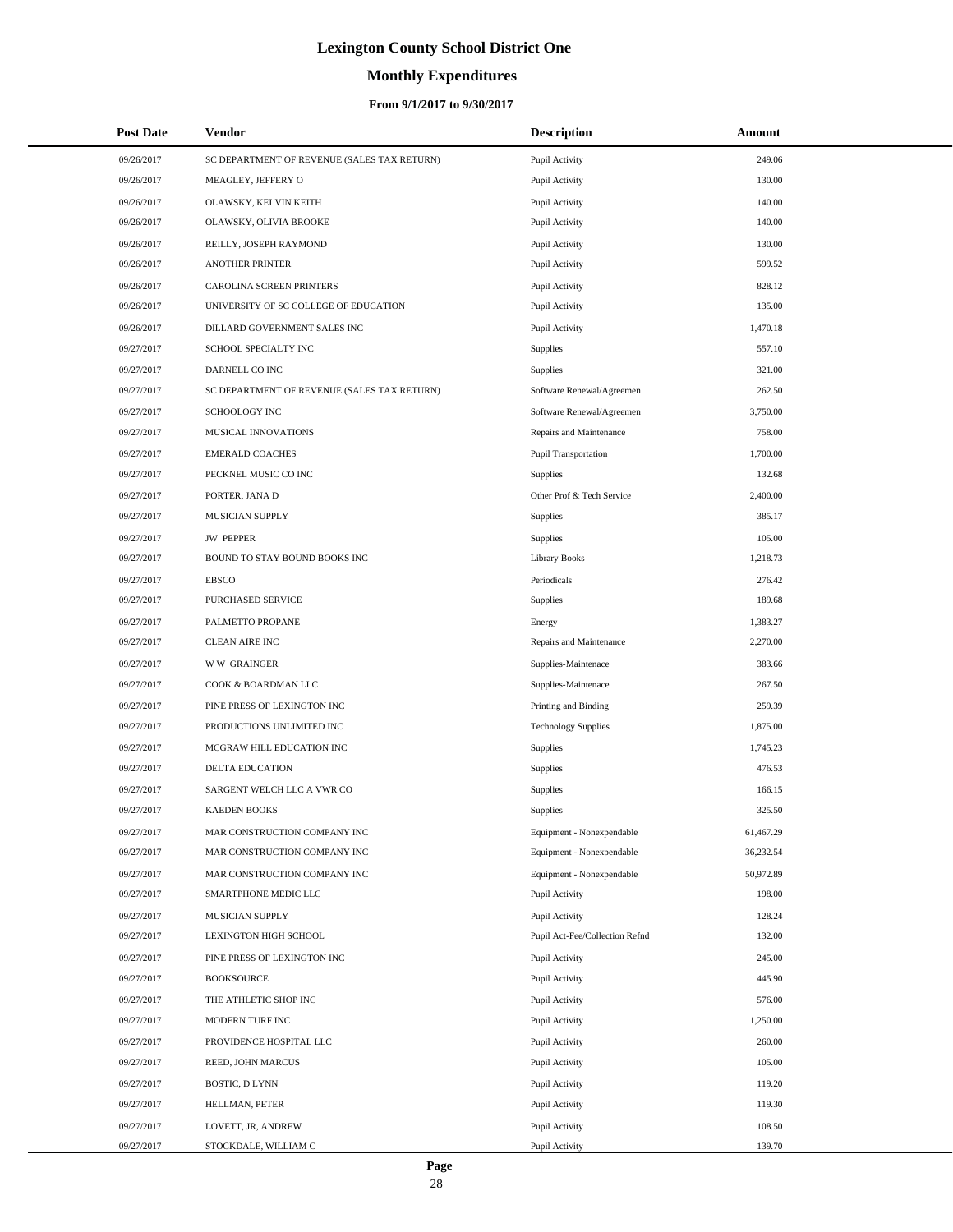# **Monthly Expenditures**

| <b>Post Date</b> | Vendor                                 | <b>Description</b>          | Amount     |
|------------------|----------------------------------------|-----------------------------|------------|
| 09/27/2017       | T AND T SPORTS                         | Pupil Activity              | 2,320.83   |
| 09/27/2017       | RIDDELL / ALL AMERICAN                 | Pupil Activity              | 847.44     |
| 09/27/2017       | <b>D AND W SPORTSWEAR</b>              | Pupil Activity              | 272.85     |
| 09/27/2017       | SAUTER, MICHELLE                       | Pupil Activity              | 118.70     |
| 09/27/2017       | WOODSIDE PLANTATION COUNTRY CLUB INC   | Pupil Activity              | 150.00     |
| 09/27/2017       | DAVIS, MATTHEW A                       | Pupil Activity              | 175.00     |
| 09/27/2017       | KERWIN, GILBERT "TREY" JOSEPH          | Pupil Activity              | 175.00     |
| 09/27/2017       | LUDWIG, SHAWN MCGILL                   | Pupil Activity              | 175.00     |
| 09/27/2017       | MCWILLIAMS, LYDIA ASHLEY               | Pupil Activity              | 175.00     |
| 09/27/2017       | PAYTON, BRIAN THOMAS                   | Pupil Activity              | 175.00     |
| 09/27/2017       | RIVERA, JONATHAN GARCIA                | Pupil Activity              | 175.00     |
| 09/27/2017       | TIMMERMAN, MATTHEW                     | Pupil Activity              | 175.00     |
| 09/27/2017       | VORAVUDHI, CAITLIN VICTORIA            | Pupil Activity              | 175.00     |
| 09/27/2017       | PECKNEL MUSIC CO INC                   | Pupil Activity              | 899.83     |
| 09/27/2017       | DELL COMPUTERS                         | <b>Technology Supplies</b>  | 6,819.33   |
| 09/28/2017       | HP INC                                 | <b>Technology Supplies</b>  | 160.50     |
| 09/28/2017       | SCHOOL SPECIALTY INC                   | <b>Supplies</b>             | $-8.33$    |
| 09/28/2017       | EDUCATIONAL PARTNERS INTERNATIONAL LLC | <b>Staff Services</b>       | 356,300.00 |
| 09/28/2017       | PURCHASED SERVICE                      | Travel                      | 796.22     |
| 09/28/2017       | PURCHASED SERVICE                      | Travel                      | 419.06     |
| 09/28/2017       | PURCHASED SERVICE                      | Travel                      | 280.50     |
| 09/28/2017       | <b>JW PEPPER</b>                       | <b>Supplies</b>             | 730.58     |
| 09/28/2017       | NATIONAL CENTER FOR YOUTH ISSUES       | Travel                      | 327.00     |
| 09/28/2017       | SCHOOL NURSE SUPPLY INC                | <b>Supplies</b>             | 119.25     |
| 09/28/2017       | CERTIFIED TRANSLATION SERVICES         | Other Prof & Tech Service   | 168.08     |
| 09/28/2017       | PURCHASED SERVICE                      | Travel                      | 167.45     |
| 09/28/2017       | DUFF AND CHILDS LLC                    | <b>Legal Services</b>       | 2,760.61   |
| 09/28/2017       | HALLIGAN MAHONEY AND WILLIAMS          | <b>Legal Services</b>       | 7,161.14   |
| 09/28/2017       | WHITE & STORY LLC                      | <b>Legal Services</b>       | 205.40     |
| 09/28/2017       | CITY ELECTRIC SUPPLY CO                | Supplies-Maintenace         | 351.27     |
| 09/28/2017       | GATEWAY SUPPLY CO INC                  | Supplies-Maintenace         | 331.70     |
| 09/28/2017       | SECURITAS ELECTRONIC SECURITY INC      | Repairs and Maintenance     | 360.96     |
| 09/28/2017       | CITY ELECTRIC SUPPLY CO                | Supplies-Maintenace         | 175.89     |
| 09/28/2017       | FERGUSON ENTERPRISES INC FEI 27        | Supplies-Maintenace         | 389.48     |
| 09/28/2017       | <b>WW GRAINGER</b>                     | Supplies-Maintenace         | 165.77     |
| 09/28/2017       | MASTERCRAFT RENOVATION SYSTEMS LLC     | Repairs and Maintenance     | 442.00     |
| 09/28/2017       | PALMETTO PROPANE                       | Energy                      | 464.60     |
| 09/28/2017       | <b>ZINGERS FENCING LLC</b>             | Repairs and Maintenance     | 575.00     |
| 09/28/2017       | ACE GLASS CO INC                       | Repairs and Maintenance     | 229.10     |
| 09/28/2017       | <b>BATTERIES PLUS BULBS</b>            | Supplies-Maintenace         | 883.82     |
| 09/28/2017       | GENERATOR SERVICES INC                 | Repairs and Maintenance     | 214.00     |
| 09/28/2017       | ADVANCED DOOR SYSTEMS INC              | Supplies-Maintenace         | 2,489.35   |
| 09/28/2017       | SIMUEL, DEATRU                         | <b>Pupil Transportation</b> | 136.08     |
| 09/28/2017       | PURCHASED SERVICE                      | Travel                      | 253.11     |
| 09/28/2017       | PURCHASED SERVICE                      | Travel                      | 206.50     |
| 09/28/2017       | WILFONG, MICHAEL BRIAN                 | Other Prof & Tech Service   | 120.00     |
| 09/28/2017       | SNUFFER, ROBERT PAUL                   | Other Prof & Tech Service   | 120.00     |
| 09/28/2017       | LINT, CHARLES ROBERT                   | Other Prof & Tech Service   | 120.00     |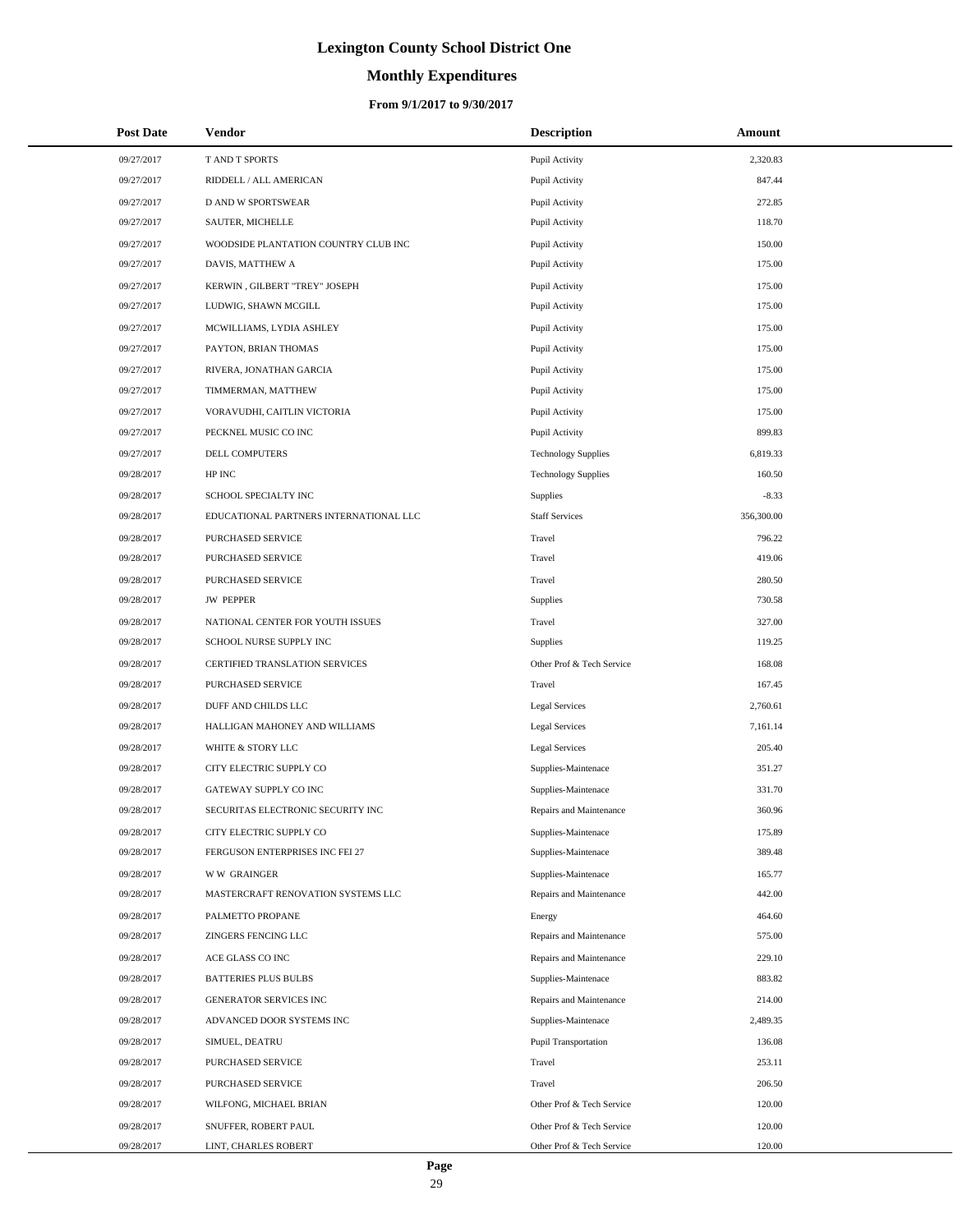# **Monthly Expenditures**

### **From 9/1/2017 to 9/30/2017**

| <b>Post Date</b> | Vendor                                        | <b>Description</b>            | Amount    |  |
|------------------|-----------------------------------------------|-------------------------------|-----------|--|
| 09/28/2017       | <b>4IMPRINT INC</b>                           | <b>Supplies</b>               | 310.00    |  |
| 09/28/2017       | CARTER, BRENT C                               | Other Prof & Tech Service     | 315.00    |  |
| 09/28/2017       | LUDWIG, SHAWN MCGILL                          | Other Prof & Tech Service     | 315.00    |  |
| 09/28/2017       | STURGES, RONNIE EARRON                        | Other Prof & Tech Service     | 315.00    |  |
| 09/28/2017       | THOMPSON, NICHOLAS REED                       | Other Prof & Tech Service     | 175.00    |  |
| 09/28/2017       | TRUEL, ZACHARIAH JOSEPH                       | Other Prof & Tech Service     | 175.00    |  |
| 09/28/2017       | WALKER, RONALD PAUL                           | Other Prof & Tech Service     | 175.00    |  |
| 09/28/2017       | TRITEK FIRE AND SECURITY LLC                  | <b>Technology Supplies</b>    | 5,312.06  |  |
| 09/28/2017       | TRITEK FIRE AND SECURITY LLC                  | <b>Technology Supplies</b>    | 1,702.64  |  |
| 09/28/2017       | <b>IMAGINE LEARNING</b>                       | Software Renewal/Agreemen     | 5,082.50  |  |
| 09/28/2017       | EMBASSY SUITES AT KINGSTON PLANTATION         | Travel                        | 1,441.41  |  |
| 09/28/2017       | COMPUTER DESIGN CONSULTING SERVICE LLC        | Supplies                      | 214.00    |  |
| 09/28/2017       | <b>FRANKLIN COVEY</b>                         | Inst Prog Improvement         | 20,050.00 |  |
| 09/28/2017       | FRANKLIN COVEY                                | Software Renewal/Agreemen     | 1,605.00  |  |
| 09/28/2017       | MCGRAW HILL EDUCATION INC                     | Supplies                      | 196.50    |  |
| 09/28/2017       | PURCHASED SERVICE                             | Travel                        | 102.72    |  |
| 09/28/2017       | SC ASSOCIATION SUPERVISION AND CURRICULUM DEV | Travel                        | 3,150.00  |  |
| 09/28/2017       | DODGE LEARNING RESOURCES                      | Supplies                      | 194.81    |  |
| 09/28/2017       | CAROLINA BIOLOGICAL SUPPLY CO                 | Supplies                      | 563.33    |  |
| 09/28/2017       | <b>NASCO</b>                                  | Supplies                      | 114.76    |  |
| 09/28/2017       | PARENTS AS TEACHERS NATIONAL CENTER INC       | Dues and Fees                 | 150.00    |  |
| 09/28/2017       | COMPUTER DESIGN CONSULTING SERVICE LLC        | Printing and Binding          | 660.73    |  |
| 09/28/2017       | PURCHASED SERVICE                             | Travel                        | 140.44    |  |
| 09/28/2017       | PURCHASED SERVICE                             | Travel                        | 106.84    |  |
| 09/28/2017       | SMARTPHONE MEDIC LLC                          | Pupil Activity                | 297.00    |  |
| 09/28/2017       | TRIUNE MARKETING CO                           | Pupil Activity                | 711.55    |  |
| 09/28/2017       | METALS AND ALLOYS CO LLC                      | Pupil Activity                | 1,684.93  |  |
| 09/28/2017       | DELL COMPUTERS                                | Pupil Activity                | 1,042.29  |  |
| 09/28/2017       | PRESENTATION SYSTEMS SOUTH INC                | Pupil Activity                | 342.14    |  |
| 09/28/2017       | SC HIGH SCHOOL LEAGUE                         | Pupil Activity                | 125.00    |  |
| 09/28/2017       | <b>FAN CLOTH</b>                              | Pupil Activity                | 2,451.00  |  |
| 09/28/2017       | SC DEPARTMENT OF REVENUE (SALES TAX RETURN)   | Pupil Activity                | 171.57    |  |
| 09/29/2017       | SCHOOL SPECIALTY INC                          | <b>Supplies</b>               | 597.08    |  |
| 09/29/2017       | <b>HEINEMANN</b>                              | Supplies                      | 8,556.50  |  |
| 09/29/2017       | MONOPRICE.COM                                 | <b>Technology Supplies</b>    | 113.90    |  |
| 09/29/2017       | SCHOOL SPECIALTY INC                          | Supplies                      | 573.20    |  |
| 09/29/2017       | SCHOOL SPECIALTY INC                          | Supplies                      | 325.79    |  |
| 09/29/2017       | FORMS AND SUPPLY INC (FSI)                    | Supplies                      | 719.58    |  |
| 09/29/2017       | SCANTRON CORP (FORMS SOFTWARE SCANNER)        | <b>Supplies</b>               | 1,122.70  |  |
| 09/29/2017       | EXPEDITIONARY LEARNING OUTWARD BOUND INC      | Inst Prog Improvement         | 22,575.00 |  |
| 09/29/2017       | PECKNEL MUSIC CO INC                          | Supplies                      | 1,357.83  |  |
| 09/29/2017       | SCHOOL SPECIALTY INC                          | <b>Supplies</b>               | 557.77    |  |
| 09/29/2017       | PROJECT LEAD THE WAY INC                      | Supplies-Instruction          | 943.00    |  |
| 09/29/2017       | COMMUNICATION DYNASTY LLC                     | Other Prof & Tech Service     | 2,610.00  |  |
| 09/29/2017       | FAIR PLAY CAMP SCHOOL INC                     | Tuition                       | 1,122.75  |  |
| 09/29/2017       | PALMETTO HEALTH ALLIANCE                      | <b>Instructional Services</b> | 150.00    |  |
| 09/29/2017       | <b>LRADAC</b>                                 | Other Prof & Tech Service     | 6,921.64  |  |
| 09/29/2017       | FOLLETT SCHOOL SOLUTIONS INC                  | Library Books                 | 2,264.09  |  |

 $\overline{a}$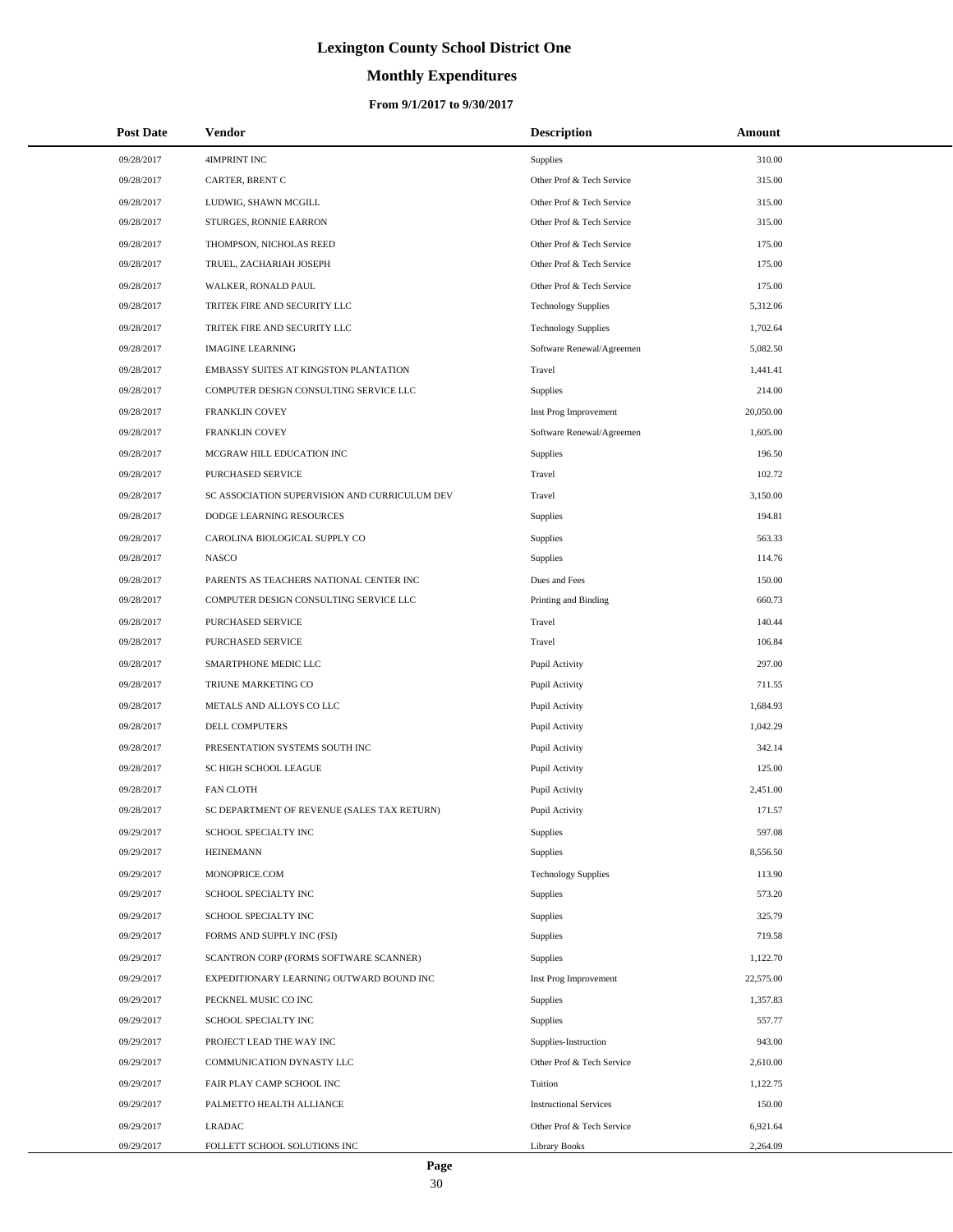# **Monthly Expenditures**

| <b>Post Date</b> | Vendor                                | <b>Description</b>        | Amount     |
|------------------|---------------------------------------|---------------------------|------------|
| 09/29/2017       | NEW YORK CITY LEADERSHIP ACADEMY      | Inst Prog Improvement     | 72,000.00  |
| 09/29/2017       | EMBASSY SUITES AT KINGSTON PLANTATION | Travel                    | 1,057.28   |
| 09/29/2017       | CERTIFIED TRANSLATION SERVICES        | Other Prof & Tech Service | 172.56     |
| 09/29/2017       | TIME WARNER CABLE                     | Communication             | 103.15     |
| 09/29/2017       | GILBERTSUMMIT RURAL WATER DISTRICT    | <b>Public Utilities</b>   | 1,564.90   |
| 09/29/2017       | GILBERTSUMMIT RURAL WATER DISTRICT    | <b>Public Utilities</b>   | 1,214.26   |
| 09/29/2017       | <b>BARNES PROPANE</b>                 | Energy                    | 125.58     |
| 09/29/2017       | CK PARTS LLC                          | Repairs and Maintenance   | 1,613.10   |
| 09/29/2017       | GILBERTSUMMIT RURAL WATER DISTRICT    | <b>Public Utilities</b>   | 553.67     |
| 09/29/2017       | GATEWAY SUPPLY CO INC                 | Supplies-Maintenace       | 910.19     |
| 09/29/2017       | GILBERTSUMMIT RURAL WATER DISTRICT    | <b>Public Utilities</b>   | 1,287.45   |
| 09/29/2017       | OSWALD WHOLESALE LUMBER INC           | Supplies-Maintenace       | 1,159.45   |
| 09/29/2017       | GILBERTSUMMIT RURAL WATER DISTRICT    | <b>Public Utilities</b>   | 673.62     |
| 09/29/2017       | SC DEPARTMENT OF ADMINISTRATION       | Repairs and Maintenance   | 29,624.26  |
| 09/29/2017       | <b>SUN SOLUTIONS USA</b>              | Printing and Binding      | 10,128.62  |
| 09/29/2017       | SC DEPARTMENT OF SOCIAL SERVICES      | Other Prof & Tech Service | 1,104.00   |
| 09/29/2017       | ONTARIO INVESTMENTS INC.              | Rentals                   | 757.74     |
| 09/29/2017       | WALKER, RONALD PAUL                   | Other Prof & Tech Service | 315.00     |
| 09/29/2017       | SC DEPARTMENT OF ADMINISTRATION       | Communication             | 168.00     |
| 09/29/2017       | SC DEPARTMENT OF ADMINISTRATION       | Communication             | 168.00     |
| 09/29/2017       | <b>CONVERSE COLLEGE</b>               | Inst Prog Improvement     | 385.00     |
| 09/29/2017       | <b>INSECT LORE</b>                    | Supplies                  | 274.45     |
| 09/29/2017       | <b>SYSTEM WORCX</b>                   | <b>Building</b>           | 9,200.00   |
| 09/29/2017       | THOMPSON TURNER CONSTRUCTION          | Improv Other Than Bldg    | 279,766.90 |
| 09/29/2017       | <b>US FOODS</b>                       | Supplies                  | 319.33     |
| 09/29/2017       | SYSCO FOOD SERV OF COLUMBIA           | Food                      | 12,435.66  |
| 09/29/2017       | EARTHGRAINS BAKING COMPANIES INC      | <b>Bread</b>              | 346.25     |
| 09/29/2017       | BORDEN DAIRY CO OF SC LLC             | Milk                      | 479.78     |
| 09/29/2017       | <b>US FOODS</b>                       | Supplies                  | 103.95     |
| 09/29/2017       | SYSCO FOOD SERV OF COLUMBIA           | Food                      | 3,089.09   |
| 09/29/2017       | <b>BORDEN DAIRY CO OF SC LLC</b>      | Milk                      | 724.67     |
| 09/29/2017       | <b>US FOODS</b>                       | Supplies                  | 442.55     |
| 09/29/2017       | SYSCO FOOD SERV OF COLUMBIA           | Food                      | 8,116.97   |
| 09/29/2017       | BORDEN DAIRY CO OF SC LLC             | Milk                      | 435.24     |
| 09/29/2017       | <b>US FOODS</b>                       | Supplies                  | 626.97     |
| 09/29/2017       | SYSCO FOOD SERV OF COLUMBIA           | Food                      | 6,574.52   |
| 09/29/2017       | EARTHGRAINS BAKING COMPANIES INC      | <b>Bread</b>              | 101.50     |
| 09/29/2017       | BORDEN DAIRY CO OF SC LLC             | Milk                      | 1,467.62   |
| 09/29/2017       | SENN BROTHERS INC                     | Produce                   | 188.00     |
| 09/29/2017       | SYSCO FOOD SERV OF COLUMBIA           | Food                      | 5,870.28   |
| 09/29/2017       | BORDEN DAIRY CO OF SC LLC             | Milk                      | 457.73     |
| 09/29/2017       | SENN BROTHERS INC                     | Produce                   | 126.48     |
| 09/29/2017       | <b>US FOODS</b>                       | Supplies                  | 411.08     |
| 09/29/2017       | SYSCO FOOD SERV OF COLUMBIA           | Food                      | 6,036.77   |
| 09/29/2017       | BORDEN DAIRY CO OF SC LLC             | Milk                      | 1,467.14   |
| 09/29/2017       | SENN BROTHERS INC                     | Produce                   | 128.50     |
| 09/29/2017       | US FOODS                              | Supplies                  | 171.02     |
| 09/29/2017       | SYSCO FOOD SERV OF COLUMBIA           | Food                      | 1,579.00   |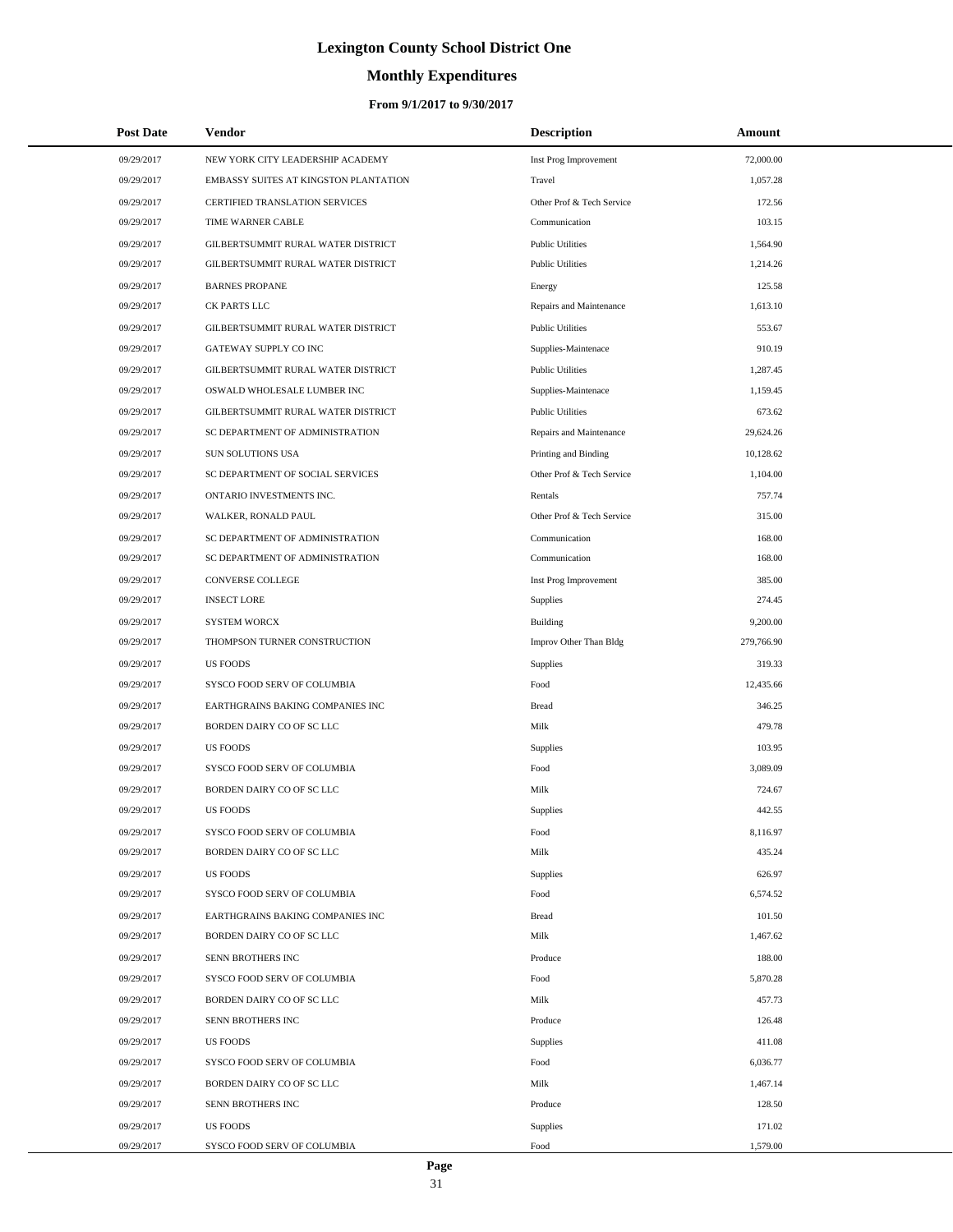# **Monthly Expenditures**

### **From 9/1/2017 to 9/30/2017**

| <b>Post Date</b> | Vendor                           | <b>Description</b> | Amount    |
|------------------|----------------------------------|--------------------|-----------|
| 09/29/2017       | <b>US FOODS</b>                  | Supplies           | 282.28    |
| 09/29/2017       | SYSCO FOOD SERV OF COLUMBIA      | Food               | 5,461.52  |
| 09/29/2017       | BORDEN DAIRY CO OF SC LLC        | Milk               | 340.82    |
| 09/29/2017       | SENN BROTHERS INC                | Produce            | 194.50    |
| 09/29/2017       | <b>US FOODS</b>                  | Supplies           | 364.65    |
| 09/29/2017       | SYSCO FOOD SERV OF COLUMBIA      | Food               | 3,850.82  |
| 09/29/2017       | BORDEN DAIRY CO OF SC LLC        | Milk               | 731.17    |
| 09/29/2017       | <b>US FOODS</b>                  | Supplies           | 751.12    |
| 09/29/2017       | SYSCO FOOD SERV OF COLUMBIA      | Food               | 6,136.60  |
| 09/29/2017       | BORDEN DAIRY CO OF SC LLC        | Milk               | 1,317.34  |
| 09/29/2017       | <b>US FOODS</b>                  | <b>Supplies</b>    | 577.83    |
| 09/29/2017       | SYSCO FOOD SERV OF COLUMBIA      | Food               | 6,032.15  |
| 09/29/2017       | BORDEN DAIRY CO OF SC LLC        | Milk               | 915.83    |
| 09/29/2017       | <b>US FOODS</b>                  | Supplies           | 659.25    |
| 09/29/2017       | SYSCO FOOD SERV OF COLUMBIA      | Food               | 7,389.12  |
| 09/29/2017       | BORDEN DAIRY CO OF SC LLC        | Milk               | 1,474.37  |
| 09/29/2017       | SENN BROTHERS INC                | Produce            | 340.76    |
| 09/29/2017       | <b>US FOODS</b>                  | Supplies           | 697.48    |
| 09/29/2017       | SYSCO FOOD SERV OF COLUMBIA      | Food               | 4,307.89  |
| 09/29/2017       | BORDEN DAIRY CO OF SC LLC        | Milk               | 574.58    |
| 09/29/2017       | <b>US FOODS</b>                  | Supplies           | 563.22    |
| 09/29/2017       | SYSCO FOOD SERV OF COLUMBIA      | Food               | 10,963.08 |
| 09/29/2017       | BORDEN DAIRY CO OF SC LLC        | Milk               | 965.75    |
| 09/29/2017       | SENN BROTHERS INC                | Produce            | 242.96    |
| 09/29/2017       | <b>US FOODS</b>                  | Supplies           | 442.71    |
| 09/29/2017       | SYSCO FOOD SERV OF COLUMBIA      | Food               | 3,579.89  |
| 09/29/2017       | BORDEN DAIRY CO OF SC LLC        | Milk               | 410.63    |
| 09/29/2017       | <b>US FOODS</b>                  | Supplies           | 352.85    |
| 09/29/2017       | SYSCO FOOD SERV OF COLUMBIA      | Food               | 24,860.79 |
| 09/29/2017       | BORDEN DAIRY CO OF SC LLC        | Milk               | 612.90    |
| 09/29/2017       | <b>US FOODS</b>                  | Supplies           | 308.11    |
| 09/29/2017       | SYSCO FOOD SERV OF COLUMBIA      | Food               | 5,261.80  |
| 09/29/2017       | BORDEN DAIRY CO OF SC LLC        | Milk               | 698.74    |
| 09/29/2017       | <b>US FOODS</b>                  | Supplies           | 177.70    |
| 09/29/2017       | SYSCO FOOD SERV OF COLUMBIA      | Food               | 4,865.39  |
| 09/29/2017       | BORDEN DAIRY CO OF SC LLC        | Milk               | 558.52    |
| 09/29/2017       | SENN BROTHERS INC                | Produce            | 141.00    |
| 09/29/2017       | <b>US FOODS</b>                  | Supplies           | 487.97    |
| 09/29/2017       | SYSCO FOOD SERV OF COLUMBIA      | Food               | 5,485.69  |
| 09/29/2017       | BORDEN DAIRY CO OF SC LLC        | Milk               | 1,399.72  |
| 09/29/2017       | SENN BROTHERS INC                | Produce            | 117.00    |
| 09/29/2017       | <b>US FOODS</b>                  | Supplies           | 632.93    |
| 09/29/2017       | SYSCO FOOD SERV OF COLUMBIA      | Food               | 4,573.09  |
| 09/29/2017       | EARTHGRAINS BAKING COMPANIES INC | <b>Bread</b>       | 110.00    |
| 09/29/2017       | BORDEN DAIRY CO OF SC LLC        | Milk               | 145.81    |
| 09/29/2017       | <b>US FOODS</b>                  | Supplies           | 493.35    |
| 09/29/2017       | SYSCO FOOD SERV OF COLUMBIA      | Food               | 3,344.27  |
| 09/29/2017       | BORDEN DAIRY CO OF SC LLC        | Milk               | 623.35    |

 $\overline{a}$